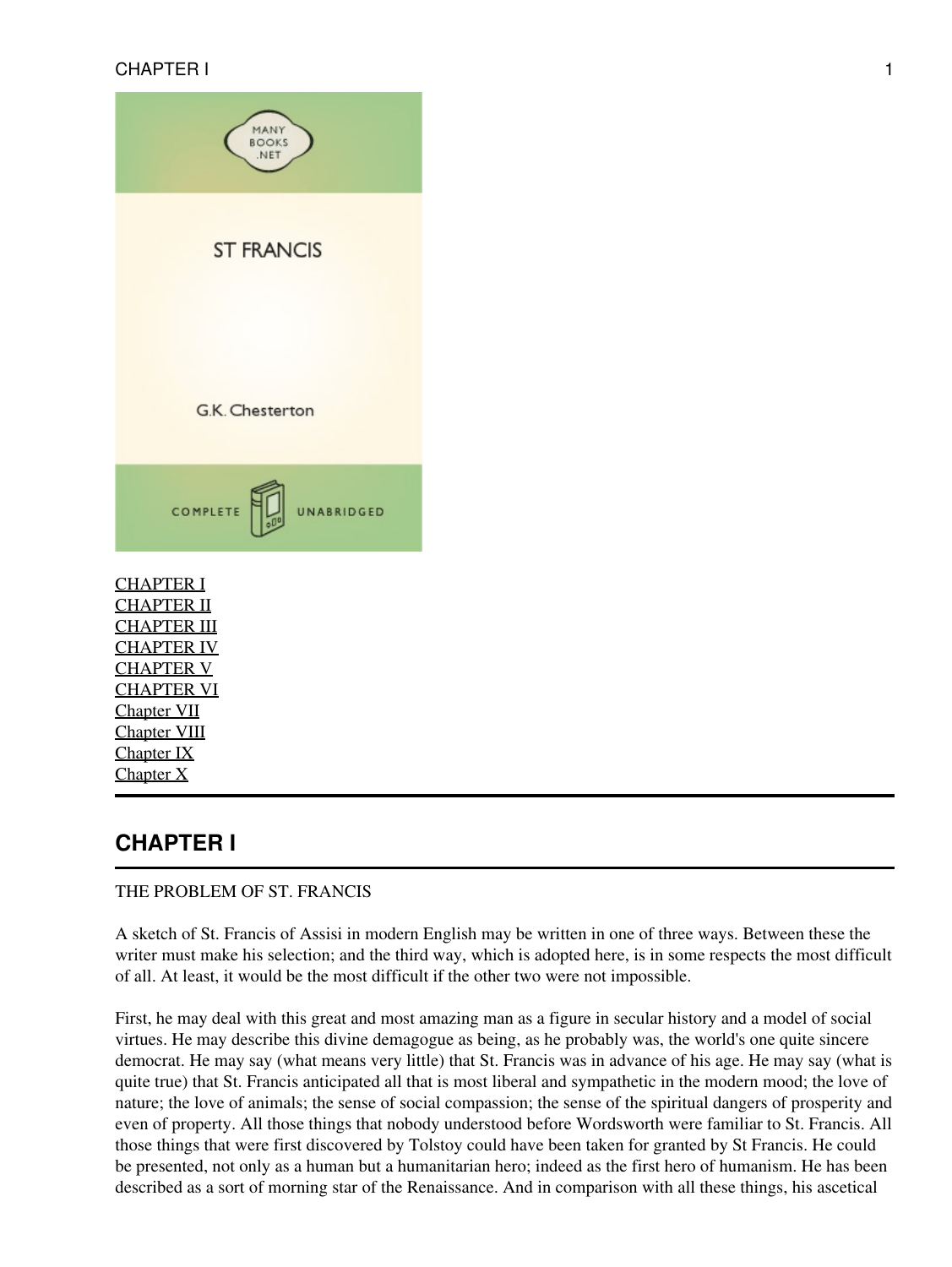theology can be ignored or dismissed as a contempory accident, which was fortunately not a fatal accident. His religion can be regarded as a superstition, but an inevitable superstition, from which not even genius could wholly free itself; in the consideration of which it would be unjust to condemn St. Francis for his self denial or unduly chide him for his chastity. It is quite true that even from so detached a standpoint his stature would still appear heroic. There would still be a great deal to be said about the man who tried to end the Crusades by talking to the Saracens or who interceded with the Emporer for the birds. The writer might describe in a purely historical spirit the whole of the Franciscan inspiration that was felt in the painting of Giotto, in the poetry of Dante, in the miracle plays that made possible the modern drama, and in so many things that are already appreciated by the modern culture. He may try to do it, as others have done, almost without raising any religious question at all. In short, he may try to tell the story of a saint without God; which is like being told to write the life of Nansen and forbidden to mention the North Pole.

Second, he may go to the opposite extreme, and decide, as it were, to be defiantly devotional. He may make the theological enthusiasm as thoroughly the theme as it was the theme of the first Franciscans. He may treat religion as the real thing that it was to the real Francis of Assisi. He can find an austere joy, so to speak, in parading the paradoxes of asceticism and all the topsy-turveydom of humility. He can stamp the whole history with the Stigmata, record fasts like fights against a dragon; till in the vague modern mind St Francis is as dark a figure as St. Dominic. In short, he can produce what many in our world will regard as a sort of photographic negative; the reversal of all lights and shades; what the foolish will find as impenetrable as darkness and even many of the wise will find almost as invisible as if it were written in silver upon white. Such a study of St. Francis would be unintelligible to anyone who does not share his religion, perhaps only partly intelligible to anyone who does not share his vocation. According to degrees of judgement, it will be regarded as something too bad or too good for the world. The only difficulty about doing the thing in this way is that it cannot be done. It would really require a saint to write about the life of a saint. In the present case the objections to such a course are insuperable.

Third, he may try to do what I have tried to do here; and as I have already suggested, the course has peculiar problems of its own. The writer may put himself in the position of the ordinary modern outsider and enquirer; as indeed the present writer is still largely and was once entirely in that position. He may start from the standpoint of a man who already admires St. Francis, but only for those things which such a man finds admirable. In other words he may assume that the reader is at least as enlightened as Renan or Matthew Arnold; but in the light of that enlightenment he may try to illimunate what Renan and Matthew Arnold left dark. He may try to use what is understood to explain what is not understood. He may try to say to the modern English reader: "Here is an historical character which is admittedly attractive to many of us already, by its gaiety, its romantic imagination, its spiritual courtesy and cameraderie, but which also contains elements (evidently equally sincere and emphatic) which seem to you quite remote and repulsive. But after all, this man was a man and not half a dozen men. What seems inconsistency to you did not seem inconsistency to him. Let us see whether we can understand, with the help of the existing understanding, these other things that now seem to be doubly dark, by their intrinsic gloom and their ironic contrast." I do not mean, of course, that I can really reach a psychological completeness in this crude and curt outline. But I mean that this is the only controversial condition that I shall here assume; that I am dealing with the sympathetic outsider. I shall not assume any more or any less agreement than this. A materialist may not care whether the inconsistencies are reconciled or not. A Catholic may not see any inconsistencies to reconcile. But I am here addressing the ordinary common man, sympathetic but sceptical, and I can only rather hazily hope that, by approaching the great saint's story through what is evidently picturesque and popular about it, I may at least leave the reader understanding a little more than he did before of the consistency of a complete character; that by approaching it in this way, we may at least get a glimmering of why the poet who praised his lord the sun, often hid himself in a dark cavern, of why the saint who was so gentle with his Brother the Wolf was so harsh to his Brother the Ass (as he nicknamed his own body), of why the troubadour who said that love set his heart on fire separated himself from women, of why the singer who rejoiced in the strength and gaiety of the fire deliberately rolled himself in the snow, of why the very song which cries with all the passion of a pagan, "Praised be God for our Sister, Mother Earth, which brings forth varied fruits and grass and glowing flowers,"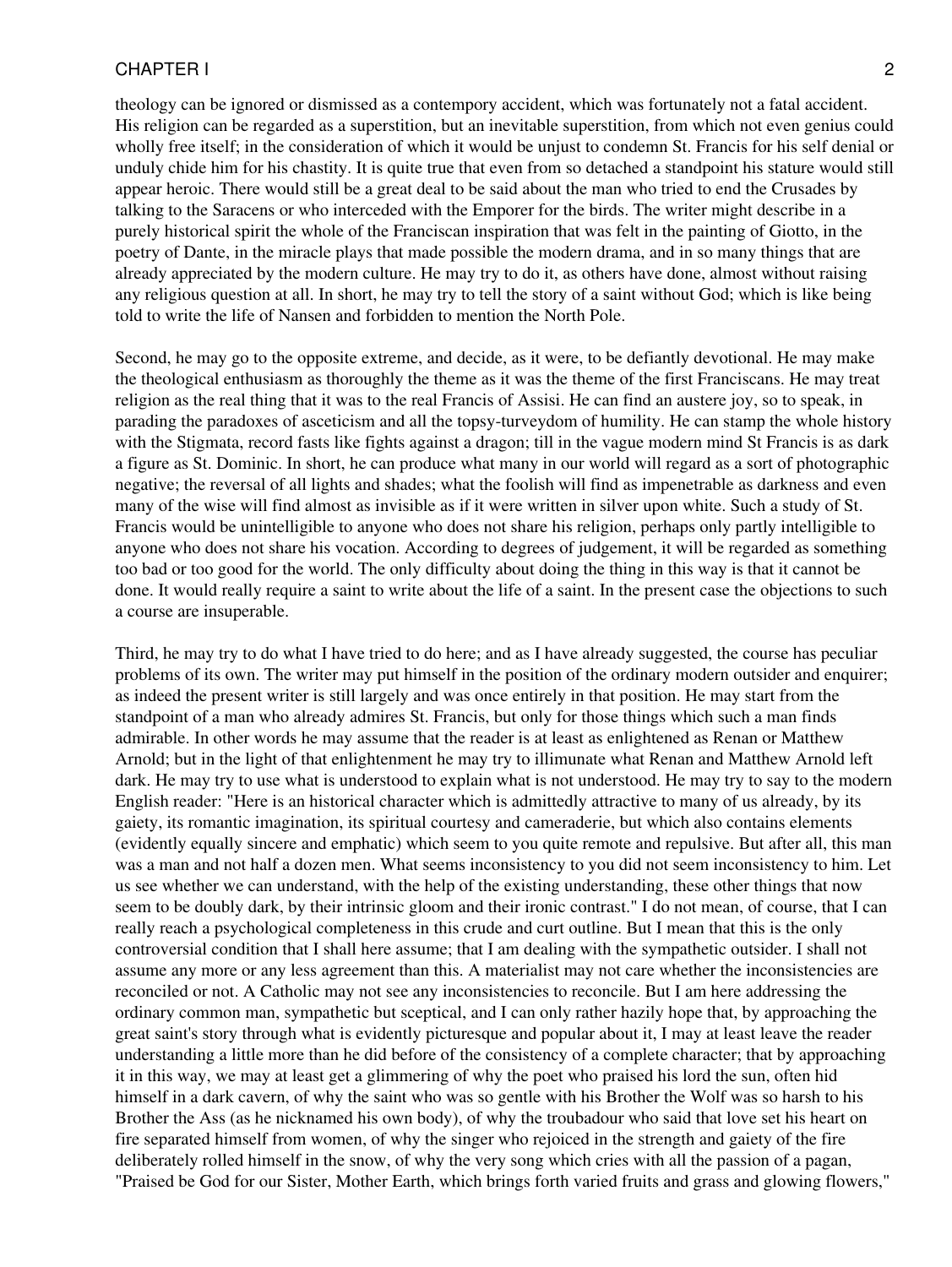ends almost with the words "Praised be God for our Sister, the death of the body."

Renan and Matthew Arnold failed utterly at this test. They were content to follow Francis with their praises until they were stopped by their prejudices; the stubborn prejudices of the sceptic. The moment Francis began to do something they did not understand or did not like, they did not try to understand, still less to like it; they simply turned their backs on the whole business and "walked no more with him." No man will get any further along a path of historical enquiry in that fashion. These skeptics are really driven to drop the whole subject in despair, to leave the most simple and sincere of all historical characters as a mass of contradiction, to be praised on the principle of the curate's egg. Arnold refers to the asceticism of Alverno almost hurriedly, as if it were an unlucky but undeniable blot on the beauty of the story; or rather as if it were a pitiable break-down and bathos at the end of story. Now this is simply to be stone-blind to the whole point of any story. To represent Mount Alverno as the mere collapse of Francis is exactly like representing Mount Calvary as the mere collapse of Christ. Those mountains are mountains, whatever else they are, and it is nonsense to say (like the Red Queen) that they are comparitive hollows or negative holes in the ground. They were quite manifestly meant to be culminations and landmarks. To treat the Stigmata as a sort of scandal, to be touched on tenderly but with pain, is exactly like treating the original five wounds of Jesus Christ as five blots on his character. You may dislike the idea of asceticism; you may dislike equally the idea of martyrdom; for that matter you may have an honest and natural dislike of the whole conception of sacrifice symbolised by the cross. But if it is an intelligent dislike, you will retain the capacity for seeing the point of the story; the story of a martyr or even the story of a monk. You will not be able rationally to read the Gospel and regard the Crucifixion as an afterthought or an anti-climax or an accident in the life of Christ; it is obviously the point of the story like the point of a sword, the sword that pierced the heart of the Mother of God.

And you will not be able rationally to read the story of a man presented as a Mirror of Christ without understanding his final phase as a Man of Sorrows, and at least artistically appreciating the appropriatness of his receiving, in a cloud of mystery and isolation, inflicted by no human hand, the unhealed everlasting wounds that heal the world.

The practical reconciliation of the gaiety and austerity I must leave the story itself to suggest. But since I have mentioned Matthew Arnold and Renan and the rationalistic admirers of St. Francis, I will here give a hint of what it seems to me most advisable for such readers to keep in mind. These distinguished writers found things like the Stigmata a stumbling block because to them a religion was a philosophy. It was an impersonal thing; and it is only the most personal passion that provides here an approximate earthly parallel. A man will not roll in the snow for a stream of tendency by which all things fulfil the law of their being. He will not go without food in the name of something, not ourselves, that makes for righteousness. He will do things like this, or pretty like this, under quite a different impulse. He will do these things when he is in love. The first fact to realise about St Francis is involved with the first fact with which his story starts; that when he said from the first that he was a Troubadour, and said later that he was a Troubadour of a newer and nobler romance, he was not using a mere metaphor, but understood himself much better than the scholars understand him. He was, to the last agonies of asceticism, a Troubadour. He was a Lover. He was a lover of God and he was really and truly a lover of men; possibly a much rarer mystical vocation. A lover of men is very nearly the opposite of a philanthropist; indeed the pedantry of the Greek word carries something like a satire on itself. A philanthropist may be said to love anthropoids. But as St. Francis did not love humanity but men, so he did not love Christianity but Christ. Say, if you think so, that he was a lunatic loving an imaginary person; but an imaginary person, not an imaginary idea. And for the modern reader the clue to the asceticism and all the rest can be found in the stories of lovers when they seemed to be rather like lunatics. Tell it as the tale of one of the Troubadours, and the wild things he would do for his lady, and the whole of the modern puzzle disappears. In such a romance there would be no contradiction between the poet gathering flowers in the sun and enduring a freezing vigil in the snow, between his praising all earthly and bodily beauty and then refusing to eat, and between his glorifying gold and purple and perversely going in rags, between his showing pathetically a hunger for a happy life and a thirst for a heroic death. All these riddles would be easily be resolved in the simplicity of any noble love; only this was so noble a love that nine out of ten men have hardly even heard of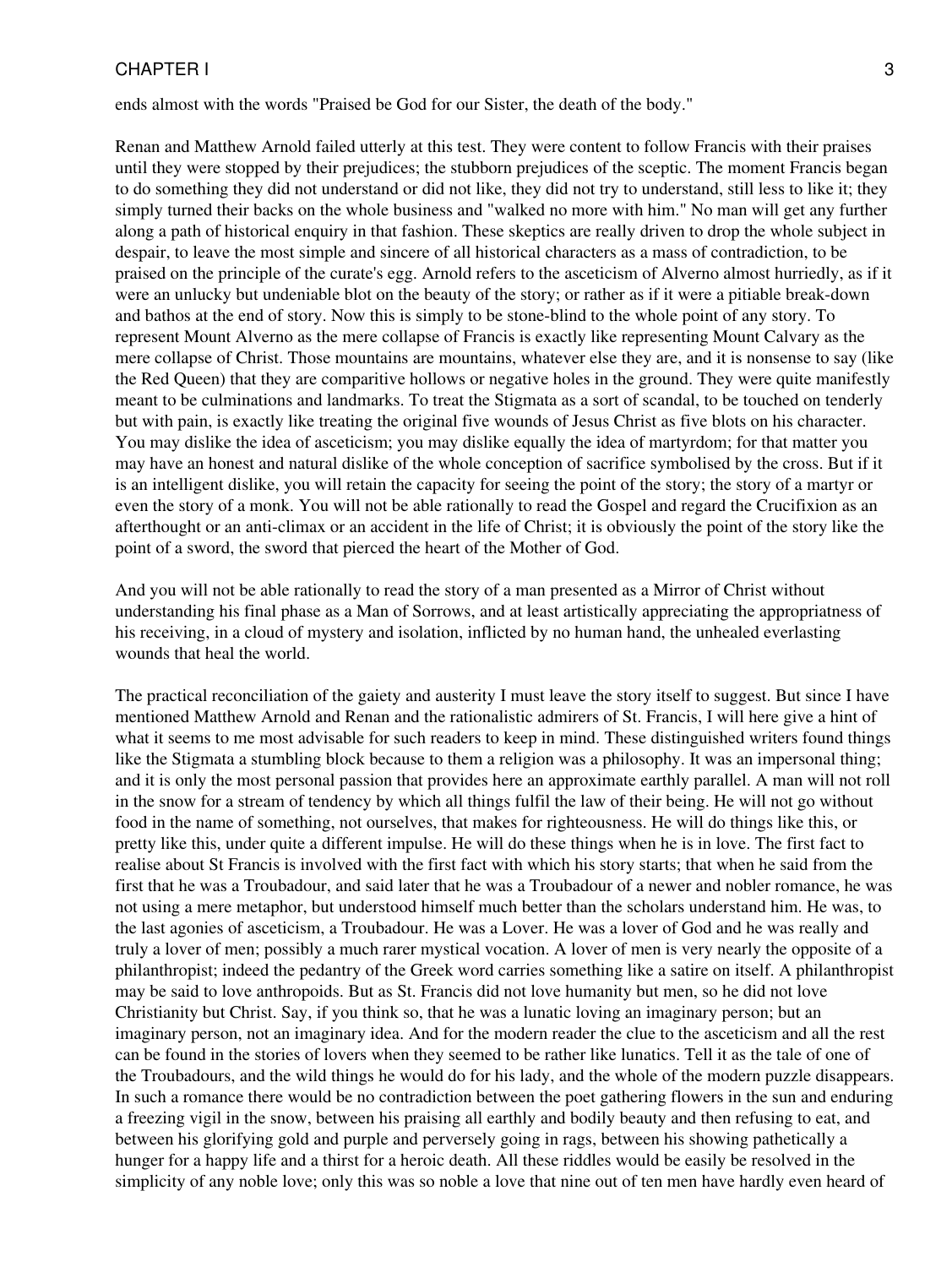it. We shall see later that this parallel of the earthly lover has a very practical relation to the problems of his life, as to his relations with his father and his friends and their families. The modern reader will almost always find that if he could only find this kind of love as a reality, he could feel this kind of extravagance as a romance. But I only note it here as a preliminary point because, though it is very far from being the final truth in the matter, it is the best approach to it. The reader cannot even begin to see the sense of a story that may well seem to him a very wild one, until he understands that to this great mystic his religion was not a thing like a theory but a thing like a love affair. And the only purpose of this prefatory chapter is to explain the limits of the present book; which is only addressed to that part of the modern world which finds in St. Francis a certain modern difficulty; which can admire him yet hardly accept him, or which can appreciate the saint almost without the sanctity. And my only claim even to attempt such a task is that I myself have for so long been in various stages of such a condition. Many thousand things that I now partly comprehend I should have thought utterly incomprehensible, many things I now hold sacred I should have scouted as utterly superstitious, many things that seem to me lucid and enlightened now they are seen from the inside I should honestly have called dark and barbarous seen from the outside, when long ago in those days of boyhood my fancy first caught fire with the glory of Francis of Assisi. I too have lived in Arcady; but even in Arcady I met one walking in a brown habit who loved the woods better than Pan. The figure in the brown habit stands above the hearth in the room where I write, and alone among many such images, at no stage of my pilgrimage has he ever seemed to me a stranger. There is something of a harmony between the hearth and the firelight and my own first pleasure in his words about the brother fire; for he stands far enough back in my memory to mingle with all those more domestic dreams of the first days. Even the fantastic shadows thrown by fire make a sort of shadow pantomine that belongs to the nursery; yet the shadows were even then the shadows of his favourite beast and birds, as he saw them, grotesque but haloed with the love of God. His Brother Wolf and Brother Sheep seemed then almost like the Brer Fox and Brer Rabbit of a more Christian Uncle Remus. I have come slowly to see many more marvellous aspects of such a man, but I have never lost that one. His figure stands on a sort of bridge connecting my boyhood with my conversion to many other things; for the romance of his religion has penetrated even the rationalism of that vague Victorian time. In so far as I have had this experience, I may be able to lead others a little further along that road; but only a very little further. Nobody knows better than I do now that it is a road upon which angels might fear to tread; but though I am certain of failure I am not altogether overcome by fear; for he suffered fools gladly.

## <span id="page-3-0"></span>**CHAPTER II**

#### THE WORLD ST. FRANCIS FOUND

The modern innovation which has substituted journalism for history, or for that tradition that is the gossip of history, has had at least one definite effect. It has insured that everybody should only hear the end of every story. Journalists are in the habit of printing above the very last chapters of their serial stories (when the hero and the heroine are just about to embrace in the last chapter, as only an unfathomable perversity prevented them from doing so in the first) the rather misleading words, "You can only begin this story here." But even this is not a complete parallel; for the journals do give some sort of a summary of the story, while they never give anything remotely resembling a summary of the history. Newspapers not only deal with news, but they deal with everything as if it were entirely new. It is exactly in the same fashion that we read that Admiral Bangs has been shot, which is the first intimation we have that he has ever been born.

There is something singularly significant in the use which journalism makes of its stores of biography. It never thinks of publishing the life until it is publishing the death. As it deals with individuals it deals with institutions and ideas. After the Great War our public began to be told of all sorts of nations being emancipated. It had never been told a word about their being enslaved. We were called upon to judge of the justice of settlements, when we had never been allowed to hear of the very existence of the quarrels. People would think it pedantic to talk about the Serbian epics and they prefer to talk about the Yugo-Slavonic international new diplomacy; and they are quite excited about something they call Czecho-Slovakia without apparently having ever heard about Bohemia. Things that are as old as Europe are regarded as more recent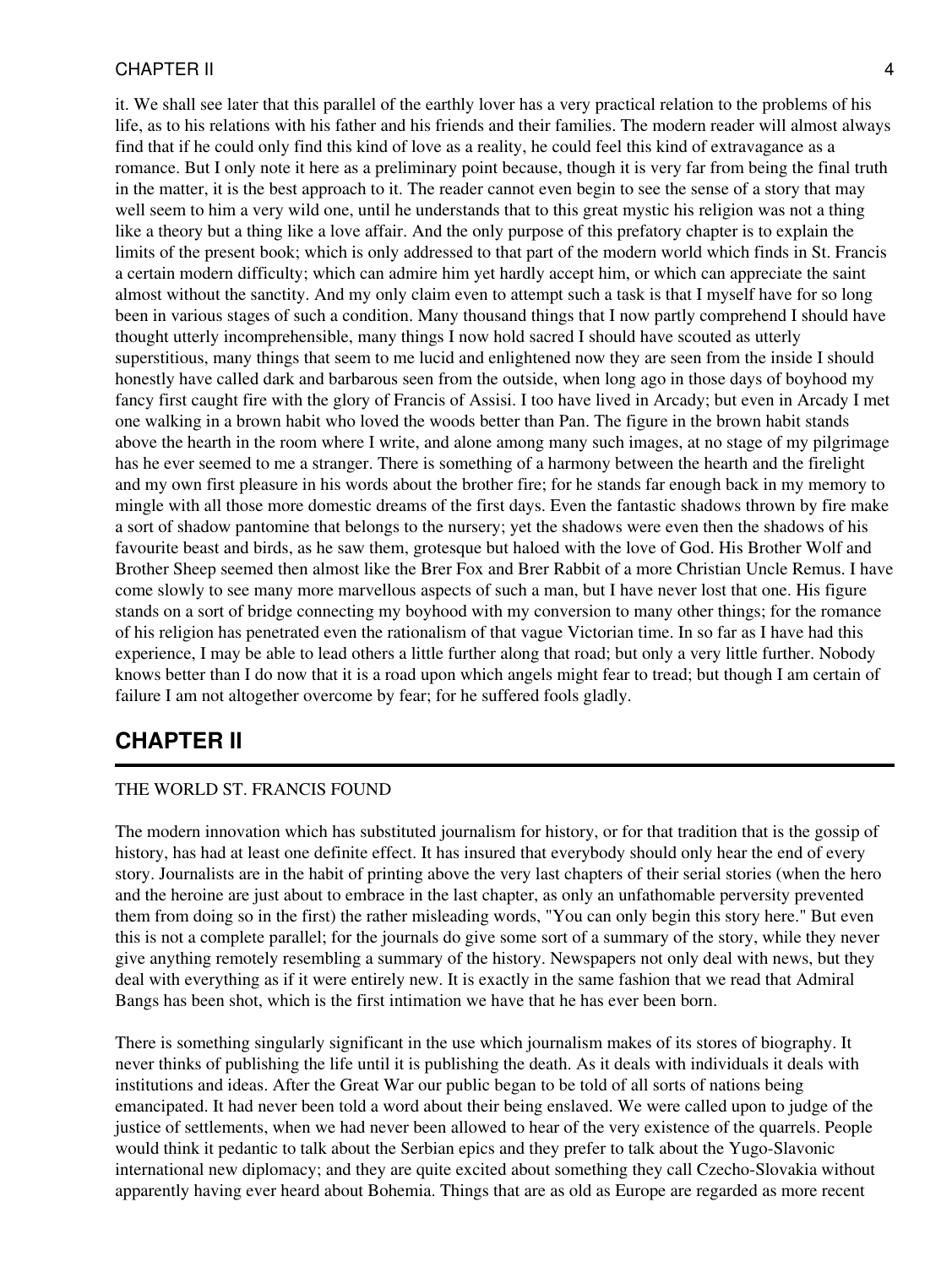than the very latest claims pegged out on the prairies of America. It is very exciting; like the last act of a play to people who have only come into the theatre just before the curtain falls. But it does not conduce exactly to knowing what it is all about. To those content with the mere fact of a pistol-shot or a passionate embrace, such a leisurely manner of patronising the drama may be recommended. To those tormented by a mere intellectual curiosity about who is kissing or killing whom, it is unsatisfactory.

Most modern history, especially in England, suffers from the same imperfection as journalism. At best it only tells half the story of Christendom; and that the second half without the first half. Men for whom reason begins with the Reformation, can never give a complete account of anything, for they have to start with institutions whose origin they can never explain, or generally even imagine. Just as we hear of the admiral being shot but have never heard of his being born, so we all heard a great deal about the dissolution of the monasteries, but we heard next to nothing about the creation of the monasteries. Now this sort of history would be hopelessly insufficient, even for an intelligent man who hated the monasteries. It is hopelessly insufficient in connection with institutions that many intelligent men do in a quite healthy spirit hate. For instance, it is possible that some of us have occasionally seen some mention, by our learned leader-writers, of an obscure institution called the Spanish Inquisition. Well, it really is an obscure institution, according to them and the histories they read. It is obscure because its origin is obscure. Protestant history simply begins with the horrible thing in possession, as the pantomine begins with the demon king in the goblin kitchen. It is likely enough that it was, especially towards the end, a horrible thing that might be haunted by demons; but if we say this was so, we have no notion why it was so. To understand the Spanish Inquisition it would be necessary to discover two things that we have never dreamed of bothering about; what Spain was and what an Inquisition was. The former would bring in the whole great question about the Crusade against the Moors; and by what heroic chivalry a European nation freed itself of an alien domination from Africa. The latter would bring in the whole business of the other Crusade against the Albigensians, and why men loved and hated that nihilistic vision from Asia. Unless we understand that there was in these things originally the rush and romance of a Crusade, we cannot understand how they came to deceive men or drag them on towards evil. The Crusaders doubtless abused their victory, but there was a victory to abuse. And where there is victory there is valour in the field and popularity in the forum. There is some sort of enthusiasm that encourages excesses or covers faults. For instance, I for one have maintained from very early days the responsibility of the English for their atrocious treatment of the Irish. But it would be quite unfair to describe even the devilry of '98 and leave out altogether all mention of the war with Napoleon. It would be unjust to suggest that the English mind was bent on nothing but the death of Emmett, when it was more probably full of the glory of the death of Nelson. Unfortunately '98 was very far from being the last date of such dirty work; and only a few years ago our politicians started trying to rule by random robbing and killing, while gently remonstrating with the Irish for their memory of old unhappy far-off things and battles long ago. But however badly we may think of the Black-and tan business, it would be unjust to forget that most of us were not thinking of Black-and-Tan but of khaki; and that khaki had just then a noble and national connotation covering many things. To write of the war with Ireland and leave out the war against Prussia, and the English sincerity about it, would be unjust to the English. So to talk about the torture-engine as if it had been a hideous toy is unjust to the Spanish. It does not tell sensibly from the start the story of what the Spaniards did, and why. We may concede to our contempories that in any case it is not a story that ends well. We do not insist that in their version it should begin well. What we complain of is that in their version it does not begin at all. They are only in at the death; or even, like Lord Tom Noddy, to late for the hanging. It is quite true that it was more horrible than any hanging; but they only gather, so to speak, the very ashes of the ashes; the fag-end of the faggot.

The case of the Inquisition is here taken at random, for it is one among any number illustrating the same thing; and not because it is especially connected with St. Francis, in whatever sense it may have been connected with St Dominic. It may well be suggested later indeed that St. Francis is unintelligible, just as St. Dominic is unintelligible, unless we do understand something of what the thirteenth century meant by heresy and a crusade. But for the moment I use it as a lesser example for a much larger purpose. It is to point out that to begin the story of St. Francis with the birth of St Francis would be to miss the whole point of the story, or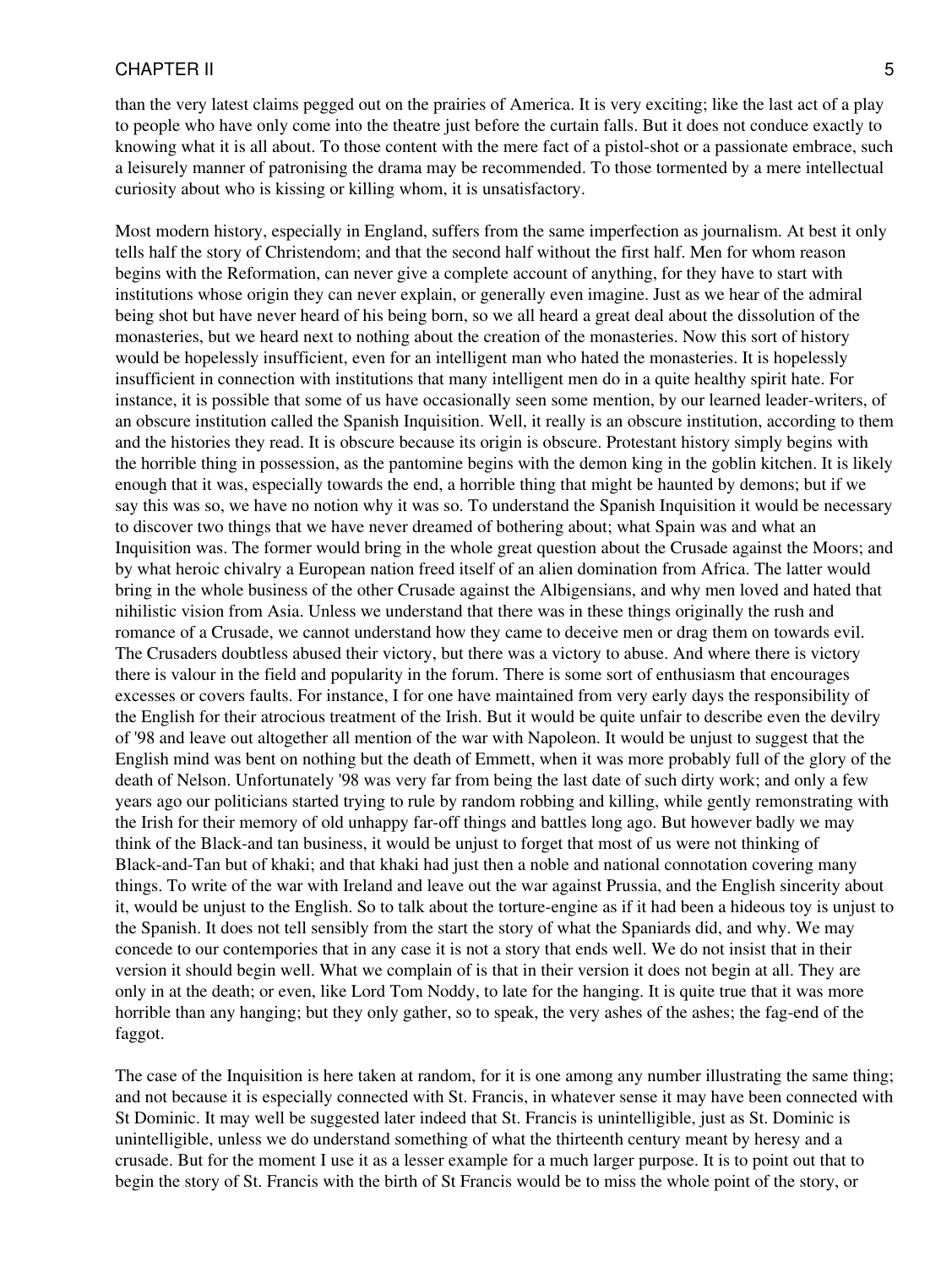rather not to tell the story at all. And it is to suggest that the modern tail-foremost type of journalistic history perpetually fails us. We learn about reformers without knowing what they had to reform, about rebels without knowing what they rebelled against, of memorials that are not connected with any memory and restorations of things that apparently never existed before. Even at the expense of this chapter appearing disproportionate, it is necessary to say something about the great movements that led up to the entrance of the founder of the Franciscans. It may seem to mean describing a world, or even a universe to describe a man. It will inevitably mean that the world or the universe will be described with a few desperate generalisations in a few abrupt sentences. But so far from its meaning that we shall see a very small figure under so large a sky, it will mean that we must measure the sky before we can begin to measure the towering stature of the man.

And this phrase alone brings me to the preliminary suggestions that seem necessary before even a slight sketch of the life of St. Francis. It is necessary to realise, in however rude and elementary a fashion, into what sort of a world St. Francis entered and what had been the history of that world, at least in so far as it affected him. It is necessary to have, if only in a few sentences, a sort of preface in the form of an Outline of History, if we may borrow the phrase of Mr. Wells. in the case of Mr. Wells himself, it is evident that the distinguished novelist suffered the same disadvantage as if he had been obliged to write a novel of which he hated the hero. To write history and hate Rome, both pagan and papal, is to hate everything that has happened. It comes very nearly to hating humanity on purely humanitarian grounds. To dislike both the priest and the soldier, both the laurels of the warrior and the lilies of the saint, is to suffer a division from the mass of mankind for which not all the dexterities of the finest and most flexible of modern intelligences can compensate. A much wider sympathy is needed for the historical setting of St. Francis, himself both a soldier and a saint. I will therefore conclude this chapter with a few generalisations about the world St. Francis found.

Men will believe because they will not broaden their minds. As a matter of individual belief, I should of course express it by saying they are not sufficiently catholic to the Catholic. But I am not going to discuss here the doctrinal truths of Christianity, but simply the broad historical fact of Christianity, as it might appear to a really enlightened and imaginative person even if he were not a Christian. What I mean at the moment is that the majority of doubts are made out of details. In the course of random reading a man comes across a pagan custom that strikes him as picturesque or a Christian action that strikes him as cruel; but he does not enlarge his mind sufficiently to see the main truth about pagan custom or the Christian reaction against it. Until we understand, not necessarily in detail, but in their big bulk and proportion that pagan progress and that Christian reaction, we cannot really understand the point of history at which St. Francis appears or what his great popular mission was all about.

Now everybody knows, I imagine, that the twelfth and thirteenth centuries were an awakening of the world. They were a fresh flowering of culture and the creative arts after a long spell of much sterner and even more sterile experience which we call the Dark Ages. They may be called an emancipation; they were certainly an end; an end of what may at least seem a harsher and more inhuman time. But what was it that was ended? From what was it that men were emancipated? That is where there is a real collision and point at issue between the different philosophies of history. On the merely external and secular side, it has been truly said that men awoke from a sleep; but there had been dreams in that sleep of a mystical and sometimes of a monstrous kind. In that rationalistic routine into which most modern historians have fallen, it is considered enough to say that they were emancipated from mere savage superstition and advanced towards mere civilised enlightenment. Now this is the big blunder that stands as a stumbling-block at the very beginning of our story. Anybody who supposes that the Dark Ages were plain darkness and nothing else, and that the dawn of the thirteenth century was plain daylight and nothing else, will not be able to make head or tail of the human story of St. Francis of Assisi. The truth is that the joy of St. Francis and his Jongleurs de Dieu was not merely an awakening. It was something which cannot be understood without understanding their own mystical creed. The end of the Dark Ages was not merely the end of a sleep. It was certainly not merely the end of a superstitious enslavement. It was the end of something belonging to a quite definite but quite different order of ideas.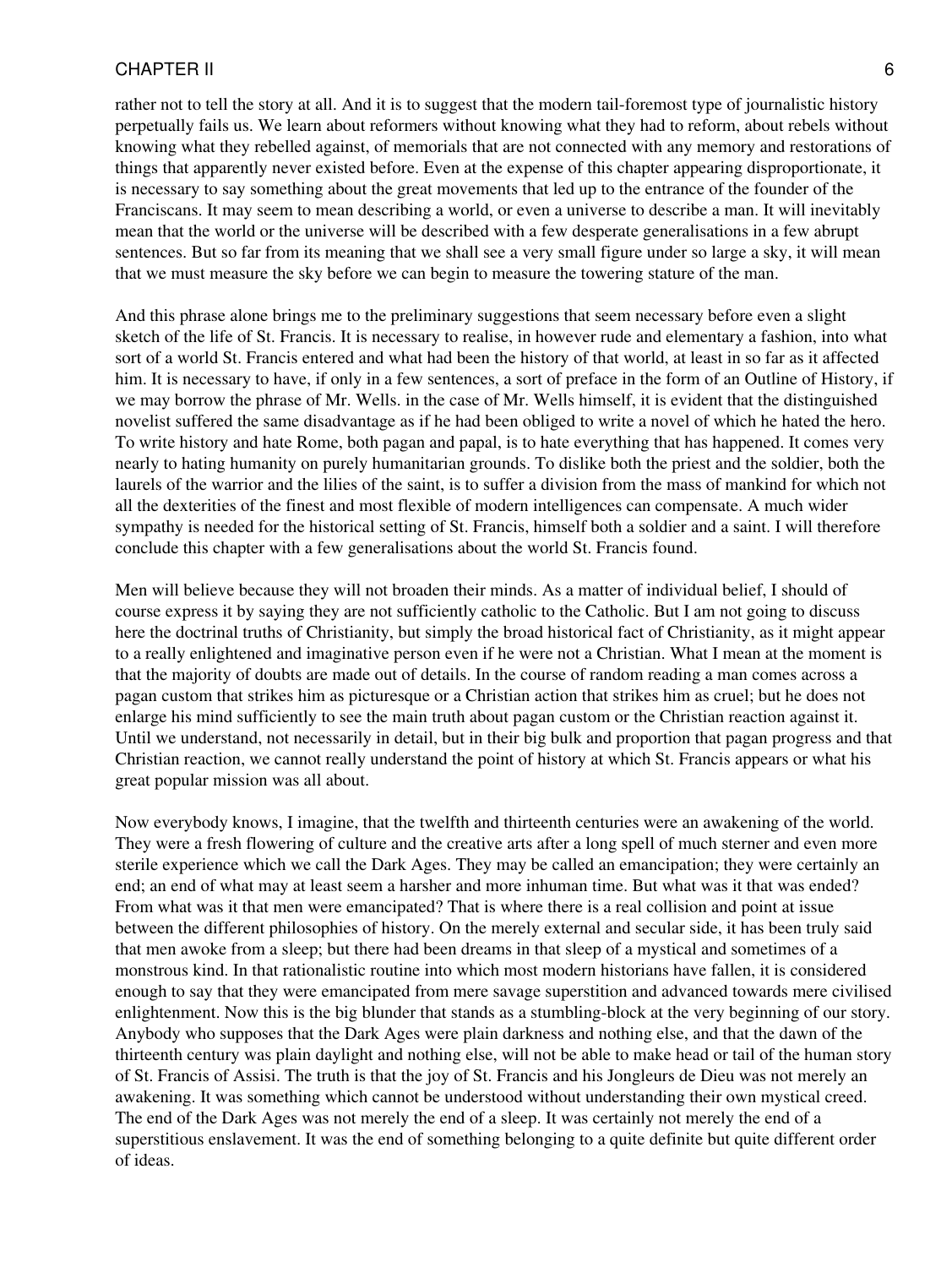It was the end of a penance; or, if it be preferred, a purgation. It marked the moment when a certain spiritual expiation had been finally worked out and certain spiritual diseases had been finally expelled from the system. They had been expelled by an era of asceticism, which was the only thing that could have expelled them. Christianity had entered the world to cure the world; and she cured it in the only way in which it could be cured. Viewed merely in an external and experimental fashion, the whole of the high civilisation of antiquity had ended in the learning of a certain lesson; that is, in its conversion to Christianity. But that lesson was a psychological fact as well as a theological faith. That pagan civilization had indeed been a very high civilisation. It would not weaken our thesis, it might even strengthen it, to say that it was the highest that humanity ever reached. It had discovered its still unrivalled arts of poetry and plastic representation; it had discovered its own permanent political ideals; it had discovered its own clear system of logic and language. But above all, it had discovered its own mistake. That mistake was too deep to be ideally defined; the short-hand of it is to call it the mistake of nature-worship. It might almost as truly be called the mistake of being natural; and it was a very natural mistake. The Greeks, the great guides and pioneers of pagan antiquity, started out with the idea of something splendidly obvious and direct; the idea that if a man walked straight ahead on the high road of reason and nature, he would come to no harm; especially if he was, as the Greek was, eminently enlightened and intelligent. we might be so flippant as to say that man was simply to follow his nose, so long as it was a Greek nose. And the case of the Greeks themselves is alone enough to illustrate the strange but certain fatality that attends upon this fallacy. No sooner did the Greeks themselves begin to follow their own noses and their own notion of being natural, than the queerest thing in history seems to have happened to them. It was much too queer to be an easy matter to discuss. It may be remarked that our more repulsive realists never give us the benefit of their realism. Their studies of unsavoury subjects never take note of the testimony they bear to the truths of traditional morality. But if we had the taste for such things, we could cite thousands of such things as part of the case for Christian morals. And an instance of this is found in the fact that nobody has written, in this sense, a real moral history of the Greeks. Nobody has seen the scale or the strangeness of the story. The wisest men in the world set out to be natural; and the most unnatural thing in the world was the very first thing they did. The immediate effect of saluting the sun and the sunny sanity of nature was a perversion spreading like a pestilence. The greatest and even the purest philosophers could not apparently avoid this low sort of lunacy. Why? It would seem simple enough for the people whose poets had conceived Helen of Troy, whose sculptors had carved the Venus of Milo, to remain healthy on the point. The truth is people who worship health cannot remain healthy on the point. When Man goes straight he goes crooked. When he follows his nose he manages somehow to put his nose out of joint, or even to cut off his nose to spite his face; and that in accordance with something much deeper in human nature than nature-worshippers could ever understand. It was the discovery of that deeper thing, humanly speaking, that constituted the conversion to Christianity. There is a bias in a man like the bias on a bowl; and Christianity was the discovery of how to correct the bias and therefore hit the mark. There are many who will smile at the saying; but it is profoundly true to say that the glad good news brought by the Gospel was the news of original sin.

Rome rose at the expense of her Greek teachers largely because she did not entirely consent to be taught these tricks. She had a much more decent tradition; but she ultimately suffered from the same fallacy in her religious tradition; which was necessarily in no small degree the heathen tradition of nature worship. What was the matter with the whole heathen civilisation was that there nothing for the mass of men in the way of mysticism, except that concerned with the mystery of the nameless forces of nature, such as sex and growth and death. In the Roman Empire also, long before the end, we find nature-worship inevitably producing things that are against nature. Cases like that of Nero have passed into a proverb when Sadism sat on a throne brazen in the broad daylight. But the truth I mean is something much more subtle and universal than a conventional catalogue of atrocities. What had happened to the human imagination, as a whole, was that the whole world was coloured by dangerous and rapidly deteriorating passions; by natural passions becoming unnatural passions. Thus the effect of treating sex as only one innocent natural thing was that every other innocent natural thing became soaked and sodden with sex. For sex cannot be admitted to a mere equality among elementary emotions or experiences like eating and sleeping. The moment sex ceases to be a servant it becomes a tyrant. There is something dangerous and disproportionate in its place in human nature, for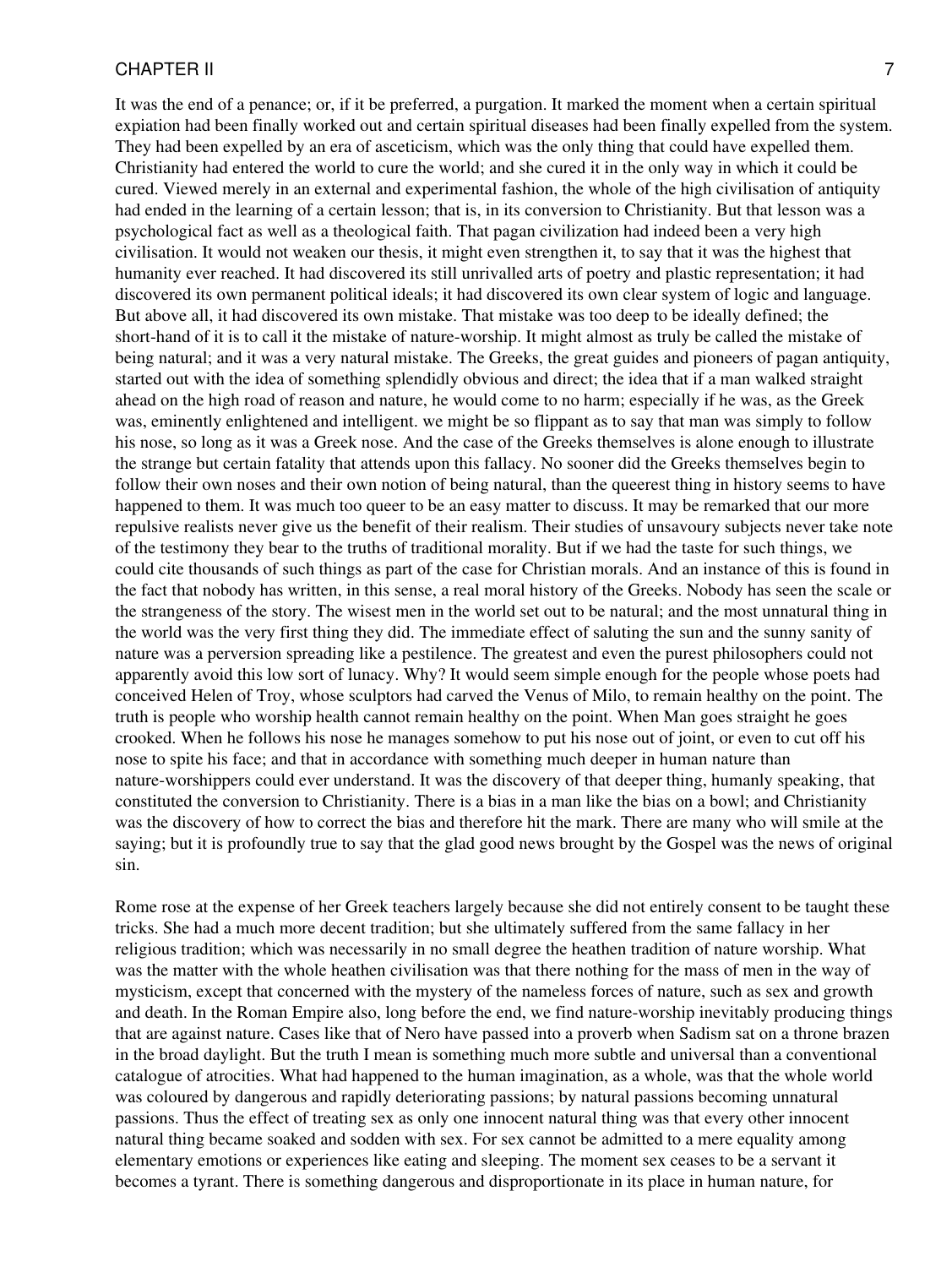whatever reason; and it does really need a special purification and dedication. The modern talk about sex being free like any other sense, about the body being beautiful like any tree or flower, is either a description of the Garden of Eden or a piece of thoroughly bad psychology, of which the world grew weary two thousand years ago.

This is not to be confused with mere self-righteous sensationalism about the wickedness of the pagan world. It was not so much that the pagan world was wicked as that it was good enough to realise that its paganism was becoming wicked, or rather it was on the logical high road to wickedness. I mean that there was no future for "natural magic"; to deepen it was only to darken it into black magic. There was no future for it; because in the past it had only been innocent because it was young. We might say it had only been innocent because it was shallow. Pagans were wiser that paganism; that is why the pagans became Christians. Thousands of them had philosophy and family virtues and military honour to hold them up; but by this time the purely popular thing called religion was certainly dragging them down. When this reaction against the evil is allowed for, it is true to repeat that it was an evil that was everywhere. In another and more literal sense its name was Pan.

It was no metaphor to say that these people needed a new heaven and a new earth; for they had really defiled their own earth and even their own heaven. How could their case be met by looking at the sky, when erotic legends were scrawled in stars across it; how could they learn anything from the love of birds and flowers after the sort of love stories that were told of them? It is impossible here to multiply evidences, and one small example may stand for the rest. We know what sort of sentimental associations are called up to us by the phrase "a garden"; and how we think mostly of the memory of melancholy and innocent romances, or quite as often of some gracious maiden lady or kindly old person pottering under a yew hedge, perhaps in sight of a village spire. Then, let anyone who knows a little Latin poetry recall suddenly what would have once stood in place of the sun-dial or the fountain, obscene and monstrous in the sun; and of what sort was the god of their gardens.

Nothing could purge this obsession but a religion that was literally unearthly. It was no good telling such people to have a natural religion full of stars and flowers; there was not a flower or even a star that had not been stained. They had to go into the desert where they could find no flowers or even into the cavern where they could see no stars. Into that desert and that cavern the highest human intellect entered for some four centuries; and it was the very wisest thing it could do. Nothing but the stark supernatural stood up for its salvation; if God could not save it, certainly the gods could not. The early Church called the gods of paganism devils; and the Early Church was perfectly right. Whatever natural religion may have had to do with their beginnings, nothing but fiends now inhabited those hollow shrines. Pan was nothing but panic. Venus was nothing but venereal vice. I do not mean for a moment, of course, that all the individual pagans were of this character even to the end; but it was as individuals that they differed from it. Nothing distinguishes paganism from Christianity so clearly as the fact that the individual thing called philosophy had little or nothing to do with the social thing called religion. Anyhow it was no good to preach natural religion to people to whom nature had grown as unnatural as any religion. They knew much better than we do what was the matter with them and what sort of demons at once tempted and tormented them; and they wrote across that great space of history the text; "This sort goeth not out but by prayer and fasting."

Now the historical importance of St. Francis and the transition from the twelfth to the thirteenth centuries, lies in the fact that they marked the end of this expiation. Men at the close of the dark Ages may have been rude and unlettered and unlearned in everything but wars with heathen tribes, more barbarous than themselves, but they were clean. They were like children; the first beginnings of their rude arts have all the clean pleasure of children. We have to conceive them in Europe as a whole living under little local governments, feudal in so far as they were a survival of fierce wars with the barbarians, often monastic and carrying a far more friendly and fatherly character, still faintly imperial as far as Rome still ruled as a great legend. But in Italy something had survived more typical of the finer spirit of antiquity; the republic, Italy, was dotted with little states, largely democratic in their ideals, and often filled with real citizens. But the city no longer lay open as under the Roman peace, but was pent in high walls for defence against feudal war and all the citizens had to be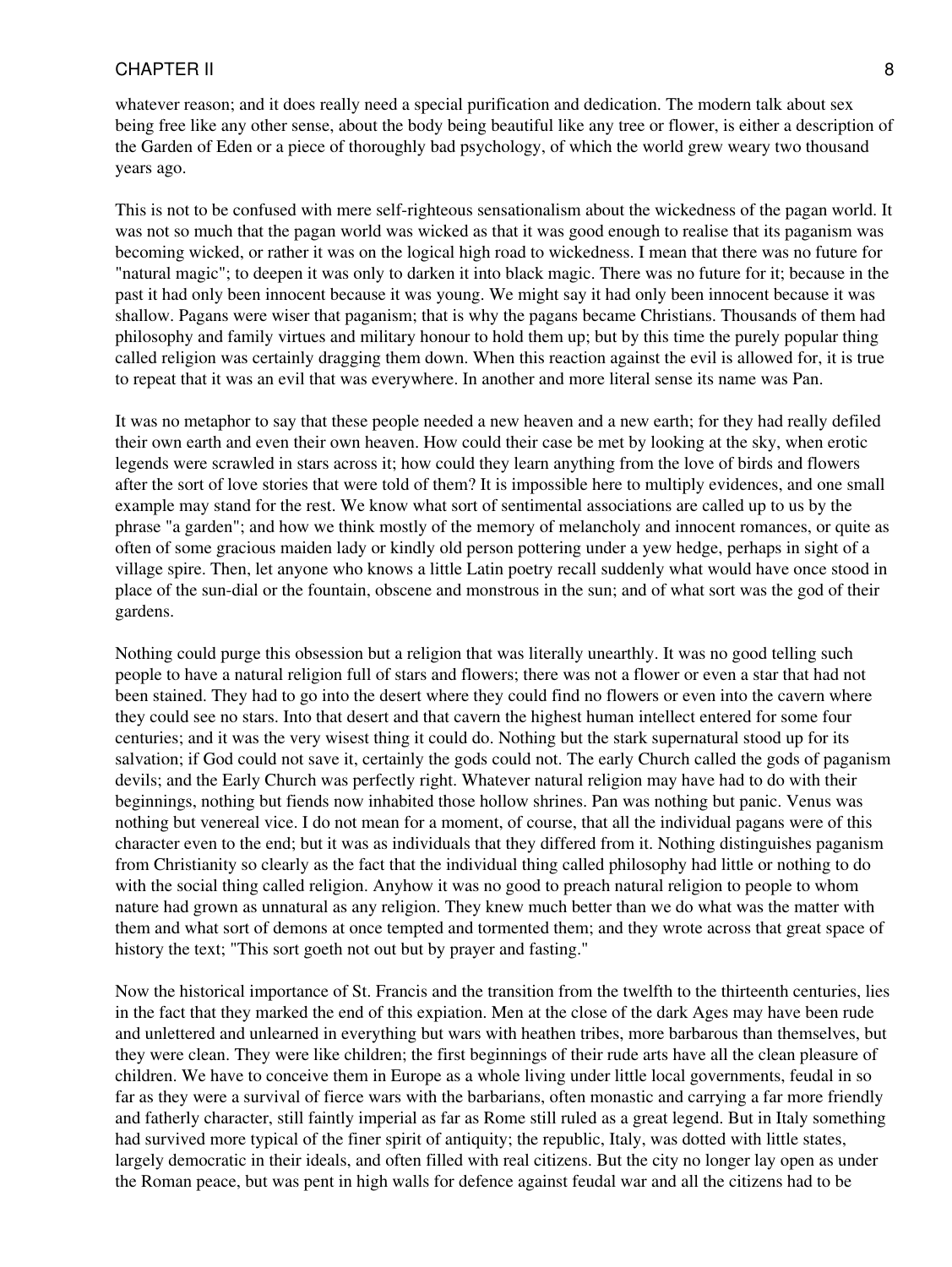soldiers. One of these stood in a steep and striking position on the wooded hills of Umbria; and its name was Assisi. Out of its deep gate under its high turrets was to come the message that was the gospel of the hour, "Your warfare is accomplished, your iniquity is pardoned." But it was out of all these fragmentary things of feudalism and freedom and remains of Roman Law that there were to rise, at the beginning of the thirteenth century, vast and almost universal, the mighty civilisation of the Middle Ages.

It is an exaggeration to attribute it entirely to the inspiration of any one man, even the most original genius of the thirteenth century. Its elementary ethics of fraternity and fair play had never been entirely extinct and Christendom had never been anything less than Christian. The great truisms about justice and pity can be found in the rudest monastic records of the barbaric transition or the stiffest maxims of the Byzantine decline. And early in the eleventh and twelfth centuries a larger moral movement had clearly begun. but what may fairly be said of it is this, that over all those first movements there was still something of that ancient austerity that came from the long penitentiary period. it was the twilight of the morning; but it was still a grey twilight. This may be illustrated by the mere mention of two or three of these reforms before the Franciscan reform. The monastic institution itself, of course, was far older than all these things; indeed it was undoubtedly almost as old as Christianity. Its counsels of perfection had always taken the form of vows of chastity and poverty and obedience. With these unworldly aims it had long ago civilised a great part of the world. The monks had taught people to plough and sow as well as to read and write; indeed they had taught the people nearly everything the people knew. But it may truly be said that the monks were severely practical, in the sense that they not only practical but also severe; though they were generally severe with themselves and practical for other people. All this early monastic movement had long ago settled down and doubtless often deteriorated; but when we come to the first medieval movements this sterner character is still apparent. Three examples may be taken to illustrate the point.

First, the ancient social mould of slavery was already beginning to melt. Not only was the slave turning into a serf, who was practically free as regards his own farm and family life, but many lords were freeing slaves and serfs altogether. This was done under the pressure of the priests; but especially it was done in the spirit of a penance. In one sense, of course, any Catholic society must have an atmosphere of penance; but I am speaking of that sterner spirit of penance which had expiated the excesses of paganism. There was about such restitutions the atmosphere of the death-bed; as many of them were doubtless were examples of death-bed repentance. A very honest atheist with whom I once debated made use of the expression, "Men have only been kept in slavery by the fear of hell." As I pointed out to him, if he had said that men had only been freed from slavery by the fear of hell, he would have at least have been referring to an unquestionable historical fact.

Another example was the sweeping reform of Church discipline by Pope Gregory the Seventh. It really was a reform, undertaken from the highest motives and having the healthiest results; it conducted a searching inquisition against simony or the financial corruption of the clergy; it insisted on a more serious and self-sacrificing ideal for the life of the parish priest. But the very fact that this largely took the form of making universal the obligation of celibacy will strike the note of something which, however noble, would seem to many to be vaguely negative. The third example is in one sense the strongest of all. For the third example was a war; a heroic war and for many of us a holy war; but still having all the stark and terrible responsibilities of war. There is no space here to say all that should be said about the true nature of the Crusades. Everybody knows that in the very darkest hour of the Dark Ages a sort of heresy had sprung up in Arabia and become a new religion of a military but nomadic sort; invoking the name of Mahomet. Intrinsically it had a character found in many heresies from the Moslem to the Monist. It seemed to the heretic a sane simplification of religion; while it seems to a Catholic an insane simplification of religion, because it simplifies all to a single idea and so loses the breadth and balance of Catholicism. Anyhow its objective character was that of a military danger to Christendom and Christendom had struck at the very heart of it, in seeking to reconquer the Holy Places. The great Duke Godfrey and the first Christians who stormed Jerusalem were heroes if there were any in the world; but they were the heroes of a tragedy.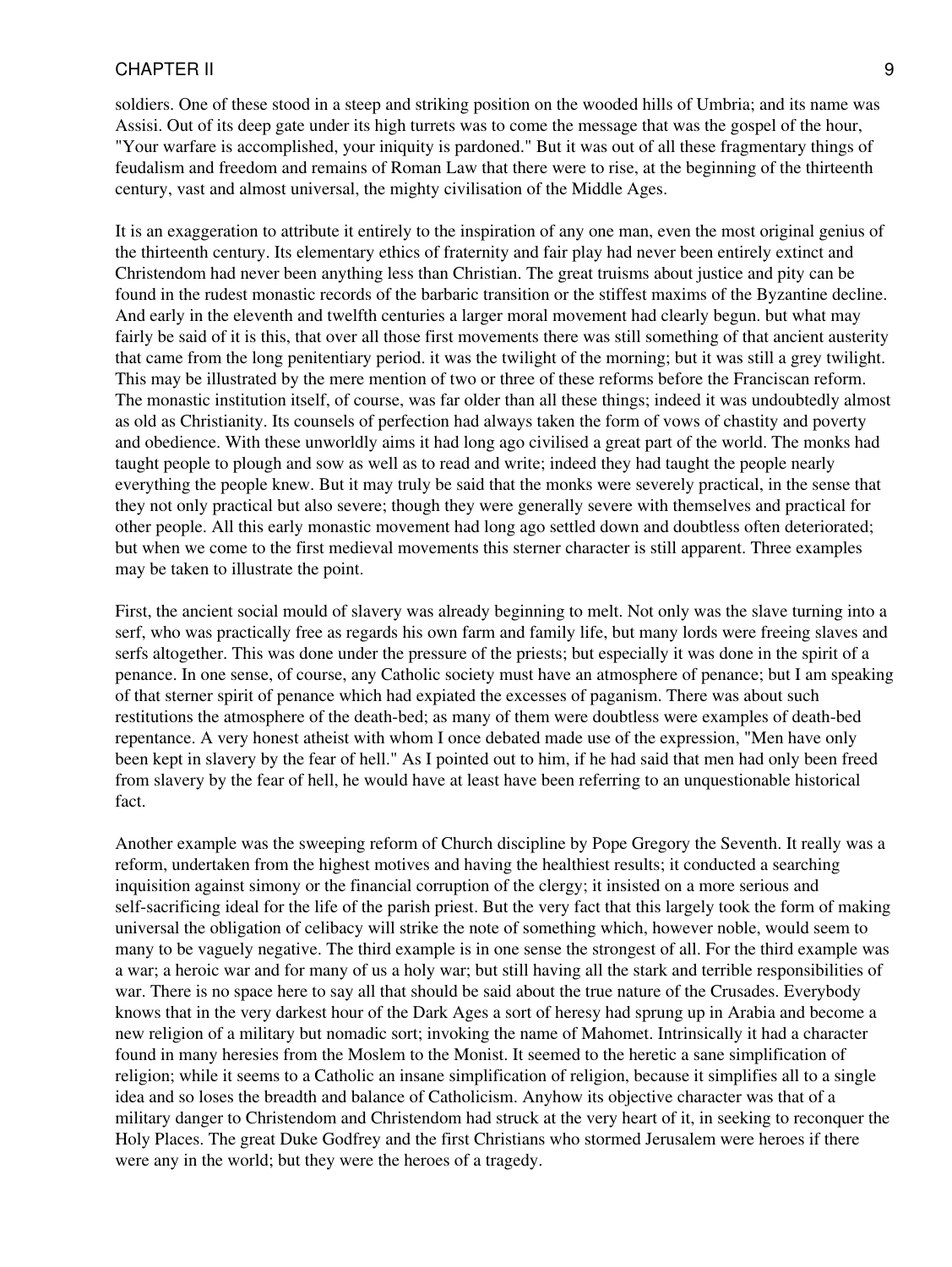Now I have taken these two or three examples of the earlier medieval movements in order to note about them one general character, which refers back to the penance that followed paganism. There is something in all these movements that is bracing even while it is still bleak, like a wind blowing between the clefts of the mountains. That wind, austere and pure, of which the poet speaks, is really the spirit of the time, for it is the wind of a world that has at last been purified. To anyone who can appreciate atmospheres there is something clear and clean about the atmosphere of this crude and often harsh society. Its very lusts are clean; for they no have longer any smell of perversion. Its very cruelties are clean; they are not the luxurious cruelties of the amphitheatre. They come either of a very simple horror at blasphemy or a very simple fury at an insult. Gradually against this grey background beauty begins to appear, as something really fresh and delicate and above all surprising. Love returning is no longer what was once called platonic but what is still called chivalric love. The flowers and stars are have recovered their first innocence. Fire and water are felt to be worthy to be the brother and sister of a saint. The purge of paganism is complete at last.

For water itself has been washed. Fire itself has been purified as by fire. Water is no longer the water into which slaves were flung to feed the fishes. Fire is no longer that fire through which children were passed to Moloch. Flowers smell no more of the forgotten garlands gathered in the garden of Priapus; stars stand no more as signs of the far frigidity of gods as cold as those cold fires. They are like all new things newly made and awaiting new names, from one who shall come to name them. Neither the universe nor the earth have now any longer the old sinister significance of the world. They await a new reconciliation with man, but they are already capable of being reconciled. Man has stripped from his soul the last rag of nature worship, and can return to nature.

While it was yet twilight a figure appeared silently and suddenly on a little hill above the city, dark against the fading darkness. For it was the end of a long and stern night, a night of vigil, not unvisited by stars. He stood with his hands lifted, as in so many statues and pictures, and about him was a burst of birds singing; and behind him was the break of day.

## <span id="page-9-0"></span>**CHAPTER III**

### FRANCIS THE FIGHTER

According to one tale, which if not true would be none the less typical, the very name of St. Francis was not so much a name as a nickname. There would be something akin to his familiar and popular instinct in the notion that he was nicknamed very much as an ordinary schoolboy might be called "Frenchy" at school. According to this version his name was not Francis at all but John; and his companions called him "Francesco", or "The little Frenchman" because of his passion for the French poetry of the Troubadours. The more probable story is that his mother had him named John when he was born in the absence of his father, who shortly returned from a visit to France, Where his commercial success had filled him with so much enthusiasm for French taste and social usage that he gave his son the new name signifying the Frank or Frenchman. In either case the name had a certain significance, as connecting Francis from the first with what he himself regarded as the romantic fairy land of the Troubadours.

The name of the father was Pietro Bernadone and he was a substantial citizen of the guild of the cloth merchants in the town of Assisi. It is hard to describe the position of such a man without some appreciation of such a guild and even of such a town. It did not exactly correspond to anything that is meant in modern times either by a merchant or a man of business or a tradesman, or anything that exists under the conditions of capitalism. Bernadone may have employed people but he was not an employer; that is; he did not belong to an employing class as distinct from an employed class. The person we definitely hear of his employing is his son Francis; who, one is tempted to guess, was about the last person that any man of business would employ if it were convenient to employ anybody else. He was rich, as a peasant may be rich by the work of his own family; but he evidently expected his own family to work in a way almost as plain as a peasant's. He was a prominent citizen, but he belonged to a social order which existed to prevent him being too prominent to be a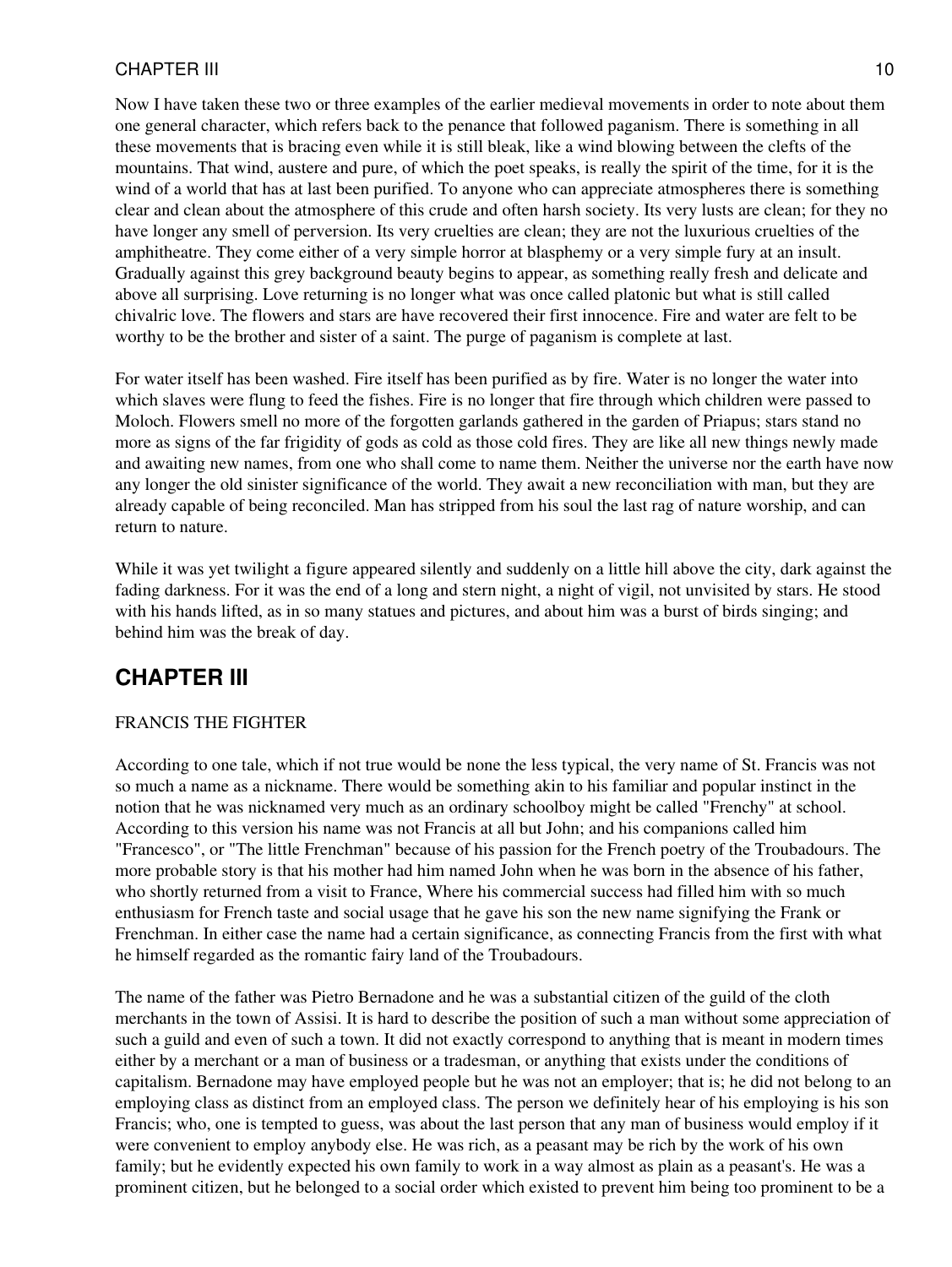citizen. It kept all such people on their own simple level, and no prosperity connoted that escape from drudgery by which in modern times the lad might have seemed to be a lord or a fine gentleman or something other than the cloth merchant's son. This is a rule that is proved even in the exception. Francis was one of those people who are popular with everybody in any case; and his guiless swagger as a Troubadour and leader of French fashions made him a sort of romantic ringleader among the young men of the town. He threw money about both in extravagance and benevolence, in a way native to a man who never, all his life, exactly understood what money was. This moved his mother to mingled exultation and exasperation and she said, as any tradesman's wife might say anywhere: "He is more like a prince than our son." But one of the earliest glimpses we have of him shows him as simply selling bales of cloth from a booth in the market; which his mother may or may not have believed to be one of the habits of princes. This first glimpse of the young man in the market is symbolic in more ways than one. An incident occurred which is perhaps the shortest and sharpest summary that could be given of certain curious things which were a part of his character, long before it was transfigured by transcendental faith. While he was selling velvet and fine embroideries to some solid merchant of the town a beggar came imploring alms; evidently in a somewhat tactless manner. It was a rude and simple society and there were no laws to punish a starving man for expressing his need for food, such as have been established in a more humanitarian age; and the lack of any organised police permitted such persons to pester the wealthy without any great danger. But there was I believe, in many places a local custom of the guild forbidding outsiders to interrupt a fair bargain; and it is possible that some such thing put the mendicant more than normally in the wrong. Francis had all his life a great liking for people who had been put hopelessly in the wrong. On this occasion he seems to have dealt with the double interview with rather a divided mind; certainly with distraction, possibly with irritation. Perhaps he was all the more uneasy because of the almost fastidious standard of manners that came to him quite naturally. All are agreed that politeness flowed from him from the first, like one of the public fountains in such a sunny Italian market place. he might have written among his own poems as his own motto that verse of Mr. Belloc's poem--

"Of Courtesy, it is much less Than courage of heart or holiness Yet in my walks it seems to me That the grace of God is in Courtesy."

Nobody ever doubted that Francis Bernadone had courage of heart, even of the most manly and military sort; and a time was to come when there was quite as little doubt about the holiness and grace of God. But I think that if there was one thing about which he was punctilious, it was punctiliousness. If there was one thing of which so humble a man could be said to be proud, he was proud of good manners. Only behind his perfectly natural urbanity were wider and even wilder possibilities, of which we get the first flash in this trivial incident. Anyhow Francis was evidently torn two ways with the botheration of two talkers, but finished his business with the merchant somehow; and when he had finished it, found the beggar was gone. Francis leapt from his booth, left all the bales of velvet and embroidery behind him apparently unprotected, and went racing across the market-place like an arrow from the bow. Still running, he threaded the labrynth of the narrow and crooked streets of the little town, looking for his beggar whom he eventually discovered; and loaded the astonished mendicant with money. Then he straightened himself, so to speak, and swore before God that he would never all his life refuse help to a poor man. The sweeping simplicity of this undertaking is extremely characteristic. Never was any man so little afraid of his own promises. His life was one riot of rash vows; of rash vows that turned out right.

The first biographers of Francis, naturally alive with the great religious revolution that he wrought, equally naturally looked back to his first years chiefly for omens and signs of such a spiritual earthquake. But writing at a greater distance, we shall not decrease that dramatic effect, but rather increase it, if we realise that there was not at this time any external sign of anything particularly mystical about the young man. He had not anything of that early sense of his vocation that has belonged to some of the saints. Over and above his main ambition to win fame as a French poet, he would seem to have most often thought of winning fame as a soldier. He was born kind; he was brave in the normal boyish fashion; but he drew the line in both in kindness and bravery pretty well where most boys would have drawn it; for instance, he had the human horror of leprosy of which few normal people felt any need to be ashamed. He had the love of gay and bright apparel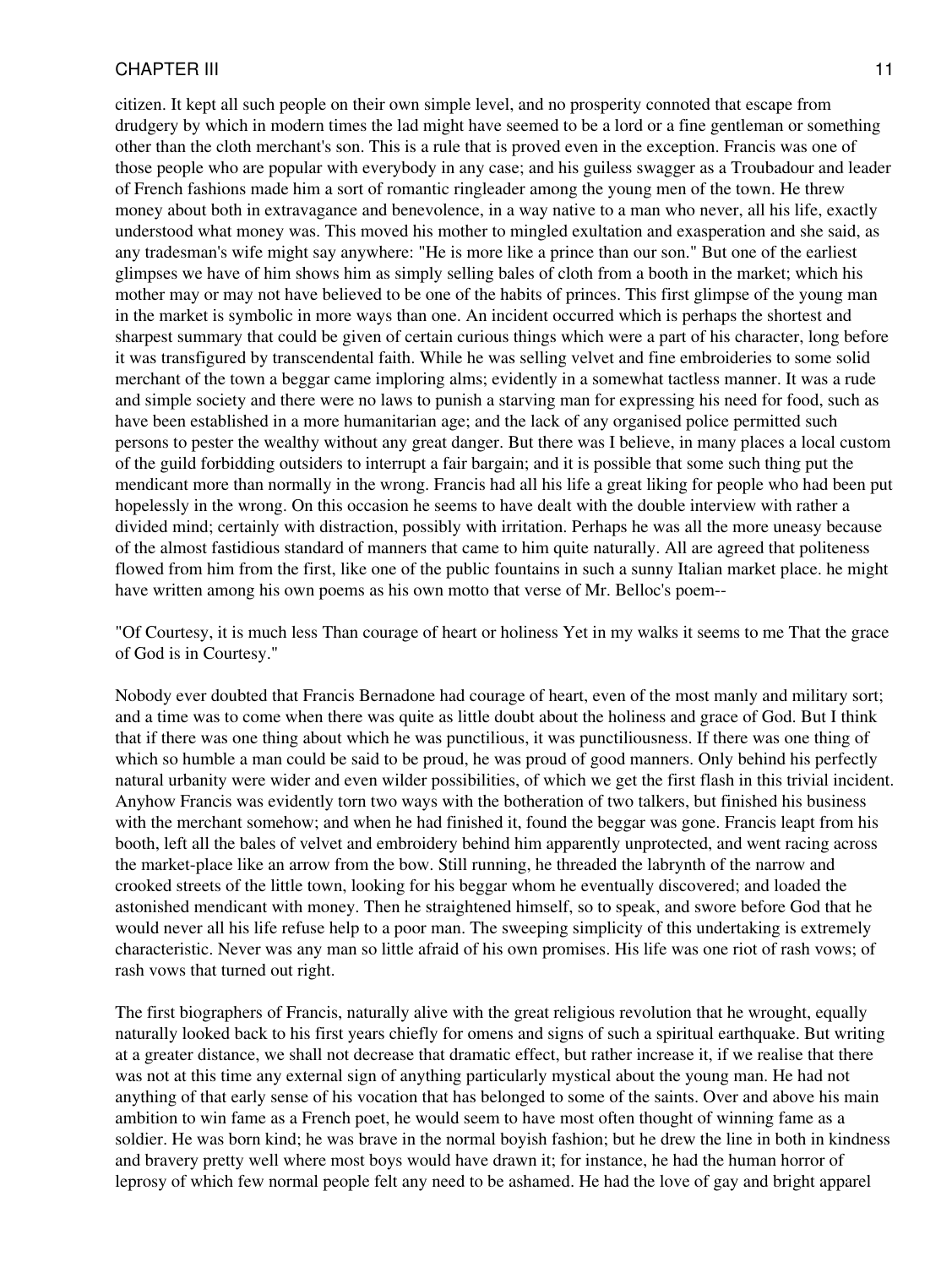which was inherent in the heraldic taste of medieval times and seems altogether to have been rather a festive figure. If he did not paint the town red, he would probably have preferred to paint it all the colours of the rainbow, as in a medieval picture. But in this story of the young man in gay garments scampering after the vanishing beggar in rags there are certain notes of his natural individuality that must be assumed from first to last.

For instance, there is the spirit of swiftness. In a sense he continued running for the rest of his life, as he ran after the beggar. Because nearly all the errands he ran were errands of mercy, there appeared in his portraiture a mere element of mildness which was true in the truest sense, but is easily misunderstood. A certain precipitancy was the very poise of his soul. This saint should be represented among the other saints as angels were sometimes represented in pictures of angels; with flying feet or with feathers; in the spirit of the text that makes angels winds and messengers a flaming fire. It is a curiosity of language that courage actually means running; and some of our sceptics will no doubt demonstrate that courage really means running away. But his courage was running, in the sense of rushing. With all his gentleness, there was originally something of impatience in his impetuosity. The psychological truth about it illustrates very well the modern muddle about the word "practical." If we mean by what is practical what is most immediately practicable, we merely mean what is easiest. In that sense St. Francis was very impractical, and his ultimate aims were very unworldly. Bit if we mean by practicality a preference for prompt effort and energy over doubt or delay, he was very practical indeed. Some might call him a madman, but he was the very reverse of a dreamer. Nobody would be likely to call him a man of business; but he was very emphatically a man of action. In some of his early experiments he was rather too much of a man of action; he acted too soon and was too practical to be prudent. But at every turn of his extraordinary career we shall find him flinging himself around corners in the most unexpected fashion, as when he flew through the streets after the beggar.

Another element implied in the story, which was already partially a natural instinct, before it became supernatural ideal, was something that had never perhaps been wholly lost in those little republics of medieval Italy. It was something very puzzling to some people; something clearer as a rule to Southerners than to Northeners, and I think to Catholics than to Protestants; the quite natural assumption of the equality of men. It has nothing necessarily to do with the Franciscan love for men; on the contrary one of its merely practical tests is the equality of the duel. Perhaps a gentleman will never be fully an egalitarian until he can really quarrel with his servant. But it was an antecedant condition of the Franciscan brotherhood; and we feel it in this early and secular incident. Francis, I fancy, felt a real doubt about which he must attend to, the beggar or the merchant; and having attended to the merchant, he turned to attend the beggar; he thought of them as two men. This is a thing much more difficult to describe, in a society from which it is absent, but it was the original basis of the whole business; it was why the popular movement arose in that sort of place and that sort of man. His imaginative magnanimity rose like a tower to starry heights that might well seem dizzy and even crazy; but it was founded on this high table land of human equality.

I have taken this the first among a hundred tales of the youth of St. Francis, and dwelt on its significance a little, because until we have learned to look for the significance there will often seem to be little but a sort of light sentiment in telling the story. St. Francis is not a proper person to be patronised with merely "pretty" stories. There are often any number of them; but they are too often used so as to be a sort of sentimental sediment of the medieval world, instead of being, as the saint emphatically is, a challenge to the modern world. We must take his human development somewhat more seriously; and the next story in which we get a glimpse of it is in a very different setting. But in exactly the same way it opens, as if by accident, certain abysses of the mind and perhaps of the unconscious mind. Francis still looks more or less like an ordinary young man; and it is only when we look at him as an ordinary young man, that we realise what an extraordinary young man he was.

War had broken out between Assisi and Perugia. It is now fashionable to say in a satirical spirit that such wars did not so much break out as to go on idefinitely between the city states of medieval Italy. It will be enough to say here that if one of those medieval wars had really gone on without stopping for a century, it might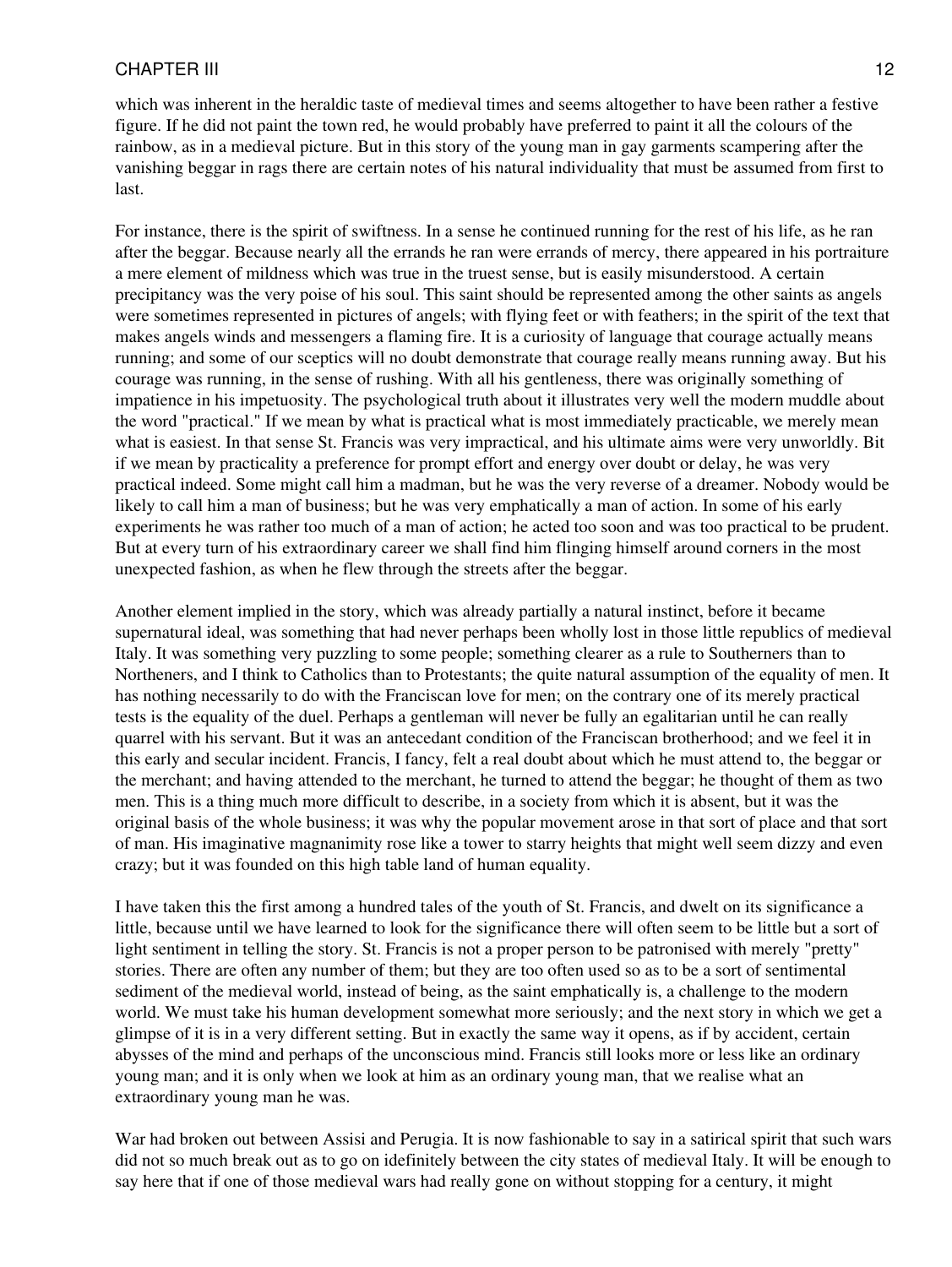possibly have come within a remote distance of killing as many people as we kill in a year, in one of our great modern scientific wars between our great modern industrial empires. But the citizens of the medieval republic were certainly under the limitation of only being asked to die for the things with which they had always lived, the house they inhabited, the shrines they venerated and the rulers and representatives they new; and had not the larger vision calling for them to die for the latest rumours about remote colonies as reported in anonymous newspapers. And if we infer from our own experience that war paralyzed civilization, we must at least admit that these warring towns turned out a number of paralytics who go by the names of Dante and Michael Angelo, Ariosto and Titian, Leonardo and Columbus, not to mention Catherine of Siena and the subject of this story. While we lament all this local patriotism as a hubbub of the Dark Ages, it must seem a rather curious fact that about three quarters of the greatest men who ever lived came out of these little towns and were often engaged in these little wars. It remains to be seen what will ultimately come out of our large towns; but there has been no sign of anything of this sort since they became large; and I have sometimes been haunted by a fancy of my youth, that these things will not come till there is a city wall around Clapham and the tocsin is rung at night to arm the citizens of Wimbledon.

Anyhow, the tocsin was rung at Assisi and the citizens armed, and among them was Francis the son of the cloth merchant. He went out to fight with some company of lancers and in some fight or other he and his little band were taken prisoners. To me it seems most probable that there had been some tale of treason or cowardice about the disaster; for we are told that there was one of the captives with whom his fellow-prisoners flatly refused to associate even in prison; and when this happens in such circumstances, it is generally because the military blame for the surrender is thrown on some individual. Anyhow, somebody noted a small but rather curious thing, though it might seem rather negative than positive. Francis, we are told, moved among his captive companions with all his characteristic courtesy and even conviviality, "liberal and hilarious" as somebody said of him, resolved to keep up their spirits and his own. And when he came across the mysterious outcast, traitor or coward or whatever he was called, he simply treated him exactly like all the rest, neither with coldness or compassion, but with the same unaffected gaiety and good fellowship. But if there had been present in that prison someone with a sort of second sight about the truth and trend of spiritual things, he might have known he was in the presence of something new and seemingly almost anarchic; a deep tide driving out to uncharted seas of charity. For in this sense there was really something wanting in Francis of Assisi, something to which he was blind that he might see better and more beautiful things. All those limits in good fellowship and good form, all those landmarks of social life that divide the tolerable and the intolerable, all those social scruples and conventional conditions that are normal and even noble in ordinary men, all those things that hold many decent societies together, could never hold this man at all. He liked as he liked; he seems to have liked everybody, but especially those whom everybody disliked him for liking. Something very vast and universal was already present in that narrow dungeon; and such a seer might have seen in its darkness that red halo of caritas caritatum which marks one saint among saints as well as among men. He might well have heard the first whisper of that wild blessing that afterwards took the form of a blasphemy; "He listens to those whom God himself will not listen".

But though such a seer might have seen such a truth, it is exceedingly doubtful if Francis himself saw it. He had acted out of an unconscious largeness, or in the fine medieval phrase largesse, within himself, something might almost have been lawless if it had not been reaching out to a more divine law; but is doubtful whether he new the law was divine. It is evident that he had not at this time any notion of abandoning the military, still less of adopting the monastic life. It is true that there is not, as pacifists and prigs imagine, the least inconsistency between loving men and fighting them, if we fight them fairly and for a good cause. But it seems to me that there was more than this involved; that the mind of the young man was really running towards a military morality in any case. About this time the first calamity crossed his path in the form of a malady which was to revisit him many times and hamper his headlong career. Sickness made him more serious; but one fancies it would only have made him a more serious soldier, or even more serious about soldiering. And while he was recovering, something rather larger than the little fueds and raids of the Italian towns opened an avenue of adventure and ambition. The crown of Sicily, a considerable centre of controversy at the time, was apparently claimed by a certain Gauthier de Brienne, and the Papal cause to aid which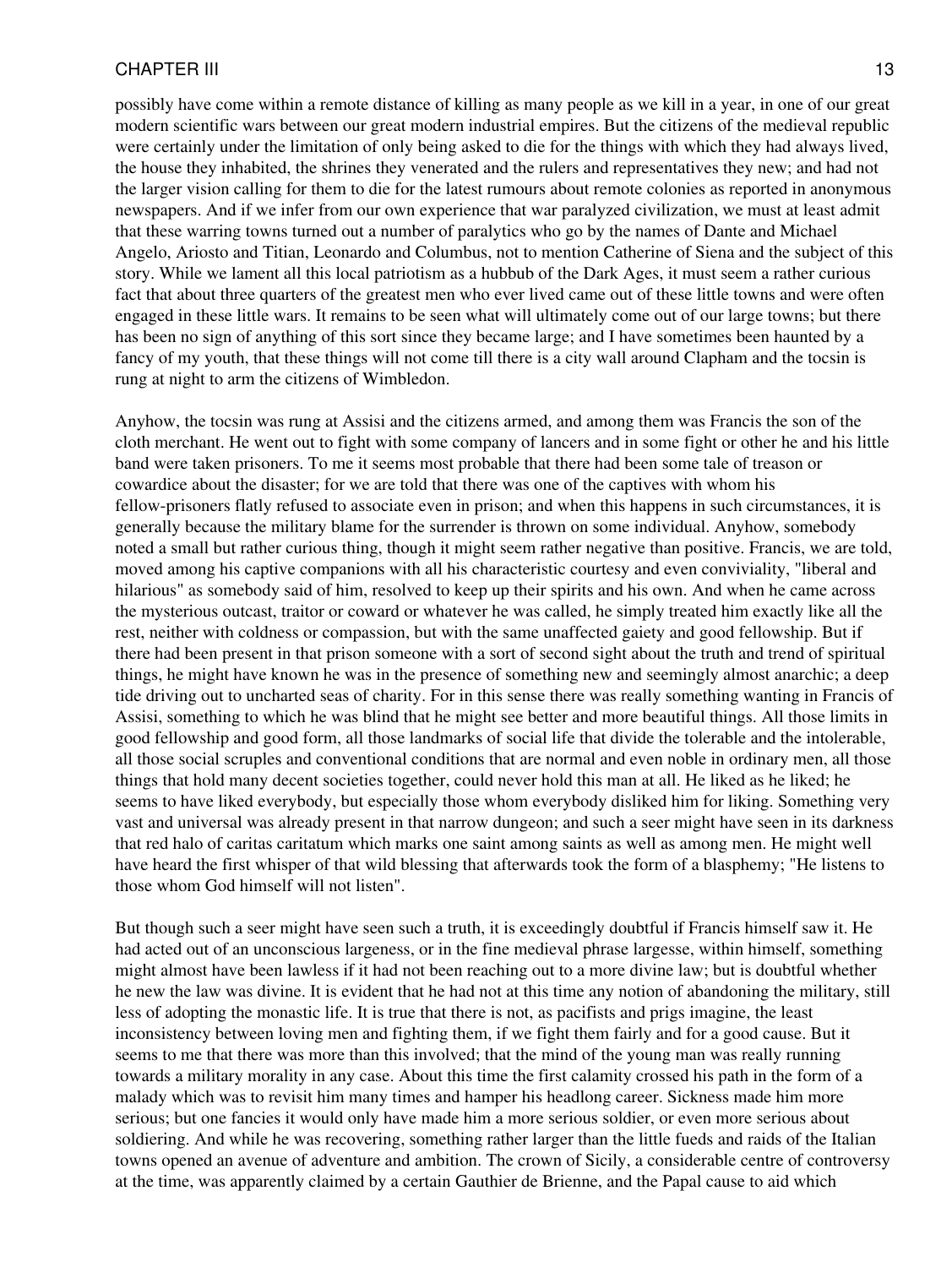Gauthier was called in aroused enthusiasm among a number of young Assisians, including Francis, who proposed to march into Apulia on the count's behalf; perhaps his French name had something to do with it. For it must never be forgotten that though that world was in one sense a world of little things, it was a world of little things concerned with great things. There was more internationalism in the lands dotted with tiny republics than in the huge homogeneous impenetrable national divisions of to-day. The legal authority of the Assisian magistrates might hardly reach further than a bow-shot from their high embattled city walls. But their sympathies might be with the ride of the Normans through Sicily or the palace of the Troubadours at Toulouse; with the Emperor throned in the German forests or the great Pope dying in the exile of Salerno. Above all, it must be remembered that when the interests of an age are mainly religious they must be universal. Nothing can be more universal than the universe. And there are several things about the religious position at that particular moment which modern people not unnaturally fail to realise. For one thing, modern people naturally think of people so remote as ancient people, and even early people. We feel vaguely that these things happened in the first ages of the Church. The Church was already a good deal more than a thousand years old. That is, the Church was then rather older than France is now, a great deal older than England is now. And she looked old then; almost as old as she does now; possibly older than she does now. The Church looked like great Charlemagne with the long white beard, who had already fought a hundred wars with the heathen, and in the legend was bidden by an angel to go forth and fight once more though he was two thousand years old. The Church had topped her thousand years and turned the corner for the second thousand; she had come through the Dark Ages in which nothing could be done except desperate fighting against the barbarians and the stubborn repitition of the creed. The creed was still being repeated after the victory or escape; but it is not unnatural to suppose that there was something a little monotonous about the repitition. The Church looked old then as now; and there were some who thought her dying as now. In truth orthodoxy was not dead but it may have been dull; it is certain that some people began to think it dull. The Troubadours of the Provencal movement had already begun to take that turn or twist towards Oriental fancies and the paradox of pessimism, which always comes to Europeans as something fresh when their own sanity seems to be something stale. It is likely enough that after all those centuries of hopeless war without and ruthless asceticism within, the official orthodoxy seemed to be something stale. The freshness and freedom of the first Christians seemed then as much as now a lost and almost prehistoric age of gold. Rome was still more rational than anything else; the Church was really wiser but it may well have seemed wearier than the world. There was something more adventurous and alluring, perhaps, about the mad metaphysics that had been blown across out of Asia. Dreams were gathering like dark clouds over the Midi to break in a thunder of anathema and civil war. Only the light lay on the great plain around Rome; but the light was blank and the plain was flat; and there was no stir in the still air and the immemorial silence about the sacred town.

High in the dark house of Assisi Francesco Bernadonne slept and dreamed of arms. There came to him in the darkness a vision splendid with swords, patterned after the cross in the Crusading fashion, of spears and shields and helmets hung in a high armoury, all bearing the sacred sign. When he awoke he accepted the dream as a trumpet bidding him to the battlefield, and rushed out to take horse and arms. He delighted in all the exercises of chivalry; and was evidently an accomplished cavalier and fighting man by the tests of the camp. He would doubtless at any time have preferred a Christian sort of chivalry; but it seems clear that he was also in a mood which thirsted for glory, though in him that glory would always have been identical with honour. He was not without some vision of that wreath of laurel which Ceasar has left for all the Latins. As he rode out to war the great gate in the deep wall of Assisi resounded with his last boast, "I shall come back a great prince."

A little way along the road his sickness rose again and threw him. It seems highly probable, in the light of his impetuous temper, that he had ridden away long before he was fit to move. And in the darkness of this second and fare more desolating interruption, he seems to have had another dream in which a voice said to him, "You have mistaken the meaning of the vision. Return to your own town." And Francis trailed back in his sickness to Assisi, a very dismal and disappointed and perhaps even derided figure, with nothing to do but wait for what should happen next. It was his first descent into a dark ravine that is called the valley of humiliation, which seemed to him very rocky and desolate, but in which he was afterwards to find many flowers.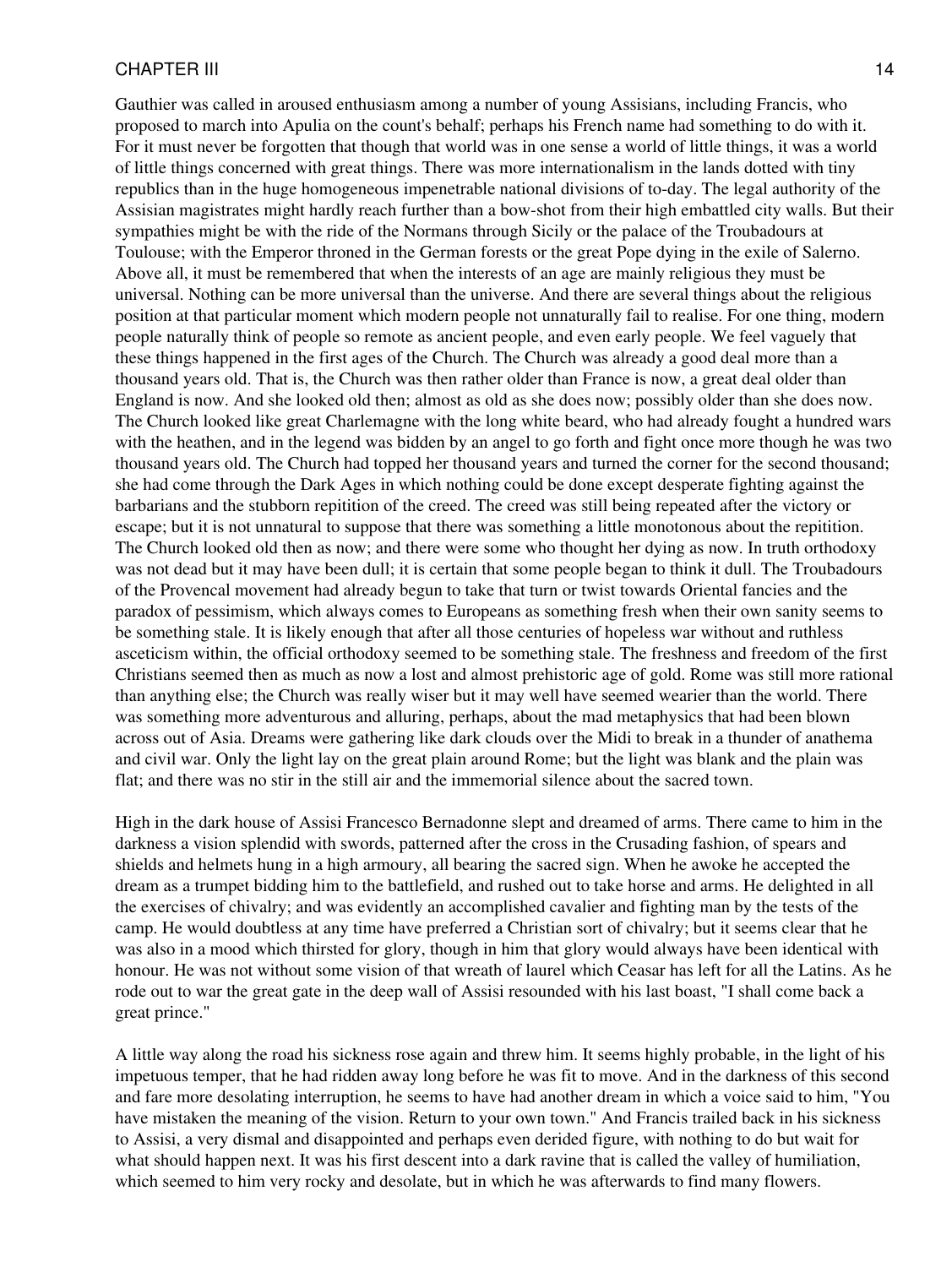But he was not only disappointed and humiliated; he was very much puzzled and bewildered. He still firmly believed that his two dreams must have meant something; and he could not imagine what they could possibly mean. It was while he was drifting, one might even say mooning, about the streets of Assisi and the fields outside the city wall, that an incident occurred to him which has not always been immediately connected with the business of the dreams, but which seems to me the obvious culmination of them. He was riding listlessly in some wayside place, apparently in the open country, when he saw a figure coming along the road towards him and halted; for he saw it was a leper. And he knew instantly that his courage was challenged, not as the world challenges, but as one would challenge who knew the secrets of the heart of a man. What he saw advancing was not the banner and spears of Perugia, from which it never occurred to him to shrink; nor the armies that fought for the crown of Sicily, of which he had always thought as a courageous man thinks of mere vulgar danger. Francis Bernadone saw his fear coming up the road towards him; the fear that comes from within and not without; though it stood white and horrible in the sunlight. For once in the long rush of his life his soul must have stood still. Then he sprang from his horse, knowing nothing between stillness and swiftness, and rushed on the leper and threw his arms around him. It was the beginning of a long vocation of ministry among many lepers, for whom he did many services; to this man he gave what money he could and mounted and rode on. We do not know how far he rode, or with what sense of the things around him; but it is said that when he looked back, he could see no figure on the road.

## <span id="page-14-0"></span>**CHAPTER IV**

### FRANCIS THE BUILDER

We have now reached the great break in the life of Francis of Assisi; the point at which something happened to him that must remain greatly dark to most of us, who are ordinary and selfish men whom God has not broken to make anew.

In dealing with this difficult passage, especially for my own purpose of making things moderately easy for the more secular sympathiser, I have hesitated as to the more proper course; and have eventually decided to state first of all what happened, with little more of a hint of what I imagine to have been the meaning of what happened. The fuller meaning may be debated more easily afterwards, when it was unfolded in the full Franciscan life. Anyway, what happened was this. The story very largely revolves around the ruins of the Church of St. Damien, an old shrine in Assisi which was apparently neglected and falling to pieces. Here Francis was in the habit of praying before the crucifix during those dark and aimless days of transition which followed the tragical collapse of all his military ambitions, probably made bitter by some loss of social prestige terrible to his sensitive spirit. As he did so he heard a voice saying to him, "Francis, seest thou not that my house is in ruins? Go and restore it for me."

Francis sprang up and went. To go and do something was one of the driving demands of his nature; probably he had gone and done it before he had at all thoroughly thought out what he had done. In any case what he had done was something very decisive and immediately very disastrous for his singular social career. In the coarse conventional language of the uncomprehending world, he stole. From his own enthusiastic point of view, he extended to his venerable father Peter Bernadone the exquisite excitement and inestimable privilege of assisting, more or less unconsciously, in the rebuilding of St. Damiens Church. In point of fact what he did first was to sell his own horse and then go off and sell several bales of his father's cloth, making the sign of the cross over them to indicate their pious and charitable destination. Peter Bernadone did not see things in this light. Peter Bernadone indeed had not very much light to see by, so far as understanding the genius and temperament of his extraordinary son was concerned. Instead of understanding in what sort of a wind and flame of abstract appetites the lad was living, instead of simply telling him (as the priest practically did later) that he done an indefensible thing with the best intentions, old Bernadone took up the matter in the hardest style; in a legal and literal fashion. He used absolute political powers like a heathen father, and himself put his son under lock and key as a vulgar thief. It would appear that the cry was caught up among many with whom the unlucky Francis had once been popular; and altogether, in his efforts to build up the house of God he had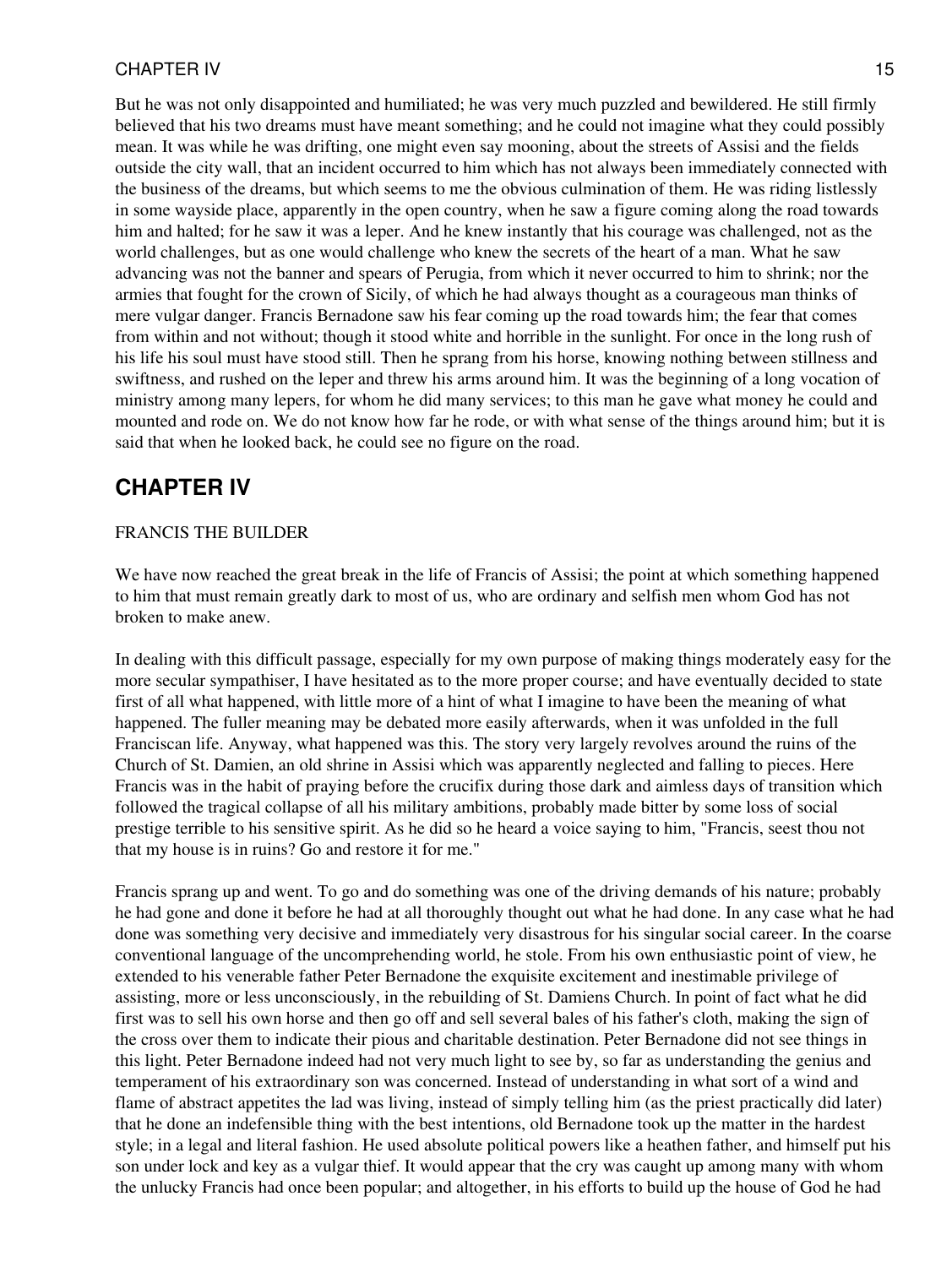only succeeded in bringing his own house about his ears and lying buried under the ruins. The quarrel dragged drearily through several stages; at one time the wretched young man seems to have disappeared underground, so to speak, into some cavern or cellar where he remained huddled hopelessly in the darkness. Anyhow, it was his blackest moment; the whole world had turned over; the whole world was on top of him.

When he came out, it was only perhaps gradually that anybody grasped that something had happened. He and his father were summoned in the court of the bishop; for Francis had refused the authority of all legal tribunals. The bishop addressed some remarks to him, full of that excellent common sense which the Catholic Church keeps permanently as the background for all the fiery attitudes of her saints. He told Francis that he must unquestionably restore the money to his father; that no blessing could follow a work done by unjust methods; and in short (to put it crudely) if the young fanatic would give back his money to the old fool, the incident would then terminate. There was a new air about Francis. He was no longer crushed, still less crawling, so far as his father was concerned; yet his words do not, I think, indicate either just indignation or wanton insult or anything in the nature of a mere continuation of the quarrel. They are rather remotely akin to the mysterious utterances of his great model, "What have I to do with thee?" or even the terrible "Touch me not."

He stood up before them all and said, "Up to this time I have called Pietro Bernadone father, but now I am the servant of God. Not only the money but everything that can be called his I will restore to my father, even the very clothes he has given me." And he rent off all his garments except one; and they saw that it was a hair-shirt.

He piled the garments in a heap on the floor and threw the money on top of them. Then he turned to the bishop, and received his blessing, like one who turns his back on society; and, according to the account, went out as he was into the cold world. Apparently it was literally a cold world at the moment, and snow was on the ground. A curious detail, very deep in its significance, I fancy, is given in the same account of this great crisis in his life. He went out half-naked in his hair shirt into the winter woods, walking the frozen ground between the frosty trees: a man without a father. He was penniless, he was parentless, he was to all appearances without a trade or a plan or a hope in the world; and as he went under the frosty trees, he burst suddenly into song.

It was apparently noted as remarkable that the language in which he sang was French, or that Provencal which was called for convenience French. It was not his native language; and it was in his native language that he ultimately won fame as a poet; indeed St. Francis is one of the very first of the national poets in the purely national dialects of Europe. But it was the language with which all his most boyish ardours and ambitions had been identified; it was for him pre-eminently the language of romance. That it broke from him in this extraordinary extremity seems to me something at first sight very strange and in the last analysis very significant. What that significance was, or may well have been, I will try to suggest in the subsequent chapter; it is enough to indicate here that the whole philosophy of St. Francis revolved around the idea of a new supernatural light on natural things, which meant the ultimate recovery not the ultimate refusal of natural things. And for the purpose of this purely narrative part of the business, it is enough to record that while he wandered in the winter forest in his hair-shirt, like the very wildest of the hermits, he sang in the tongue of the Troubadours.

Meanwhile the narrative naturally reverts to the problem of the ruined or at least neglected church, which had been the starting point of the saint's innocent crime and beatific punishment. That problem still predominated in his mind and was soon engaging his insatiable activities; but they were activities of a new sort; and he made no more attempts to interfere with commercial ethics of the town of Assisi. There had dawned on him one of those great paradoxes that are also platitudes. He realised that the way to build a church is not to become entangled in bargains and, to him, rather bewildering questions of legal claim. The way to build a church is not to pay for it, certainly not with somebody else's money. The way to build a church is not to pay for it even with your own money. The way to build a church is to build it.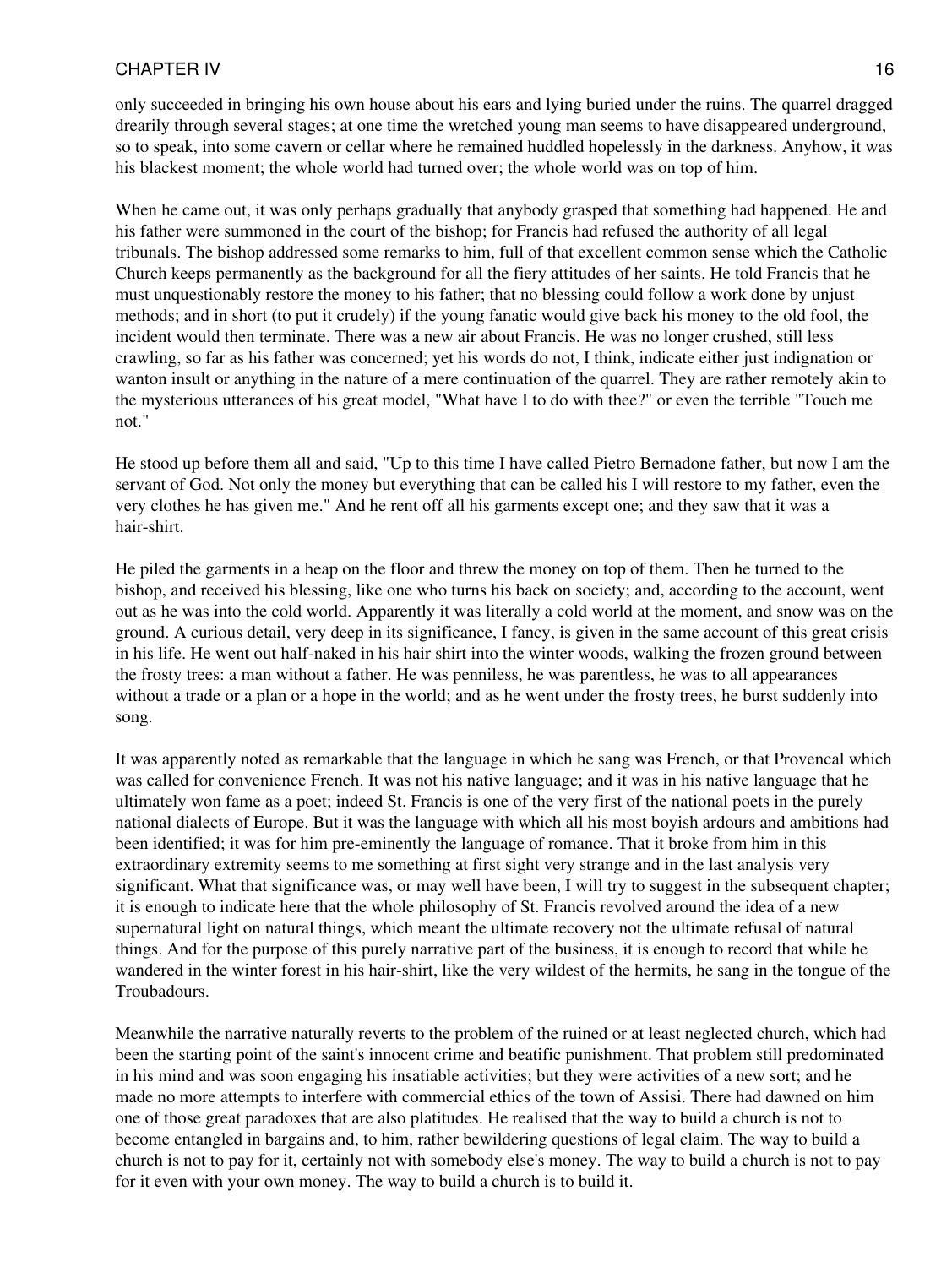He went about by himself collecting stones. He begged all the people he met to give him stones. In fact he became a new sort of beggar, reversing the parable; a beggar who asks not for bread but stone. Probably, as happened to him again and again throughout his extraordinary existence, the very queerness of the request gave it a sort of popularity; and all sorts of idle and luxurious people fell in with the benevolent project, as they would have done with a bet. He worked with his own hands at the rebuilding of the church, dragging the material like a beast of burden and learning the very last and lowest lessons of toil. A vast number of stories are told about Francis at this as at every other period of his life; but for the purpose here, which is one of simplification, it is best to dwell on this definite re-entrance of the saint into the world by the low gate of physical labour. There does indeed run through the whole of his life a sort of double meaning, like his shadow thrown upon the wall. All his actions had something of the character of an allegory; and it is likely enough that some leaden-witted scientific historian may some day try to prove that he himself was never anything but an allegory. It is true enough in this sense that he was labouring at a double task, and rebuilding something else as well as the church of St. Damien. He was not only discovering the general lesson that his glory was not to be in overthrowing men in battle but in building up the positive and creative monuments of peace. He was truly building up something else, or beginning to build it up; something that has often enough fallen into ruin but has never been past rebuilding; a church that could always be built anew though it had rotted away to its first foundation stone, against which the gates of hell shall not prevail.

The next stage in his progress is probably marked by his transferring the same energies of architectural reconstruction to the little church of St. Mary of the Angels at the Portiuncula. He had already done something of the same kind at a church dedicated to St. Peter; and that quality in his life noted above, which made it seem like a symbolical drama, led many of his most devout biographers to note the numerical symbolism of the three churches. There was at any rate a more historical and practical symbolism about two of them. For the original church of St. Damian afterwards became the seat of his striking experiment of a female order, and of the pure and spiritual romance of St. Clare. And the church of the Portiuncula will remain forever as one of the great historic buildings of the world; for it was here that he gathered the little knot of friends and enthusiasts; it was the home of many homeless men. At this time, however, it is not clear that he had the definite idea of any such monastic developments. How early the plan appeared in his own mind it is of course impossible to say; but on the face of events it first takes the form of a few friends who attached themselves to him one by one because they shared his own passion for simplicity. The account given of the form of their dedication is, however, significant; for it was that of an invocation of the simplification of life as suggested in the New Testament. The adoration of Christ had been a part of the man's passionate nature for a long time past. But the imitation of Christ, as a sort of plan or ordered scheme of life, may in that sense may be said to begin here.

The two men who have the credit, apparently, of having first perceived something of what was happening in the world of the soul were a solid and wealthy citizen named Bernard of Quintaville and a canon from a neighbouring church named Peter. It is the more to their credit because Francis, if one may put it so, was by this time wallowing in poverty and association with lepers and ragged mendicants; and the two were men with much to give up; the one of comforts in the world and the other of ambition in the church. Bernard the rich burgher did quite literally and finally sell all he had and give it to the poor. Peter did even more; for he descended from a chair of spiritual authority, probably when he was already a man of mature years and therefore of fixed mental habits, to follow an extravagant young eccentric whom most people probably regarded as a maniac. What it was which they had caught a glimpse, of which Francis had seen the glory, may be suggested later so far as it can be suggested at all. At this stage we need profess to see no more than all Assisi saw, and that something not altogether unworthy of comment. The citizens of Assisi only saw the camel go in triumph through the eye of the needle and God do impossible things because to him all things were possible; only a priest who rent his robes like the Publican and not like the Pharisee and a rich man who went away joyful, for he had no possessions.

These three strange figures are said to have built themselves a sort of hut or den adjoining the leper hospital. There they talked to each other, in the intervals of drudgery and danger (for it needed ten times more courage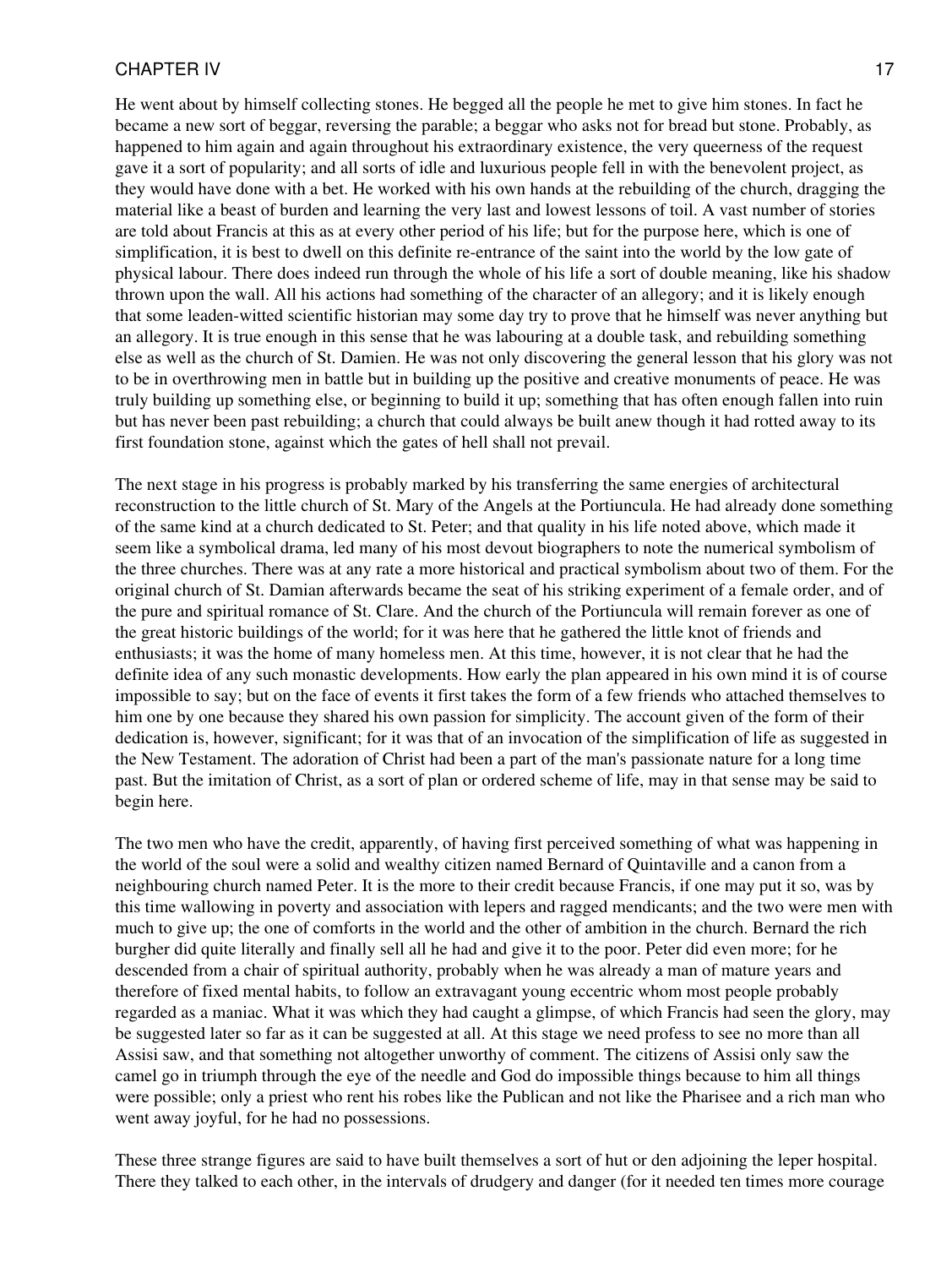to look after a leper than to fight for the crown of Sicily), in the terms of their new life, almost like children talking a secret language. Of these individual elements on their first friendship we can say little with certainty; but it is certain that they remained friends to the end. Bernard of Quintaville occupies in the story something of the position of Sir Bedivere, "first made and latest left of Arthur's knights," for he reappears at the right hand side of the saint on his deathbed and receives some sort of special blessing. But all these things belong to another historical world and were quite remote from the ragged and fantastic trio in their tumble-down hut. They were not monks except perhaps in the most literal and archaic sense which was identical with hermits. They were, so to speak, three solitaries living together socially, but not as a society. The whole thing seems to have been intensely individual, as seen from the outside doubtless individual to the point of insanity. The stir of something that had in it the promise of a movement or a mission can first be felt as I have said in the affair of the appeal to the New Testament.

It was a sort of sors vigiliana applied to the Bible; a practice not unknown among Protestants though open to their criticism, one would think, as being rather a superstition of pagans. Anyhow it seems almost the opposite of searching the Scriptures to open them at random; but St. Francis certainly opened them at random. According to one story, he merely made the sign of the cross over the volume of the Gospel and opened it at three places reading three texts. The first was the tale of the rich young man whose refusal to sell all his goods was the occasion of the great paradox about the camel and the needle. The second was the commandment to the disciples to take nothing with them on their journey, neither scrip nor staff nor any money. The third was that saying, literally to be called crucial, that the follower of Christ must also carry his cross. There is a somewhat similar story of St. Francis finding one of these texts, almost as accidentally, merely in listening to what happened to be the Gospel of the day. But from the former version at least it would seem that the incident occurred very early indeed in his new life; for it was after this oracle, apparently, that Bernard the first disciple rushed forth and scattered all his goods among the poor. If this be so, it would seem that nothing followed it for the moment except the individual ascetical life with the hut for a hermitage. It must of course have been a rather public sort of hermitage, but it was none the less in a very real sense withdrawn from the world. St. Simeon Stylites on the top of his pillar was in one sense an exceedingly public character; but there was something a little singular in his situation for all that. It must be presumed that most people thought the situation of Francis singular, that some even thought it too singular. There was inevitably indeed in any Catholic society something ultimate and even subconscious that was at least capable of comprehending it better than a pagan or puritan society could comprehend it. But we must not at this stage, I think, exaggerate this potential public sympathy. As has already been suggested, the Church and all its institutions had already the air of being old and settled and sensible things, the monastic institutions amongst the rest. Common sense was commoner in the Middle Ages, I think, than in our own rather jumpy journalistic age; but men like Francis are not common in any age, nor are they to be fully understood merely by the exercise of common sense. The thirteenth century was certainly a progressive period; perhaps the only really progressive period in human history. But it can truly be called progressive precisely because its progress was very orderly. It is really and truly an example of an epoch of reforms without revolutions. But the reforms were not only progressive but very practical; and they were very much to the advantage of highly practical institutions; the towns and the trading guilds and the manual crafts. Now the solid men of town and guild in the time of Francis of Assisi were probably very solid indeed. They were much more economically equal, they were much more justly governed in their own economic environment, than the moderns who struggle madly between starvation and the monopolist prizes of capitalism; but it likely enough that the majority of citizens were as hard-headed as peasants. Certainly the behaviour of the venerable Pietro Bernadone does not indicate a delicate sympathy with the fine and almost fanciful subtleties of the Franciscan spirit. And we cannot measure the beauty and originality of this strange spiritual adventure, unless we have the humour and human sympathy to put into plain words how it would have looked to such an unsympathetic person at the time when it happened. In the next chapter I shall make an attempt, inevitably inadequate, to indicate the inside of the story of the building of the three churches and the little hut. In this chapter I have but outlined it from the outside. And in concluding that chapter I ask the reader to remember and realize what the story really looked like, when thus seen from the outside. Given a critic of rather coarse common sense, with no feeling about the incident except annoyance, and how would the story seem to stand?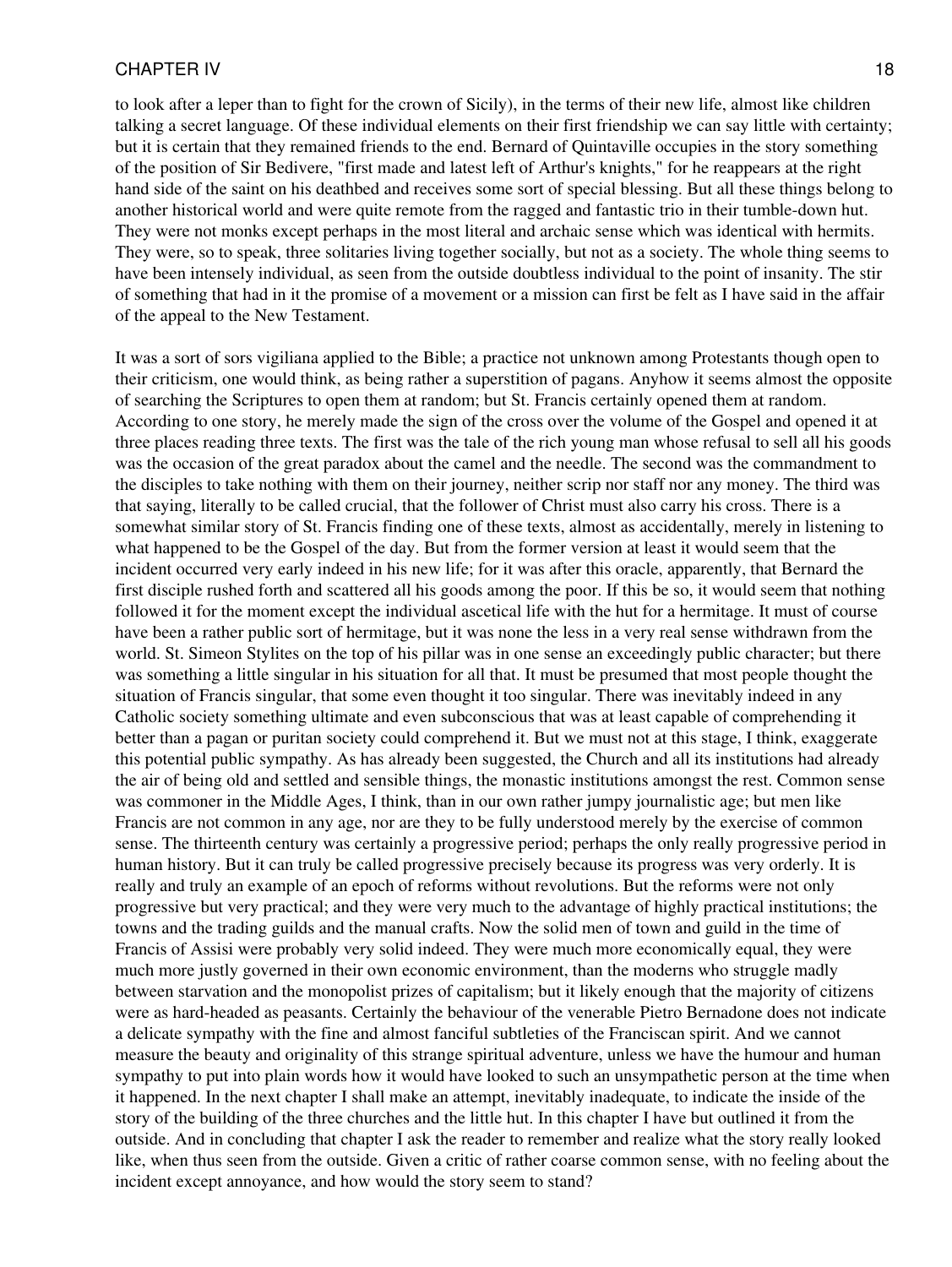A young fool or rascal is caught robbing his father and selling goods which he ought to guard; and the only explanation he will offer is that a loud voice from nowhere spoke in his ear and told him to mend the cracks and holes in a particular wall. He then declared himself naturally independant of all powers corresponding to the police or magistrates, and takes refuge with an amiable bishop who is forced to remonstrate with him and tell him he is wrong. He then proceeds to take off his clothes in public and practically throw them at his father; announcing at the same time that his father is not his father at all. He then runs about the town asking everybody he meets to give him fragments of buildings or building materials, apparently with reference to his old monomania about mending the wall. It may be an excellent thing that cracks should be filled up, but preferably not by somebody who is himself cracked; and architectural restoration like other things is not best performed by builders who, as we should say, have a tile loose. Finally the wretched youth relapses into rags and squalor and practically crawls away into the gutter. That is the spectacle that Francis must have presented to a very large number of his neighbours and friends.

How he lived at all must have seemed to them dubious; but presumably he already begged for bread as he had begged for building materials. But he was always very careful to beg for the blackest or worst bread he could get, for the stalest crusts or something less luxurious than the crumbs which the dogs eat, and which fell from the rich man's table. Thus he probably fared worse than an ordinary beggar; for the beggar would eat the best he could get and the saint ate the worst he could get. In plain fact he was ready to live on refuse; and it was probably something much uglier as an experience than the refined simplicity which vegetarians and water drinkers would call the simple life. As he dealt with the question of food, so he apparently dealt with the question of clothing. He dealt with it, that is, upon the same principle of taking what he could get, and not even the best of what he could get. According to one story he changed clothes with a beggar; and he would doubtless have been content to change them with a scarecrow. In another version he got hold of the rough brown tunic of a peasant, but presumably only because the peasant gave him his very oldest brown tunic, which was probably very old indeed. Most peasants have few changes of clothing to give away; and some peasants are not specially inclined to give them away unless absolutely necessary. It is said that in place of the girdle which he had flung off (perhaps with the more symbolic scorn because it probably carried the purse or wallet by the fashion of the period) he picked up a rope more or less at random, because it was lying near, and tied it round his waist. He undoubtedly meant it as a shabby expedient; rather as the very destitute tramp will sometimes tie his clothes together with a piece of string. He meant to strike the note of collecting his clothes anyway, like rags from a succession of dust bins. Ten years later that make-shift costume was the uniform of five thousand men; and a hundred years later, in that, for a pontifical panoply, they laid great Dante in the grave.

# <span id="page-18-0"></span>**CHAPTER V**

### LE JONGLEUR DE DIEU

Many signs and symbols might yet be used to give a hint of what really happened in the mind of the young poet of Assisi. Indeed they are at once too numerous for selection and yet too slight for satisfaction. But one of them may be adumbrated in this small and apparently accidental fact; that when he and his secular companions carried their pageant of poetry through the town, they called themselves Troubadours. But when he and his spiritual companions came out to do their spiritual work in the world, they were called by their leader the Jongleurs de Dieu.

Nothing has been said here at any length of the great culture of the Troubadours as it appeared in Provence or Languedoc, great as was their influence in history and their influence on St. Francis. Something more May be said of them when we come to summarise his relation to history; it is enough to note here in a few sentences the facts about them that were relevant to him, and especially the particular point now in question, which was the most relevant of all. Everybody knows who the Troubadours were; everybody knows that very early in the Middle Ages, in the twelfth and early thirteenth centuries, there arose a civilisation in Southern France which threatened to rival or eclipse the rising tradition of Paris. Its chief product was a school of poetry, or rather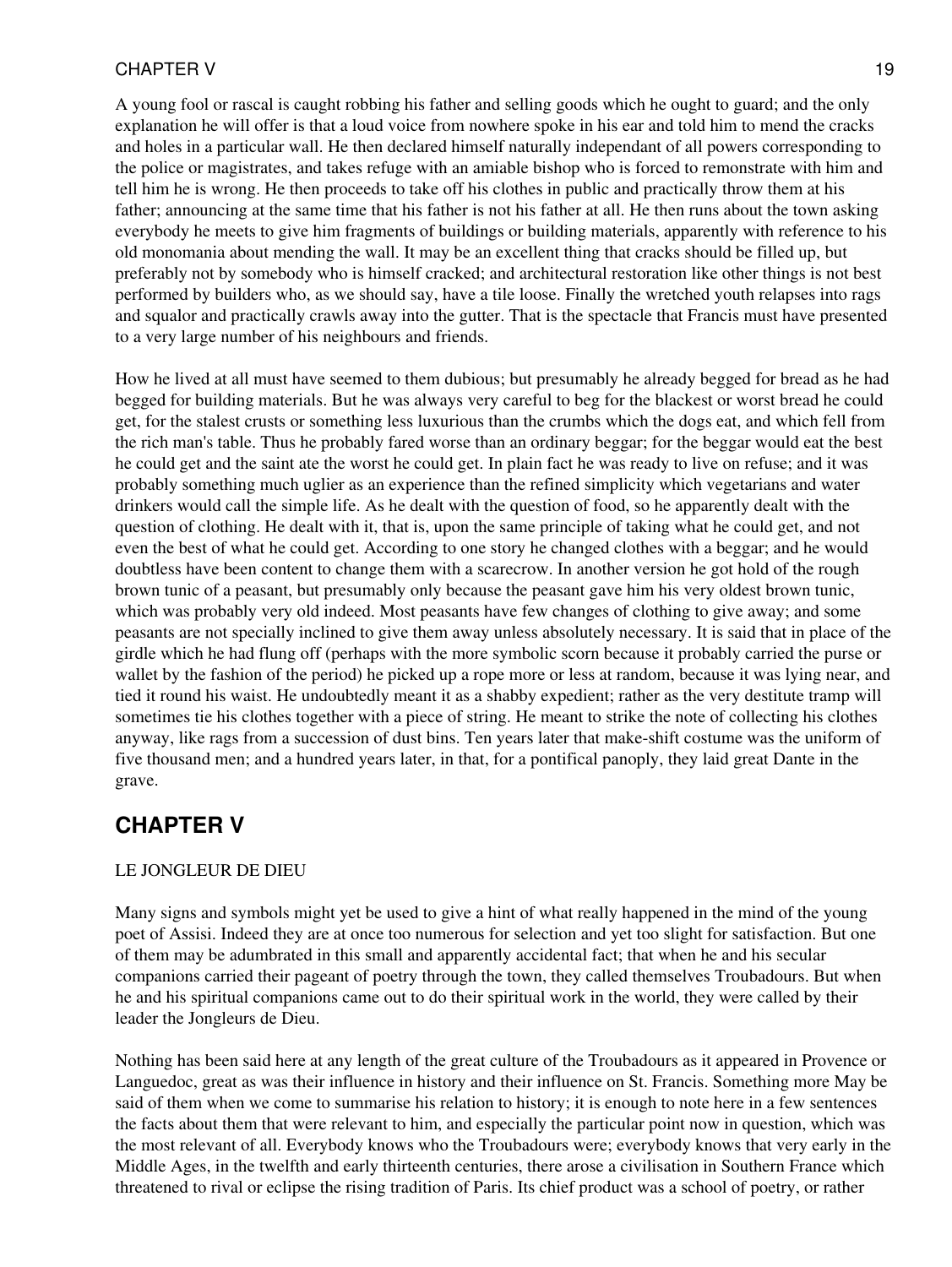more especially a school of poets. They were primarily love-poets, though they were often also satirists and critics of things in general. Their picturesque posture in history is largely due to the fact that they sang their own poems and often played their own accompaniments, on the light musical instruments of the period; they were minstrels as well as men of letters. Allied to their love-poetry were other institutions of a decorative and fanciful kind concerned with the same theme. There was what was called the "Gay Science," the attempt to reduce to a sort of system the fine shades of flirtation and philandering. There were the things called Courts of Love, in which the same delicate subjects were dealt with legal pomp and pedantry. There is one point in this part of the business that must be remembered in relation to St. Francis. There were manifest moral dangers in all this superb sentimentalism; but it is a mistake to suppose that its only danger of exaggeration was in the direction of sensualism. There was a strain in the southern romance that was actually an excess of spirituality; just as the pessimist heresy it produced was in one sense an excess of spirituality. The love was not always animal; sometimes it was so airy as to be almost allegorical. The reader realises that the lady is the most beautiful being that can possibly exist, only he has occasional doubts as to whether she does exist. Dante owed something to the Troubadours; and the critical debates about his ideal woman are an excellent example of these doubts. We know that Beatrice was not his wife, but we should in any case be equally sure she was not his mistress; and some critics have even suggested that she was nothing at all, so to speak, except his muse. This idea of Beatrice as an allegorical figure is, I believe, unsound; it would seem unsound to any man who has read the Vit Nuova and has been in love. But the very fact that it is possible to suggest it illustrates something abstract and scholastic in these medieval passions. But though they were abstract passions they were very passionate passions. These men could feel almost like lovers, even about allegories and abstractions. It is necessary to realise that St. Francis was talking the true language of a troubadour when he said that he also had a most glorious and gracious lady and that her name was poverty.

But the particular point to be noted here is not concerned so much with the word Troubadour as with the word Jongleur. It is especially concerned with the transition from one to the other; and for this it is necessary to grasp another detail about the poets of the Gay Science. A jongleur was not the same thing as a troubadour, even if the same man were both a troubadour and a jongleur. More often, I believe, they were separate men as well as separate trades. In many cases, apparently the two men would walk the world together like companions in arms, or rather companions in arts. The jongleur was properly a joculator or jester; sometimes he was what we should call a juggler. This is the point, I imagine, of the tale about Taillifer the Jongleur at the Battle of Hastings, who sang the death of Roland while he tossed up his sword and caught it, as a juggler catches balls. Sometimes he may been even a tumbler; like that acrobat in the beautiful legend who was called "The Tumbler of Our Lady," because he turned head over heels and stood on his head before the image of the Blessed Virgin, for which he was nobly thanked and comforted by her and the whole company of heaven. In the ordinary way, we may imagine, the troubadour would exalt the company with earnest and solemn strains of love and then the jongleur would do his turn as a sort as a sort of comic relief. A glorious medieval romance remains to be written about two such companions wandering through the world. At any rate, if there is one place in which the Franciscan spirit can be found outside the true Franciscan story, it is in the tale of the Tumbler of our Lady. And when St. Francis called his followers the Jongleurs de Dieu, he meant something very like the Tumblers of our Lady.

Somewhere in that transition from the ambition of the Troubadour to the antics of the Tumbler is hidden, as under a parable, the truth of St. Francis. Of the two minstrels or entertainers, the jester was presumably the servant or at least the secondary figure. St. Francis really meant what he said when he said he had found the secret of life in being the servant and the secondary figure. There was to be found ultimately in such service a freedom almost amounting to frivolity. It was comparable to the condition of the jongleur because it almost amounted to frivolity. The jester could be free when the knight was rigid; and it was possible to be a jester in the service which is perfect freedom. This parallel of the two poets or minstrels is perhaps the best preliminary and external statement of the Franciscan change of heart, being conceived under an image with which the imagination of the modern world has a certain sympathy. There was, of course, a great deal more than this involved; and we must endeavour however insufficiently to penetrate past the image to the idea. It is so far like the tumblers that it is really to many people a topsy-turvy idea.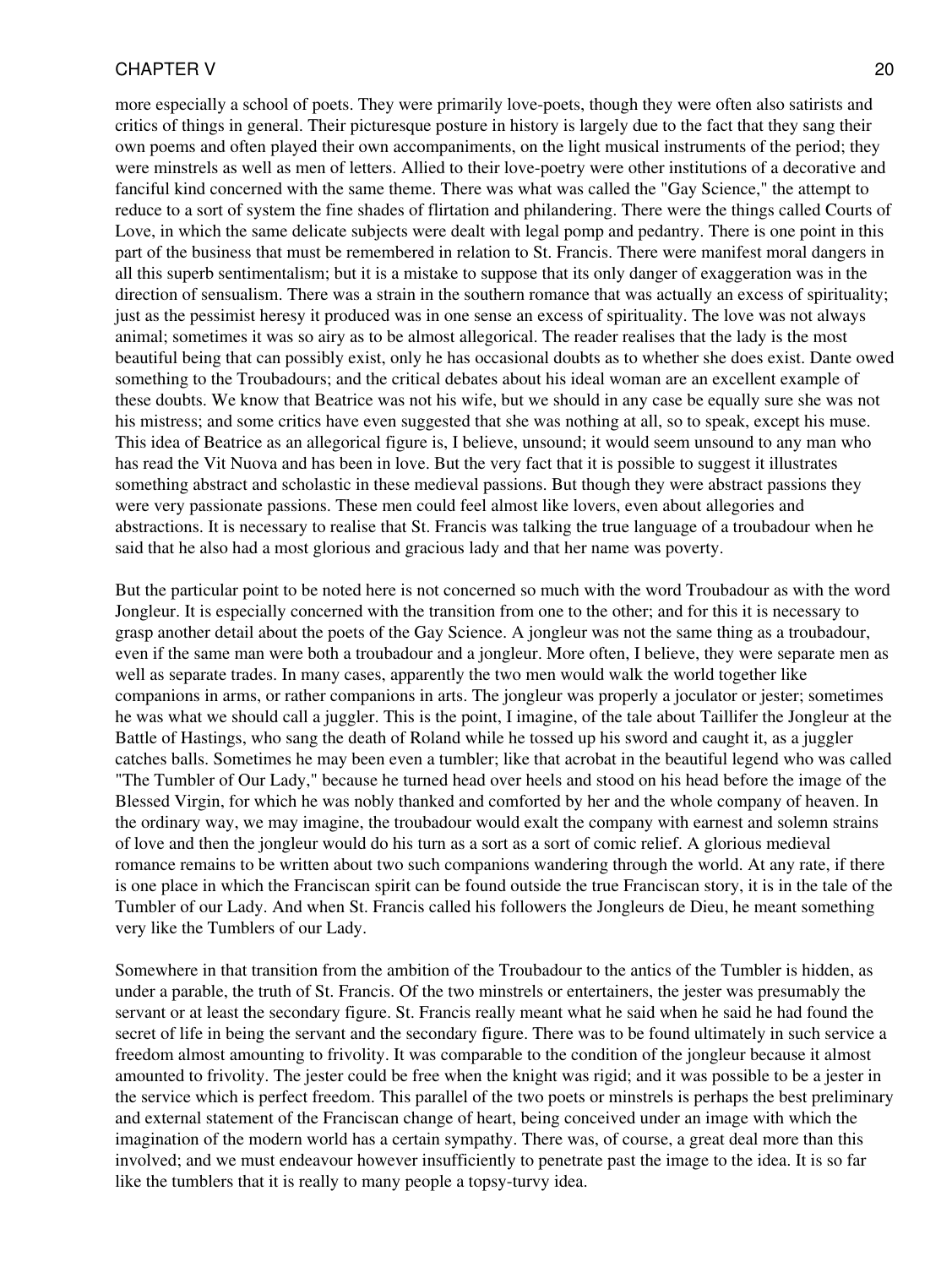Francis, at the time or somewhere about the time when he disappeared into the prison or the dark cavern, underwent a reversal of a certain psychological kind; which was really like the reversal of a complete somersault, in that by coming full circle it came back, or apparently came back, to the same normal posture. it is necessary to use the grotesque simile of an acrobatic antic, because there is hardly any other figure that will make the fact clear. But in the inward sense it was a profound spiritual revolution. The man who went into the cave was not the man who came out again; in that sense he was almost as different as if he were dead, as if he were a ghost or a blessed spirit. And the effects of this on his attitude towards the actual world were really as extravagant as any parallel can make them. He looked at the world as differently from other men as if he had come out of that dark hole walking on his hands.

If we apply this parable of Our Lady's Tumbler to the case, we shall come very near to the point of it. Now it really is a fact that any scene such as a landscape can sometimes be more clearly and freshly seen if it is seen upside down. There have been landscape-painters who adopted the most startling and pantomimic postures in order to look at it for a moment in that fashion. Thus that inverted vision, so much more bright and quaint and arresting, does bear a certain resemblance to the world which a mystic like St. Francis sees every day. But herein is the essential part of the parable. Our Lady's Tumbler did not stand on his head in order to see flowers and trees as a clearer or quainter vision. He did not do so; and it would never have occurred to him to do so. Our Lady's Tumbler stood on his head to please Our Lady. If St. Francis had done the same thing, as he was quite capable of doing, it would originally have been from the same motive; a motive of a purely supernatural thought. It would be after this that his enthusiasm would extend itself and give a sort of halo to the edges of all earthly things. This is why it is not true to represent St. Francis as a mere romantic forerunner of the Renaissance and a revival of natural pleasures for their own sake. The whole point of him was that the secret of recovering the natural pleasures lay in regarding them in the light of a supernatural pleasure. In other words, he repeated in his own person that historic process noted in the introductory chapter; the vigil of asceticism which ends in the vision of a natural world made new. But in the personal case there was even more than this; there were elements that make the parallel of the Jongleur or Tumbler even more appropriate than this.

It may be suspected that in that black cell or cave Francis passed the blackest hours of his life. By nature he was the sort of man who has that vanity which is the opposite of pride; that vanity which is very near to humility. He never despised his fellow creatures and therefore he never despised the opinion of his fellow creatures; including the admiration of his fellow creatures. All that part of his human nature had suffered the heaviest and most crushing blows. it is possible that after his humiliating return from his frustrated military campaign he was called a coward. It is certain that after his quarrel with his father about the bales of cloth he was called a thief. And even those who had sympathised most with him, the priest whose church he had restored, the bishop whose blessing he had received, had evidently treated him with an almost humorous amiability which left only too clear the ultimate conclusion of the matter. He had made a fool of himself. Any man who has been young, who has ridden horses or thought himself ready for a fight, who has fancied himself as a troubadour and accepted the conventions of comradeship, will appreciate the ponderous and crushing weight of that simple phrase. The conversion of St. Francis, like the conversion of St. Paul, involved his being in some sense flung suddenly from a horse; but in a sense it was an even worse fall; for it was a war-horse. Anyhow, there was not a rag of him left that was not ridiculous. Everybody knew that at the best he had made a fool of himself. It was a solid objective fact, like the stones in the road, that he had made a fool of himself. He saw himself as an object, very small and distinct like a fly walking on a clear window pane; and it was unmistakably a fool. And as he stared at the word "fool" written in luminous letters before him, the word itself began to shine and change.

We used to be told in the nursery that if a man were to bore a hole through the centre of the earth and climb continually down and down, there would come a moment at the centre when he would seem to be climbing up and up. I do not know whether this is true. The reason I do not know whether it is true is that I never happened to bore a hole through the centre of the earth, still less to crawl through it. If I do not know what this reversal or inversion feels like, it is because I have never been there. And this also is an allegory. It is certain that the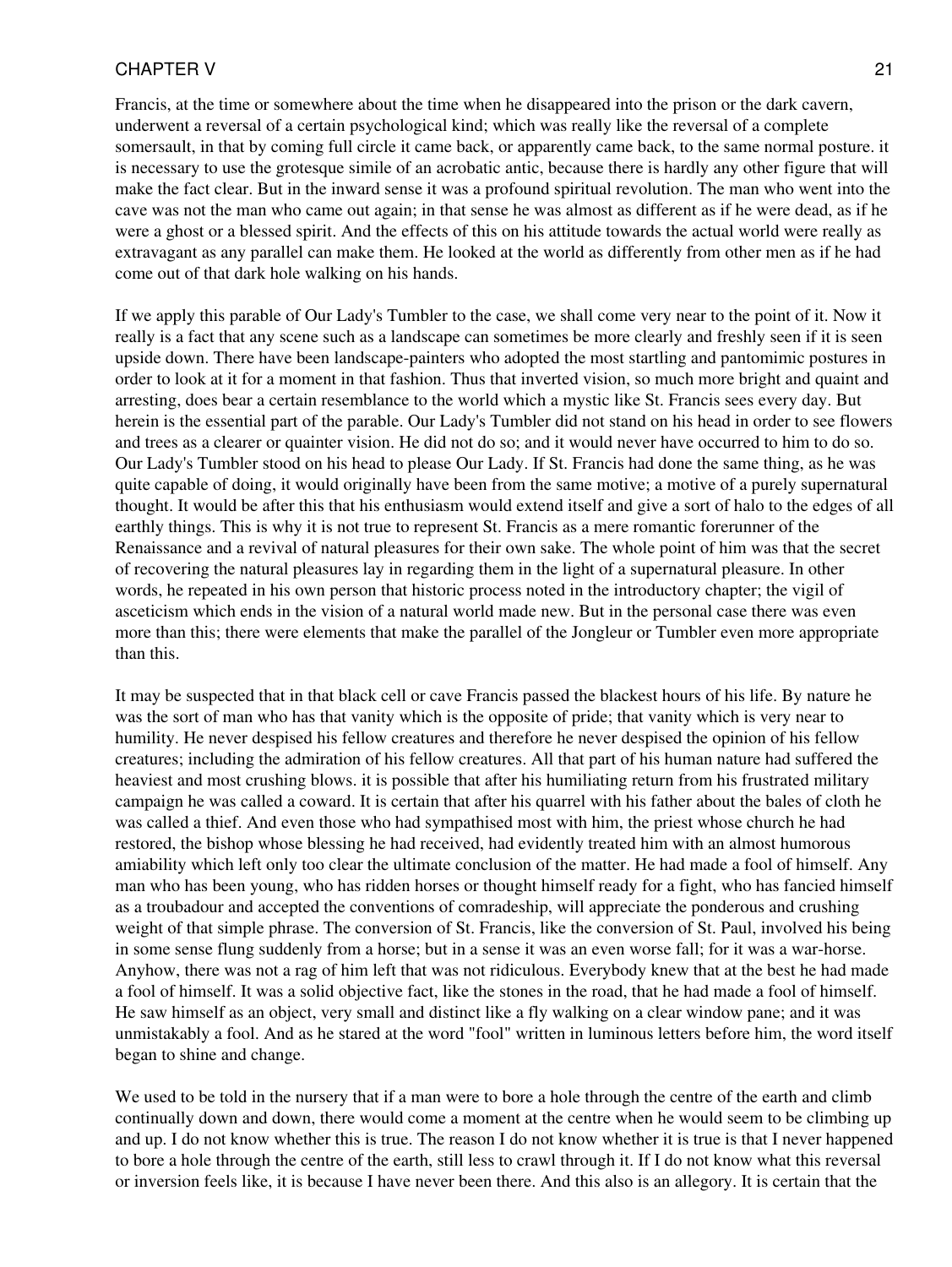writer, it is even possible that the reader, is an ordinary person who has never been there. We cannot follow St. Francis to that final spiritual overturn in which complete humiliation becomes complete holiness or happiness, because we have never been there. I for one do not profess to follow it any further than that first breaking down of the romantic barricades of boyish vanity, which I have suggested in the last paragraph. And even that paragraph, of course, is merely conjectural, an individual guess at what he may have felt; but he may have felt something quite different. But whatever else it was, it was so far analogous to the story of the man making a tunnel through the earth that it did mean a man going down and down until at some mysterious moment he begins to go up and up. We have never gone up like that because we have never gone down like that; we are obviously incapable of saying that it does not happen; and the more candidly and calmly we read human history, and especially the history of the wisest men, the more we shall come to the conclusion that it does happen. of the intrinsic internal essence of the experience, I make no pretence of writing at all. But the external effect of it, for the purpose of this narrative, may be expressed by saying that when Francis came forth from his cave of vision, he was wearing the same word "fool" as a feather in his cap; as a crest or even a crown. He would go on being a fool; he would become more and more of a fool; he would be the court fool of the King of Paradise.

This state can only be represented in symbol; but the symbol of inversion is true in another way. If a man saw the world upside down, with all the trees and towers hanging head downwards as in a pool, one effect would be to emphasise the idea of dependence. There is a Latin and literal connection; for the very word dependence only means hanging. It would make vivid the Scriptural text which says that God has hung the world upon nothing. If St. Francis had seen, in one of his strange dreams, the town of Assisi upside down, it need not have differed in a single detail from itself except in being entirely the other way round. But the point is this: that whereas to the normal eye the large masonry of its walls or the massive foundations of its watchtowers and its high citadel would make it seem safer and more permanent, the moment it was turned over the very same weight would make it seem more helpless and more in peril. It is but a symbol; but it happens to fit the psychological fact. St. Francis might love his little town as much as before, or more than before; but the nature of the love would be altered even in being increased. He might see and love every tile on the steep roofs or every bird on the battlements; but he would see them all in a new and divine light of eternal danger and dependence. Instead of being merely proud of his strong city because it could not be moved, he would be thankful to God Almighty that it had not been dropped; he would be thankful to God for not dropping the whole cosmos like a vast crystal to be shattered into falling stars. Perhaps St. Peter saw the world so, when he was crucified head-downwards.

It is commonly in a somewhat cynical sense that men have said, "Blessed is he that expecteth nothing, for he shall not be disappointed." It was in a wholly happy and enthusiastic sense that St. Francis said, "Blessed is he who expecteth nothing, for he shall enjoy everything." It was by this deliberate idea of starting from zero, from the dark nothingness of his own deserts, that he did come to enjoy even earthly things as few people have enjoyed them; and they are in themselves the best working example of the idea. For there is no way in which a man can earn a star or deserve a sunset. But there is more than this involved, and more indeed than is easily to be expressed in words. It is not only true that the less a man thinks of himself, the more he thinks of his good luck and of all the gifts of God. It is also true that he sees more of the things themselves when he sees more of their origin; for their origin is a part of them and indeed the most important part of them. Thus they become more extraordinary by being explained. He has more wonder at them but less fear of them; for a thing is really wonderful when it is significant and not when it is insignificant; and a monster, shapeless or dumb or merely destructive, may be larger than the mountains, but is still in a literal sense insignificant. For a mystic like St. Francis the monsters had a meaning; that is, they had delivered their message. They spoke no longer in an unknown tongue. That is the meaning of all those stories whether legendary or historical, in which he appears as a magician speaking the language of beasts and birds. The mystic will have nothing to do with mere mystery; mere mystery is generally a mystery of iniquity.

The transition from the good man to the saint is a sort of revolution; by which one for whom all things illustrate and illuminate God becomes one for whom God illustrates and illuminates all things. It is rather like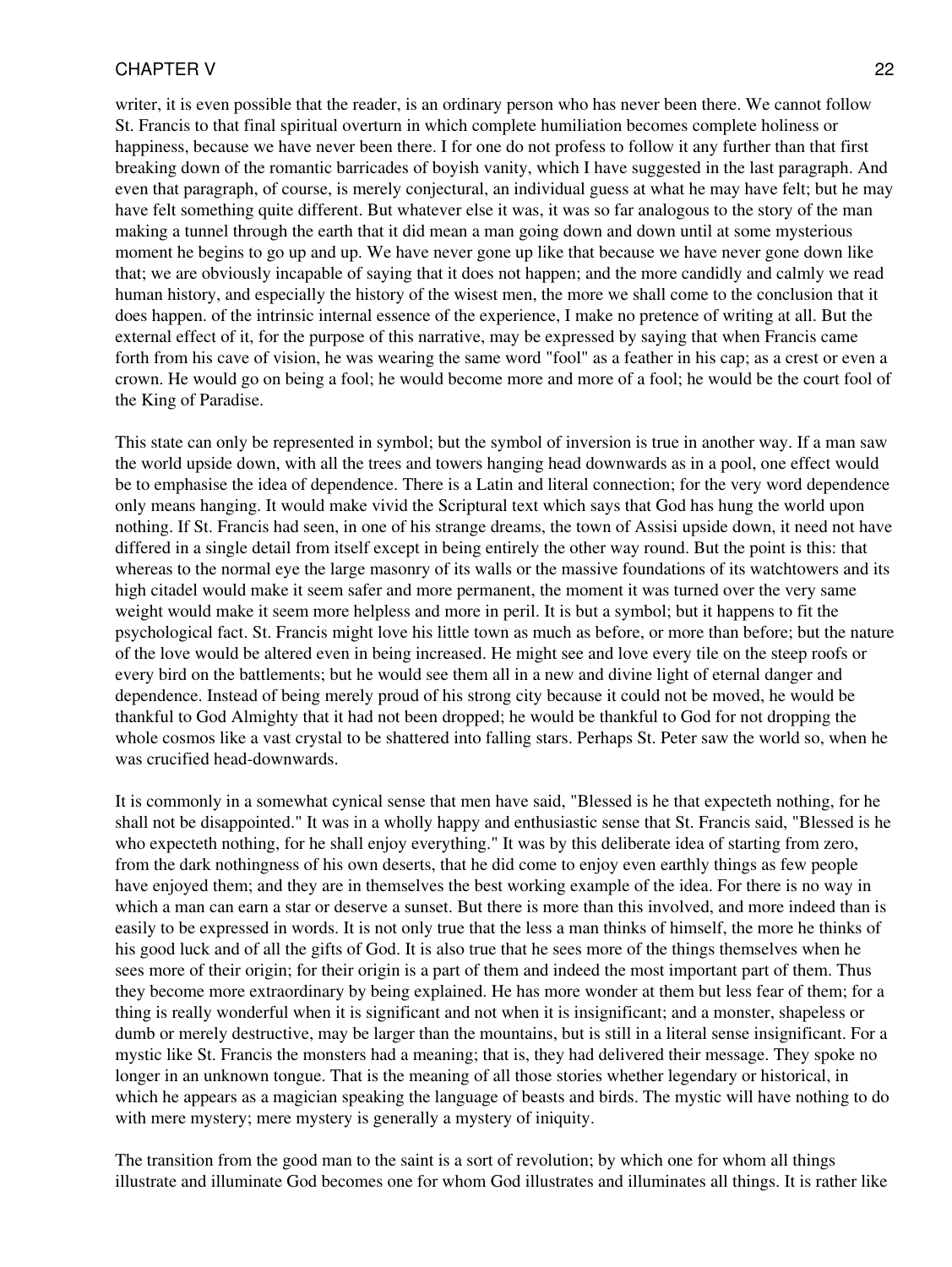the reversal whereby a lover might say at first sight that a lady looked like a flower, and say afterwards that all flowers reminded him of his lady. A saint and a poet standing by the same flower might seem to say the same thing; but indeed though they would both be telling the truth, they would be telling different truths. For one the joy of life is a cause of faith, for the other rather a result of faith. But one effect of the difference is that the sense of a divine dependence, which for the artist is like the brilliant levin-blaze, for the saint is like the broad daylight. Being in some mystical sense on the other side of things, he sees things go forth from the divine as children going forth from a familiar and accepted home, instead of meeting them as they come out, as most of us do, upon the roads of the world. And it is the paradox that by this privilege he is more familiar, more free and fraternal, more carelessly hospitable than we. For us the elements are like heralds who tell us with trumpet and tabard that we are drawing near the city of a great king; but he hails them with an old familiarity that is almost an old frivolity. He calls them his Brother Fire and his Sister Water.

So arises out of this almost nihilistic abyss the noble thing that is called Praise; which no one will ever understand while he identifies it with nature-worship or pantheistic optimism. When we say that a poet praises the whole creation, we commonly mean only that he praises the whole cosmos. But this sort of poet does really praise creation, in the sense of the act of creation. He praises the passage or transition from nonentity to entity; there falls here also the shadow of that archetypal image of the bridge, which has given to the priest his archaic and mysterious name. The mystic who passes through the moment when there is nothing but God does in some sense behold the beginningless beginnings in which there was really nothing else. He not only appreciates everything but the nothing of which everything was made. In a fashion he endures and answers even the earthquake irony of the Book of Job; in some sense he is there when the foundations of the world are laid, with the morning stars singing together and the sons of God shouting for joy. That is but a distant adumbration of the reason why the Franciscan, ragged, penniless, homeless and apparently hopeless, did indeed come forth singing such songs as might come from the stars of morning; and shouting, a son of God.

This sense of the great gratitude and the sublime dependence was not a phrase or even a sentiment; it is the whole point that this was the very rock of reality. It was not a fancy but a fact; rather it is true that beside it all facts are fancies. That we all depend in every detail, at every instant, as a Christian would say upon God, as even an agnostic would say upon existence and the nature of things, is not an illusion of imagination; on the contrary, it is the fundamental fact which we cover up, as with curtains, with the illusion of ordinary life. That ordinary life is an admirable thing in itself, just as imagination is an admirable thing in itself. But it is much more the ordinary life that is made of imagination than the contemplative life. He who has seen the whole world hanging on a hair of the mercy of God has seen the truth; we might almost say the cold truth. He who has seen the vision of his city upside-down has seen it the right way up.

Rossetti makes the remark somewhere, bitterly but with great truth, that the worst moment for the atheist is when he is really thankful and has nobody to thank. The converse of this proposition is also true; and it is certain that this gratitude produced, in such men as we are here considering, the most purely joyful moments that have been known to man. The great painter boasted that he mixed all his colours with brains, and the great saint may be said to mix all his thoughts with thanks. All goods look better when they look like gifts. In this sense it is certain that the mystical method establishes a very healthy external relation to everything else. But it must always be remembered that everything else has for ever fallen into a second place, in comparison with this simple fact of dependence on the divine reality. in so far as ordinary social relations have in them something that seems solid and self-supporting, some sense of being at once buttressed and cushioned; in so far as they establish sanity in the sense of security and security in the sense of self-sufficiency, the man who has seen the world hanging on a hair does have some difficulty in taking them so seriously as that. In so far as even the secular authorities and hierarchies, even the most natural superiorities and the most necessary subordinations, tend at once to put a man in his place, and to make him sure of his position, the man who has seen the human hierarchy upside down will always have something of a smile for its superiorities. In this sense the direct vision of divine reality does disturb solemnities that are sane enough in themselves. The mystic may have added a cubit to his stature; but he generally loses something of his status. He can no longer take himself for granted, merely because he can verify his own existence in a parish register or a family Bible.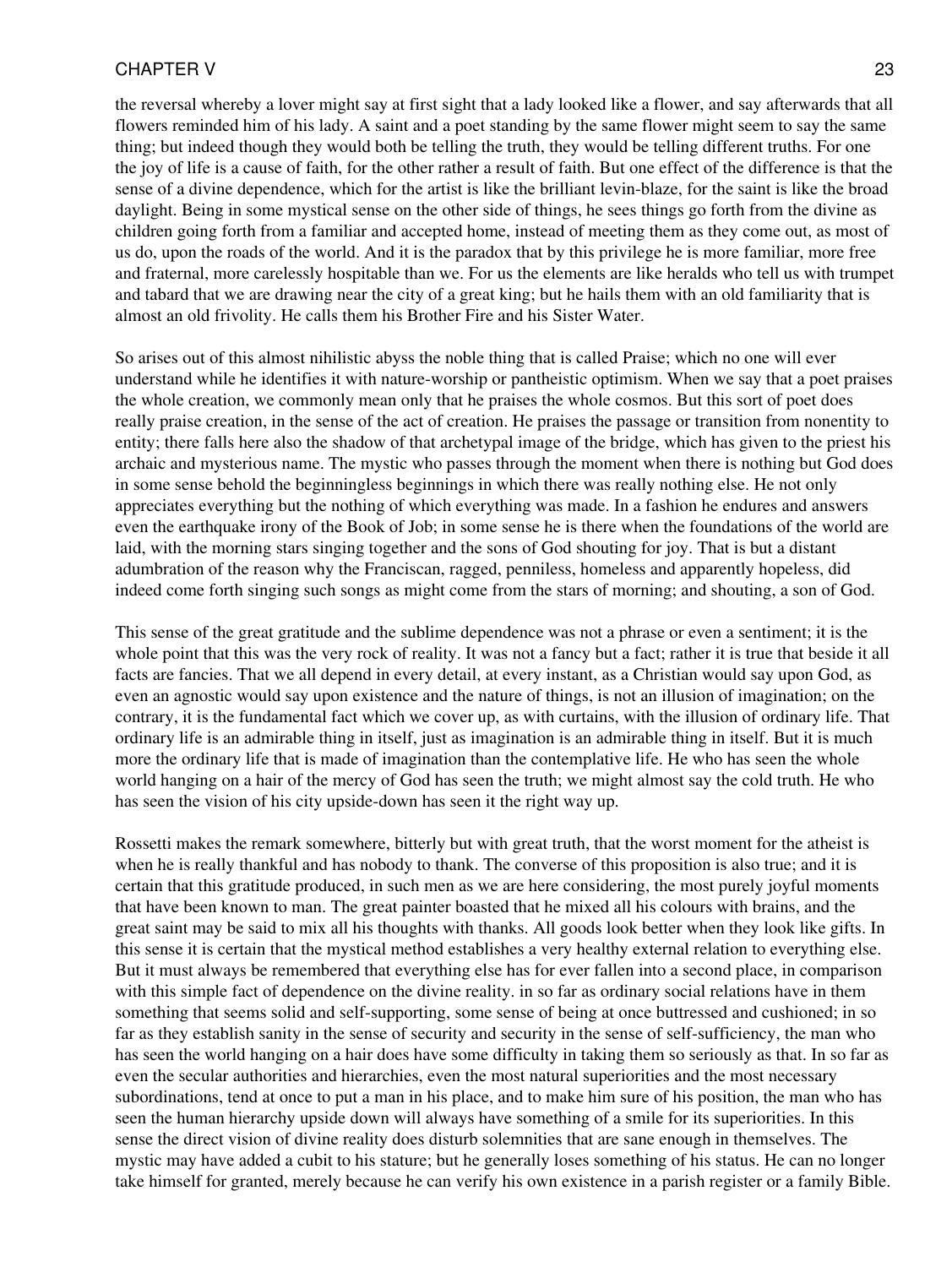Such a man may have something of the appearance of the lunatic who has lost his name while preserving his nature; who straightway forgets what manner of man he was. "Hitherto I have called Pietro Bernardone father; but now I am the servant of God."

All these profound matters must be suggested in short and imperfect phrases; and the shortest statement of one aspect of this illumination is to say that it is the discovery of an infinite debt. It may seem a paradox to say that a man may be transported with joy to discover that he is in debt. But this is only because in commercial cases the creditor does not generally share the transports of joy; especially when the debt is by hypothesis infinite and therefore unrecoverable. But here again the parallel of a natural love-story of the nobler sort disposes of the difficulty in a flash. There the infinite creditor does share the joy of the infinite debtor; for indeed they are both debtors and both creditors. In other words debt and dependence do become pleasures in the presence of unspoilt love; the word is used too loosely and luxuriously in popular simplifications like the present; but here the word is really the key. It is the key of all the problems of Franciscan morality which puzzle the merely modern mind; but above all it is the key of asceticism. It is the highest and holiest of the paradoxes that the man who really knows he cannot pay his debt will be for ever paying it. He will be for ever giving back what he cannot give back, and cannot be expected to give back. He will be always throwing things away into a bottomless pit of unfathomable thanks. Men who think they are too modern to understand this are in fact too mean to understand it; we are most of us too mean to practise it. We are not generous enough to be ascetics; one might almost say not genial enough to be ascetics. A man must have magnanimity of surrender, of which he commonly only catches a glimpse in first love, like a glimpse of our lost Eden. But whether he sees it or not, the truth is in that riddle; that the whole world has, or is, only one good thing; and it is a bad debt.

<span id="page-23-0"></span>If ever that rarer sort of romantic love, which was the truth that sustained the Troubadours, falls out of fashion and is treated as fiction, we may see some such misunderstanding as that of the modern world about asceticism. For it seems conceivable that some barbarians might try to destroy chivalry in love, as the barbarians ruling in Berlin destroyed chivalry in war. If that were ever so, we should have the same sort of unintelligent sneers and unimaginative questions. Men will ask what selfish sort of woman it must have been who ruthlessly exacted tribute in the form of flowers, or what an avaricious creature she can have been to demand solid gold in the form of a ring; just as they ask what cruel kind of God can have demanded sacrifice and self-denial. They will have lost the clue to all that lovers have meant by love; and will not understand that it was because the thing was not demanded that it was done. But whether or no any such lesser things will throw a light on the greater, it is utterly useless to study a great thing like the Franciscan movement while remaining in the modern mood that murmurs against gloomy asceticism. The whole point about St. Francis of Assisi is that he certainly was ascetical and he certainly was not gloomy. As soon as ever he had been unhorsed by the glorious humiliation of his vision of dependence on the divine love, he flung himself into fasting and vigil exactly as he had flung himself furiously into battle. He had wheeled his charger clean round, but there was no halt or check in the thundering impetuosity of his charge. There was nothing negative about it; it was not a regimen or a stoical simplicity of life. It was not self-denial merely in the sense of self-control. It was as positive as a passion; it had all the air of being as positive as a pleasure. He devoured fasting as a man devours food. He plunged after poverty as men have dug madly for gold. And it is precisely the positive and passionate quality of this part of his personality that is a challenge to the modern mind in the whole problem of the pursuit of pleasure. There undeniably is the historical fact; and there attached to it is another moral fact almost as undeniable. It is certain that he held on this heroic or unnatural course from the moment when he went forth in his hair-shirt into the winter woods to the moment when he desired even in his death agony to lie bare upon the bare ground, to prove that he had and that he was nothing. And we can say, with almost as deep a certainty, that the stars which passed above that gaunt and wasted corpse stark upon the rocky floor had for once, in all their shining cycles round the world of labouring humanity, looked down upon a happy man.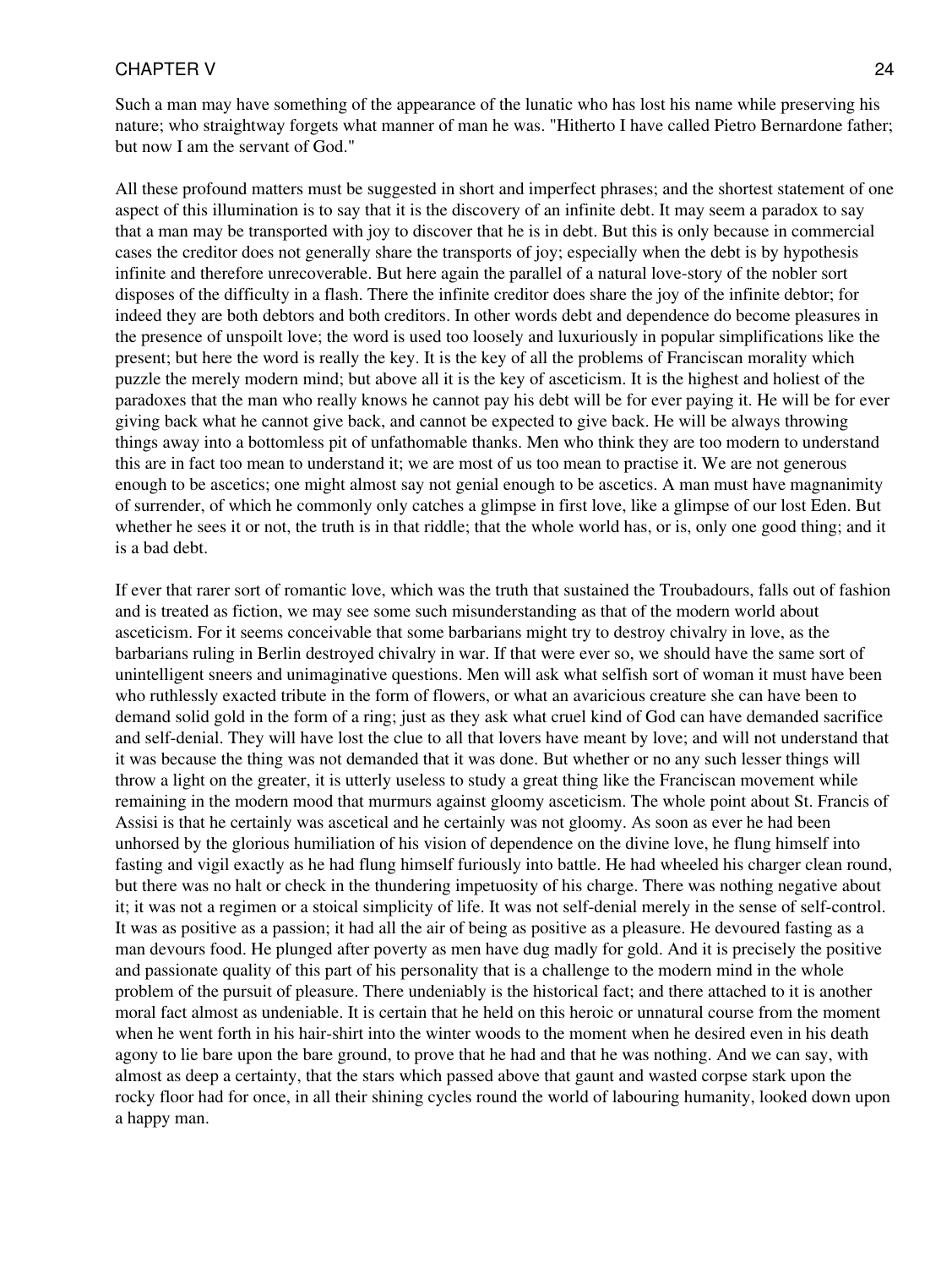## **CHAPTER VI**

#### THE LITTLE POOR MAN

From that cavern, that was a furnace of glowing gratitude and humility, there came forth one of the strongest and strangest and most original personalities that human history has known. He was, among other things, emphatically what we call a character; almost as we speak of a character in a good novel or play. He was not only a humanist but a humourist; a humourist especially in the old English sense of a man always in his humour, going his own way and doing what nobody else would have done. The anecdotes about him have a certain biographical quality of which the most familiar example is Dr. Johnson; which belongs in another way to William Blake or to Charles Lamb. The atmosphere can only be defined by a sort of antithesis; the act is always unexpected and never inappropriate. Before the thing is said or done it cannot even be conjectured; but after it is said or done it is felt to be merely characteristic. It is surprisingly and yet inevitably individual. This quality of abrupt fitness and bewildering consistency belongs to St. Francis in a way that marks him out from most men of his time. Men are learning more and more of the solid social virtues of medieval civilisation; but those impressions are still social rather than individual. The medieval world was far ahead of the modern world in its sense of the things in which all men are at one: death and the daylight of reason and the common conscience that holds communities together. Its generalisations were saner and sounder than the mad materialistic theories of to-day; nobody would have tolerated a Schopenhauer scorning life or a Nietzsche living only for scorn. But the modern world is more subtle in its sense of the things in which men are not at one; in the temperamental varieties and differentiations that make up the personal problems of life. All men who can think themselves now realise that the great schoolmen had a type of thought that was wonderfully clear; but it was as it were deliberately colourless. All are now agreed that the greatest art of the age was the art of public buildings; the popular and communal art of architecture. But it was not an age for the art of portrait-painting. Yet the friends of St. Francis have really contrived to leave behind a portrait; something almost resembling a devout and affectionate caricature. There are lines and colours in it that are personal almost to the extent of being perverse, if one can use the word perversity of an inversion that was also a conversion. Even among the saints he has the air of a sort of eccentric, if one may use the word of one whose eccentricity consisted in always turning towards the centre.

Before resuming the narrative of his first adventures, and the building of the great brotherhood which was the beginning of so merciful a revolution, I think it well to complete this imperfect personal portrait here; and having attempted in the last chapter a tentative description of the process, to add in this chapter a few touches to describe the result. I mean by the result the real man as he was after his first formative experiences; the man whom men met walking about on the Italian roads in his brown tunic tied with a rope. For that man, saving the grace of God, is the explanation of all that followed; men acted quite differently according to whether they had met him or not. If we see afterwards a vast tumult, an appeal to the Pope, mobs of men in brown habits besieging the seats of authority, Papal pronouncements, heretical sessions, trial and triumphant survival, the world full of a new movement, the friar a household word in every corner of Europe, and if we ask why all this happened, we can only approximate to any answer to our own question if we can, in some faint and indirect imaginative fashion, hear one human voice or see one human face under a hood. There is no answer except that Francis Bernardone had happened; and we must try in some sense to see what we should have seen if he had happened to us. In other words, after some groping suggestions about his life from the inside, we must again consider it from the outside; as if he were a stranger coming up the road towards us, along the hills of Umbria, between the olives or the vines.

Francis of Assisi was slight in figure with that sort of slightness which, combined with so much vivacity, gives the impression of smallness. He was probably taller than he looked; middle-sized, his biographers say; he was certainly very active and, considering what he went through, must have been tolerably tough. He was of the brownish Southern colouring, with a dark beard thin and pointed such as appears in pictures under the hoods of elves. And his eyes glowed with the fire that fretted him night and day. There is something about the description of all he said and did which suggests that, even more than most Italians, he turned naturally to a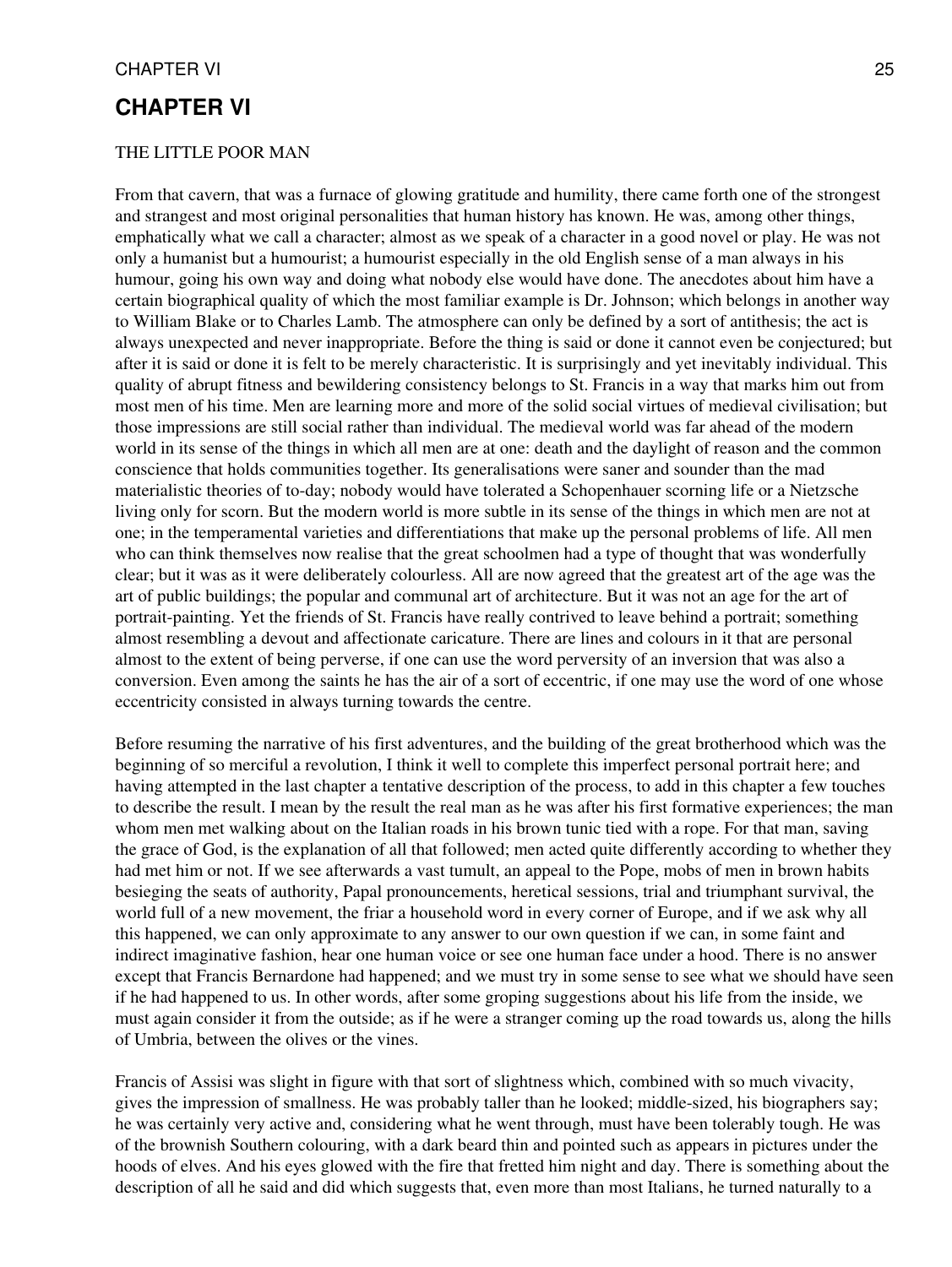passionate pantomime of gestures. If this was so it is equally certain that with him, even more than with most Italians, the gestures were all gestures of politeness or hospitality. And both these facts, the vivacity and the courtesy, are the outward signs of something that mark him out very distinctively from many who might appear to be more of his kind than they really are. It is truly said that Francis of Assisi was on of the founders of the medieval drama, and therefore of the modern drama. He was the very reverse of a theatrical person in the selfish sense; but for all that he was pre-eminently a dramatic person. This side of him can best be suggested by taking what is commonly regarded as a reposeful quality; what is commonly described as a love of nature. We are compelled to use the term; and it is entirely the wrong term.

St. Francis was not a lover of nature. Properly understood, a lover of nature was precisely what he was not. The phrase implies accepting the material universe as a vague environment, a sort of sentimental pantheism. In the romantic period of literature, in the age of Byron and Scott, it was easy enough to imagine that a hermit in the ruins of a chapel (preferably by moonlight) might find peace and a mild pleasure in the harmony of solemn forests and silent stars, while he pondered over some scroll or illuminated volume, about the liturgical nature of which the author was a little vague. In short, the hermit might love nature as a background. Now for St. Francis nothing was ever in the background. We might say that his mind had no background, except perhaps that divine darkness out of which the divine love had called up every coloured creature one by one. He saw everything as dramatic, distinct from its setting, not all of a piece like a picture but in action like a play. A bird went by him like an arrow; something with a story and a purpose, though it was a purpose of life and not a purpose of death. A bush could stop him like a brigand; and indeed he was as ready to welcome the brigand as the bush.

In a word, we talk about a man who cannot see the wood for the trees. St. Francis was a man who did not want to see the wood for the trees. He wanted to see each tree as a separate and almost a sacred thing, being a child of God and therefore a brother or sister of man. But he did not want to stand against a piece of stage scenery used merely as a background, and inscribed in a general fashion: "Scene; a wood." In this sense we might say that he was too dramatic for the drama. The scenery would have come to life in his comedies; the walls would really have spoken like Snout the Tinker and the trees would really have come walking to Dunsinane. Everything would have been in the foreground; and in that sense in the footlights. Everything would be in every sense a character. This is the quality in which, as a poet, he is the very opposite of a pantheist. He did not call nature his mother; he called a particular donkey his brother or a particular sparrow his sister. If he had called a pelican his aunt or an elephant his uncle as he might possibly have done, e would still have meant that they were particular creatures assigned by their Creator to particular places; not mere expressions of the evolutionary energy of things. That is where his mysticism is so close to the common sense of the child. A child has no difficulty about understanding that God made the dog and the cat; though he is well aware that the making of dogs and cats out of nothing is a mysterious process beyond his own imagination. But no child would understand what you meant if you mixed up the dog and the cat and everything else into one monster with myriad legs and called it nature. The child would resolutely refuse to make head or tail of any such animal. St. Francis was a mystic, but he believed in mysticism and not in mystification. As a mystic he was the mortal enemy of all those mystics who melt away the edges of things and dissolve an entity into its environment. He was a mystic of the daylight and the darkness; but not a mystic of the twilight. He was the very contrary of that sort of oriental visionary who is only a mystic because he is too much of a sceptic to be a materialist. St. Francis was emphatically a realist, using the word realist in its much more real medieval sense. In this matter he really was akin to the best spirit of his age, which had just won its victory over the nominalism of the twelfth century. In this indeed there was something symbolic in the contemporary art and decoration of his period; as in the art of heraldry. The Franciscan birds and beasts were really rather like heraldic birds and beasts; not in the sense of being fabulous animals but in the sense of being treated as if they were facts, clear and positive and unaffected by the illusions of atmosphere and perspective. In that sense he did see a bird sable on a field azure or a sheep argent on a field vert. But the heraldry of humility was richer than the heraldry of pride; for it saw all these things that God had given as something more precious and unique than the blazonry that princes and peers had only given to themselves. Indeed out of the depths of that surrender it rose higher than the highest titles of the feudal age; than the laurel of Ceasar or the Iron Crown of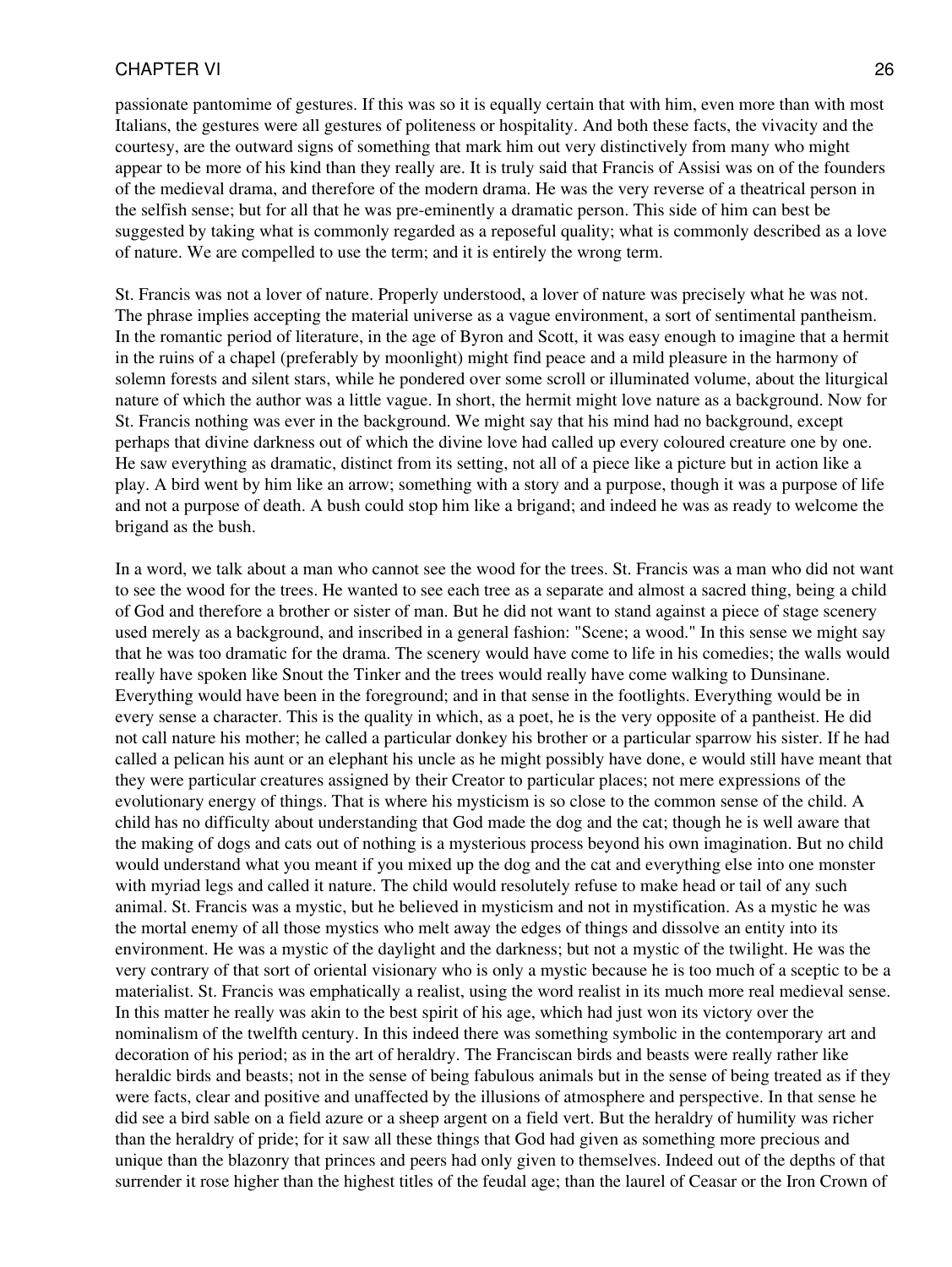Lombardy. It is an example of extremes that meet, that the Little Poor Man, who had stripped himself of everything and named himself as nothing, took the same title that has been the wild vaunt of the vanity of the gorgeous Asiatic autocrat, and called himself the Brother of the Sun and Moon.

This quality, of something outstanding and even startling in things as St. Francis saw them, is here important as illustrating a character in his own life. As he saw all things dramatically, so he himself was always dramatic. We have to assume throughout, needless to say, that he was a poet and can only be understood as a poet. But he had one poetic privilege denied to most poets. In that respect indeed he might be called the one happy poet among all the unhappy poets of the world. He was a poet whose whole life was a poem. He was not so much a minstrel merely singing his own songs as a dramatist capable of acting the whole of his own play. The things he said were more imaginative than the things he wrote. The things he did were more imaginative than the things he said. His whole course through life was a series of scenes in which he had a sort of perpetual luck in bringing things to a beautiful crisis. To talk about the art of living has come to sound rather artificial than artistic. But St. Francis did in a definite sense make the very act of living an art, though it was an unpremeditated art. Many of his acts will seem grotesque and puzzling to a rationalistic taste. But they were always acts and not explanations; and they always meant what he meant them to mean. The amazing vividness with which he stamped himself on the memory and imagination of mankind is very largely due to the fact that he was seen again and again under such dramatic conditions. From the moment when he rent his robes and flung them at his father's feet to the moment when he stretched himself in death on the bare earth in the pattern of the cross, his life was made up of these unconscious attitudes and unhesitating gestures. It would be easy to fill page after page with examples; but I will here pursue the method found convenient everywhere in this short sketch, and take one typical example, dwelling on it with a little more detail than would be possible in a catalogue, in the hope of making the meaning more clear. The example taken here occurred in the last days of his life, but it refers back in a rather curious fashion to the first; and rounds off the remarkable unity of that romance of religion.

The phrase about his brotherhood with the sun and moon, and with the water and the fire, occurs of course in his famous poem called the Canticle of the Creatures or the Canticle of the Sun. He sang it wandering in the meadows in the sunnier season of his own career, when he was pouring upwards into the sky all the passions of a poet. It is a supremely characteristic work, and much of St. Francis could be reconstructed from that work alone. Though in some ways the thing is as simple and straightforward as a ballad, there is a delicate instinct of differentiation in it. Notice, for instance, the sense of sex in inanimate things, which goes far beyond the arbitrary genders of a grammar. it was not for nothing that he called fire his brother, fierce and gay and strong, and water his sister, pure and clear and inviolate. Remember that St. Francis was neither encumbered nor assisted by all that Greek and Roman polytheism turned into allegory, which has been to European poetry often an inspiration, too often a convention. Whether he gained or lost by his contempt of learning, it never occurred to him to connect Neptune and the nymphs with the water or Vulcan and the Cyclops with the flame. This point exactly illustrates what has already been suggested; that, so far from being a revival of paganism, the Franciscan renascence was a sort of fresh start and first awakening after a forgetfulness of paganism. Certainly it is responsible for a certain freshness in the thing itself. Anyhow St. Francis was, as it were, the founder of a new folk-lore; but he could distinguish his mermaids from his mermen and his witches from his wizards. In short, he had to make his own mythology; but he knew at a glance the goddesses from the gods. This fanciful instinct for the sexes is not the only example of an imaginative instinct of the kind. There is just the same quaint felicity in the fact that he singles out the sun with a slightly more courtly title besides that of brother; a phrase that one king might use of another, corresponding to "Monsieur notre frere." It is like a faint half ironic shadow of the shining primacy that it had held in the pagan heavens. A bishop is said to have complained of a Nonconformist saying Paul instead of Saint Paul; and to have added, "He might at least have called him Mr. Paul." So St. Francis is free of all obligation to cry out in praise or terror on the Lord God Apollo, but in his new nursery heavens, he salutes him as Mr. Sun. Those are the things in which he has a sort of inspired infancy, only to be paralleled in nursery tales. Something of the same hazy but healthy awe makes the story of Br'er Fox and Br'er Rabbit refer respectfully to Mr. Man.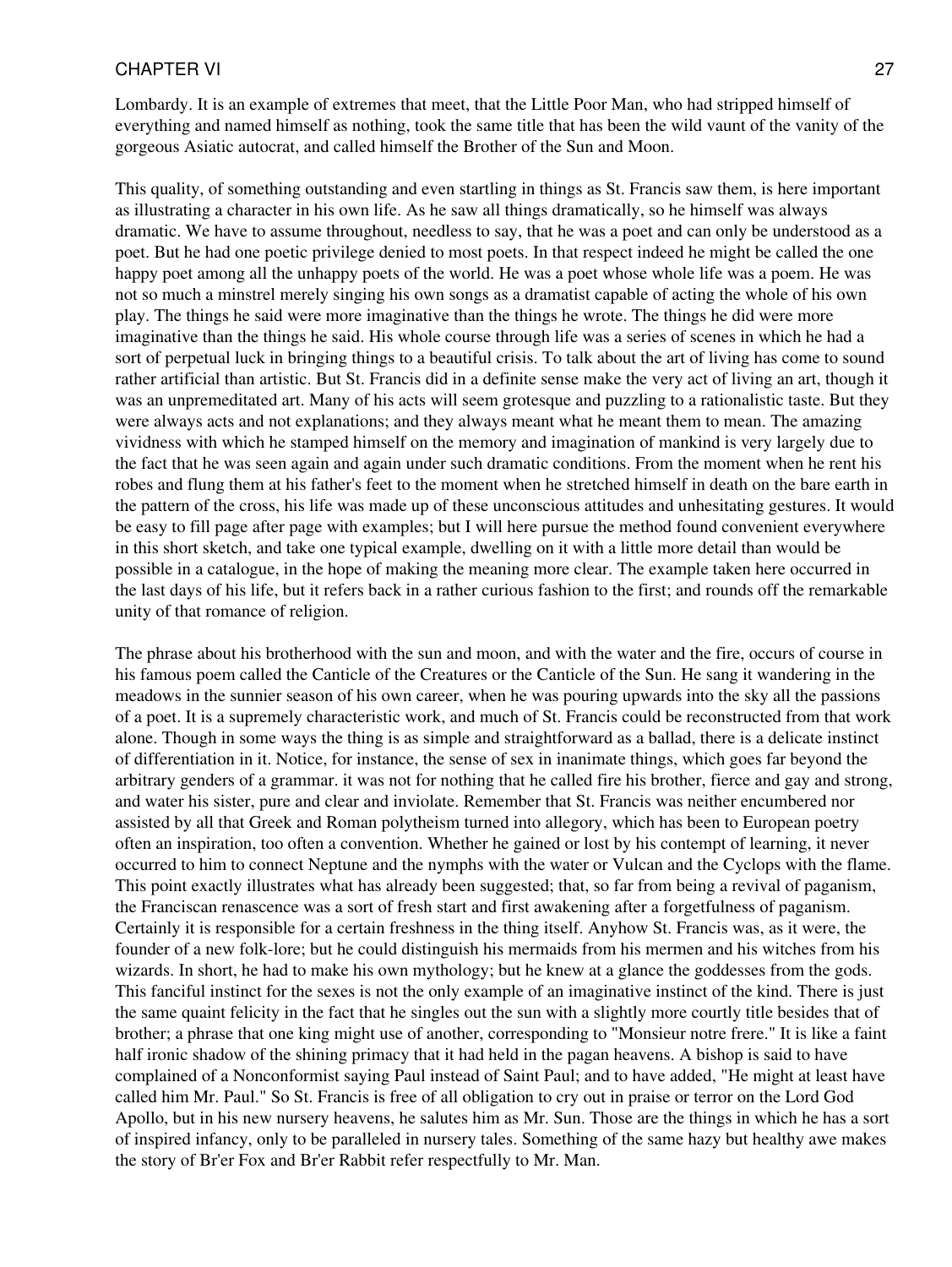This poem, full of the mirth of youth and the memories of childhood, runs through his whole life like a refrain, and scraps of it turn up continually in the ordinary habit of his talk. Perhaps the last appearance of its special language was in an incident that has always seemed to me intensely impressive, and is at any rate very illustrative of the great manner and gesture of which 1 speak. Impressions of that kind are a matter of imagination and in that sense of taste. It is idle to argue about them; for it is the whole point of them that they have passed beyond words; and even when they use words, seem to be completed by some ritual movement like a blessing or a blow. So, in a supreme example, there is something far past all exposition, something like the sweeping movement and mighty shadow of a hand, darkening even the darkness of Gethsemane; "Sleep on now, and take your rest... " Yet there are people who have started to paraphrase and expand the story of the Passion.

St. Francis was a dying man. We might say he was an old man, at the time this typical incident occurred; but in fact he was only prematurely old; for he was not fifty when he died, worn out with his fighting and fasting life. But when he came down from the awful asceticism and more awful revelation of Alverno, he was a broken man. As will be apparent when these events are touched on in their turn, it was not only sickness and bodily decay that may well have darkened his life; he had been recently disappointed in his main mission to end the Crusades by the conversion of Islam; he had been still more disappointed by the signs of compromise and a more political or practical spirit in his own order; he had spent his last energies in protest.

At this point he was told that he was going blind. If the faintest hint has been given here of what St. Francis felt about the glory and pageantry of earth and sky, about the heraldic shape and colour and symbolism of birds and beasts and flowers, some notion may be formed of what it meant to him to go blind. Yet the remedy might well have seemed worse than the disease. The remedy, admittedly an uncertain remedy, was to cauterise the eye, and that without any anaesthetic. In other words it was to burn his living eyeballs with a red-hot iron. Many of the tortures of martyrdom, which he envied in martyrology and sought vainly in Syria, can have been no worse. When they took the brand from the furnace, he rose as with an urbane gesture and spoke as to an invisible presence: "Brother Fire, God made you beautiful and strong and useful; 1 pray you be courteous with me."

If there be any such thing as the art of life, it seems to me that such a moment was one of its masterpieces. Not too many poets has it been given to remember their own poetry at such a moment, still less to live one of their own poems. Even William Blake would have been disconcerted if, while he was re-reading the noble lines, "Tiger, tiger, burning bright," a large live Bengal tiger had put his head in at the window of the cottage in Felpham, evidently with every intention of biting his head off. He might have wavered before politely saluting it, above all by calmly completing the recitation of the poem to the quadruped to whom it was dedicated. Shelley, who wished to be a cloud or a leaf carried before the wind, have been mildly surprised to find himself turning slowly head over heels in mid-air a thousand feet above the sea. Even Keats, knowing that his hold on life was a frail one, might have been disturbed to discover that the true, the blushful Hippocrene of which he had just partaken freely had indeed contained a drug, which really ensured that he should cease upon the midnight with no pain. For Francis there was no drug; and for Francis there was plenty of pain. But his first thought was one of his first fancies from the songs of his youth. He remembered the time when a flame was a flower, only the most glorious and gaily coloured of the flowers in the garden of God; and when that shining thing returned to him in the shape of an instrument of torture, he hailed it from afar like an old friend, calling it by the nickname which might most truly be called its Christian name.

That is only one incident out of a life of such incidents; and 1 have selected it partly because it shows what is meant here by that shadow of gesture there is in all his words, the dramatic gesture of the south; and partly because its special reference to courtesy covers the next fact to be noted. The popular instinct of St. Francis, and his perpetual preoccupation with the idea of brotherhood, will be entirely misunderstood if it is understood in the sense of what is often called camaraderie; the backslapping sort of brotherhood. Frequently from the enemies and too frequently from the friends of the democratic ideal, there has come a notion that this note is necessary to that ideal. It is assumed that equality means all men being equally uncivil, whereas it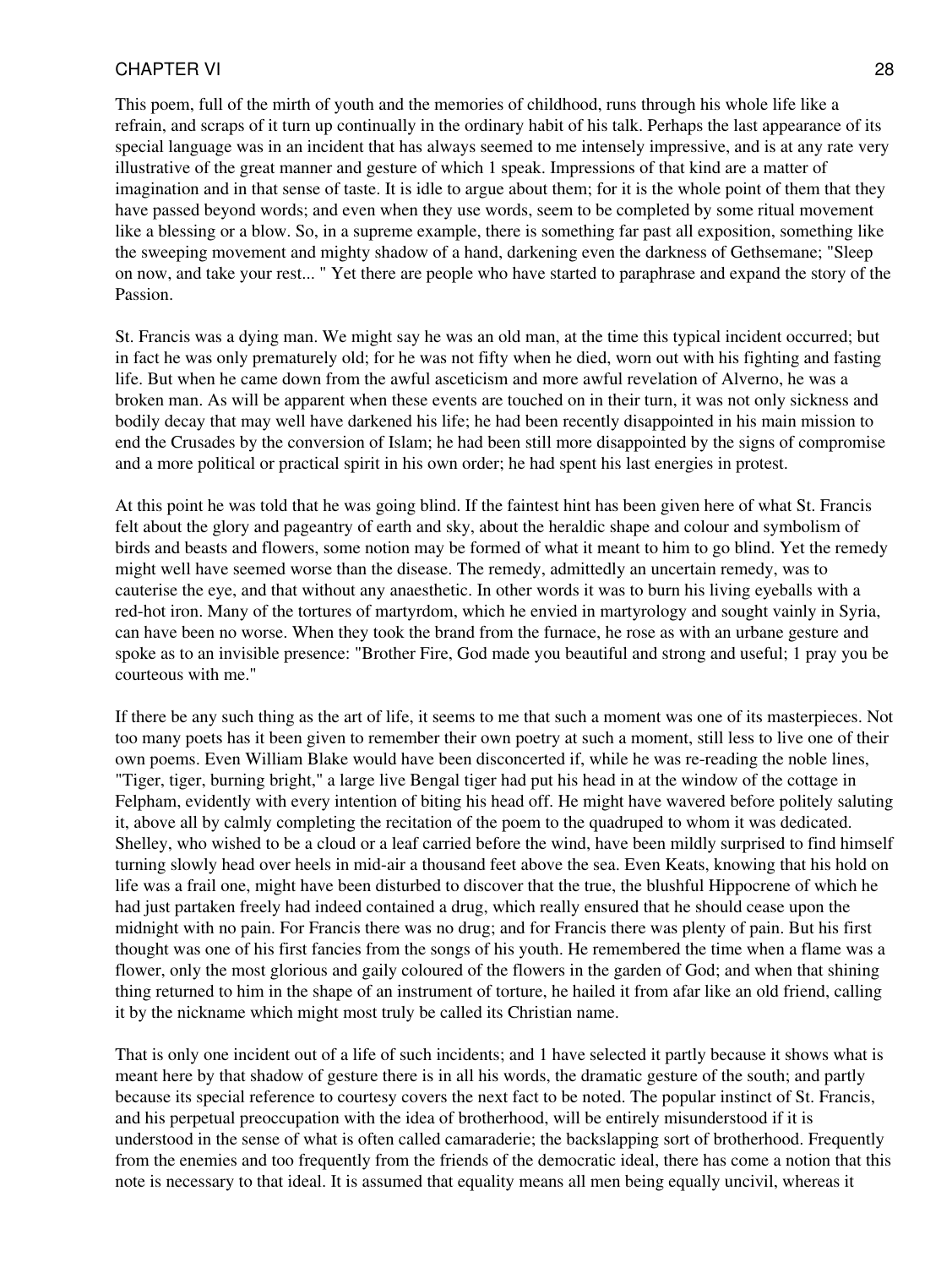obviously ought to mean all men being equally civil. Such people have forgotten the very meaning and derivation of the word civility, if they do not see that to be uncivil is to be uncivic. But anyhow that was not the equality which Francis of Assisi encouraged; but an equality of the opposite kind; it was a camaraderie actually founded on courtesy.

Even in that fairy borderland of his mere fancies about flowers and animals and even inanimate things, he retained this permanent posture of a sort of deference. A friend of mine said that somebody was the sort of man who apologises to the cat. St. Francis really would have apologised to the cat. When he was about to preach in a wood full of the chatter of birds, he said, with a gentle gesture, "Little sisters, if you have now had your say, it is time that I also should be heard." And all the birds were silent; as I for one can very easily believe. In deference to my special design of making matters intelligible to average modernity, I have treated separately the subject of the miraculous powers that St. Francis most certainly possessed.

But even apart from any miraculous powers, men of that magnetic sort, with that intense interest in animals, often have an extraordinary power over them. St. Francis's power was always exercised with this elaborate politeness. Much of it was doubtless a sort of symbolic joke, a pious pantomime intended to convey the vital distinction in his divine mission, that he not only loved but reverenced God in all his creatures. In this sense he had the air not only of apologising to the cat or to the birds, but of apologising to a chair for sitting on it or to a table for sitting down at it. Any one who had followed him through life merely to laugh at him, as a sort of lovable lunatic, might easily have had an impression as of a lunatic who bowed to every post or took off his hat to every tree. This was all a part of his instinct for imaginative gesture. He taught the world a large part of its lesson by a sort of divine dumb alphabet. But if there was this ceremonial element even in lighter or lesser matters, its significance became far more serious in the serious work of his life, which was an appeal to humanity, or rather to human beings.

I have said that St. Francis deliberately did not see the wood for the trees. It is even more true that he deliberately did not see the mob for the men. What distinguishes this very genuine democrat from any mere demagogue is that he never either deceived or was deceived by the illusion of mass-suggestion. Whatever his taste in monsters, he never saw before him a many-headed beast. He only saw the image of God multiplied but never monotonous. To him a man was always a man and did not disappear in a dense crowd any more than in a desert. He honoured all men; that is, he not only loved but respected them all. What gave him his extraordinary personal power was this; that from the Pope to the beggar, from the sultan of Syria in his pavilion to the ragged robbers crawling out of the wood, there was never a man who looked into those brown burning eyes without being certain that Francis Bernardone was really interested in him; in his own inner individual life from the cradle to the grave; that he himself was being valued and taken seriously, and not merely added to the spoils of some social policy or the names in some clerical document. Now for this particular moral and religious idea there is no external expression except courtesy. Exhortation does not express it, for it is not mere abstract enthusiasm; beneficence does not express it, for it is not mere pity. It can only be conveyed by a certain grand manner which may be called good manners. We may say if we like that St. Francis, in the bare and barren simplicity of his life, had clung to one rag of luxury; the manners of a court.

But whereas in a court there is one king and a hundred courtiers, in this story there was one courtier, moving among a hundred kings. For he treated the whole mob of men as a mob of kings. And this was really and truly the only attitude that will appeal to that part of man to which he wished to appeal. It cannot be done by giving gold or even bread; for it is a proverb that any reveller may fling largesse in mere scorn. It cannot even be done by giving time and attention; for any number of philanthropists and benevolent bureaucrats do such work with a scorn far more cold and horrible in their hearts. No plans or proposals or efficient rearrangements will give back to a broken man his self-respect and sense of speaking with an equal. One gesture will do it.

With that gesture Francis of Assisi moved among men; and it was soon found to have something in it of magic and to act, in a double sense, like a charm. But it must always be conceived as a completely natural gesture; for indeed it was almost a gesture of apology. He must be imagined as moving thus swiftly through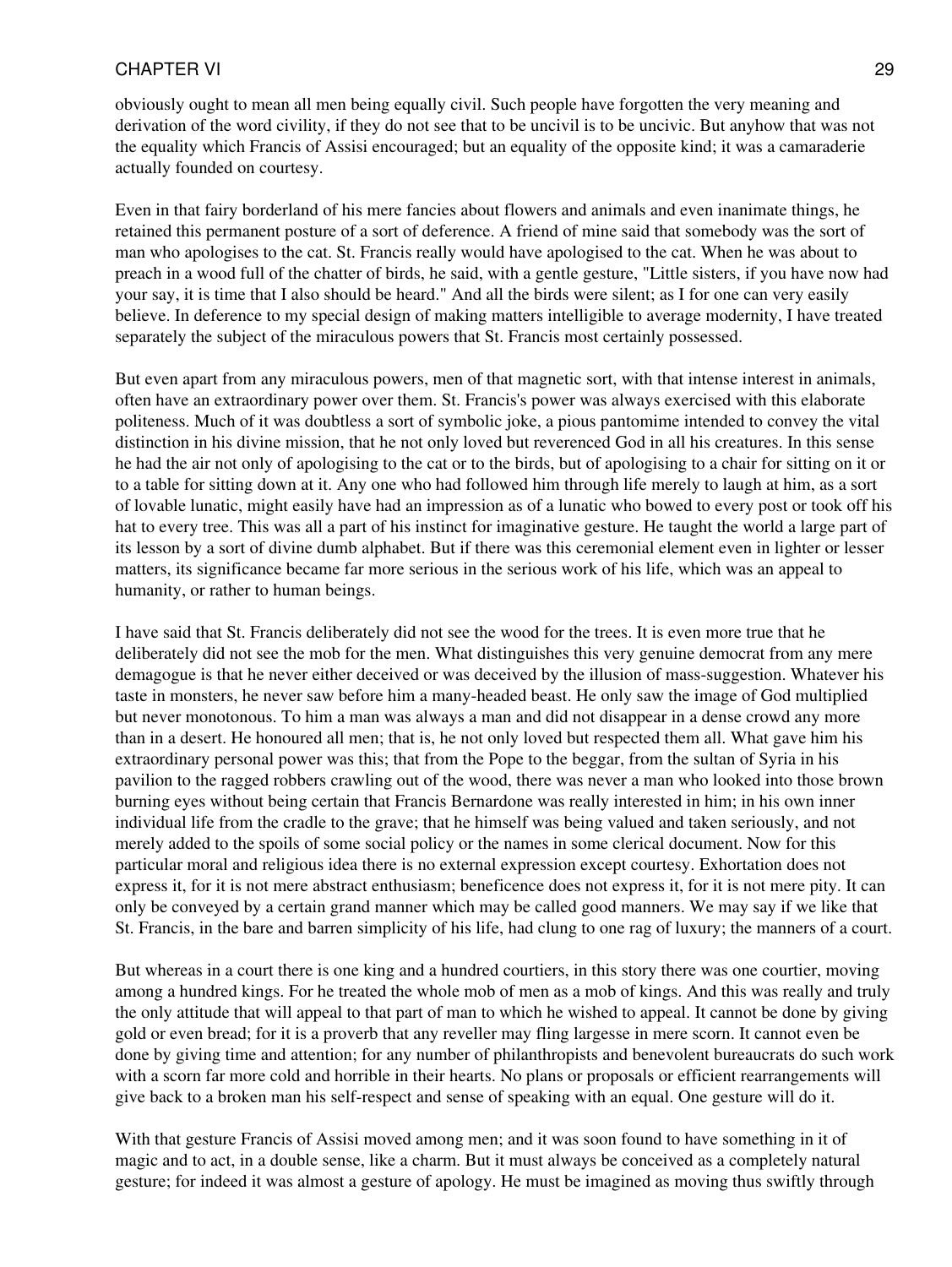the world with a sort of impetuous politeness; almost like the movement of a man who stumbles on one knee half in haste and half in obeisance. The eager face under the brown hood was that of a man always going somewhere, as if he followed as well as watched the flight of the birds. And this sense of motion is indeed the meaning of the whole revolution that he made; for the work that has now to be described was of the nature of an earthquake or a volcano, an explosion that drove outwards with dynamic energy the forces stored up by ten centuries in the monastic fortress or arsenal and scattered all its riches recklessly to the ends of the earth. In a better sense than the antithesis commonly conveys, it is true to say that what St. Benedict had stored St. Francis scattered; but in the world of spiritual things what had been stored into the barns like grain was scattered over the world as seed. The servants of God who had been a besieged garrison became a marching army; the ways of the world were filled as with thunder with the trampling of their feet and far ahead of that ever swelling host went a man singing; as simply he had sung that morning in the winter woods, where he walked alone.

## <span id="page-29-0"></span>**Chapter VII**

### THE THREE ORDERS

There is undoubtedly a sense in which two is company and three is none; there is also another sense in which three is company and four is none as is proved by the procession of historic and fictitious figures moving three deep the famous trios like the Three Musketeers or the Three Soldiers of Kipling. But there is yet another and a different sense in which four is company and three is none; if we use the word company in the vaguer sense of a crowd or a mass. With the fourth man enters the shadow of a mob; the group is no longer one of three individuals only conceived individually. That shadow of the fourth man fell across the little hermitage of the Portiuncula when a man named Egidio apparently a poor workman was invited by St. Francis to enter. He mingled without difficulty with the merchant and the canon who had already become the companions of Francis; but with his coming an invisible line was crossed; for it must have been felt by this time that the growth of that small group had become potentially infinite, or at least that its outline had become permanently indefinite. It may have been in the time of that transition that Francis had another of his dreams full of voices; but now the voices were a clamour of the tongues of all nations, Frenchmen and Italians and English and Spanish and Germans, telling of the glory of God each in his own tongue; a new Pentecost and a happier Babel.

Before describing the first steps he took to regularise the growing group, it is well to have a rough grasp of what he conceived that group to be. He did not call his followers monks; and it is not clear, at this time at least, that he even thought of them as monks. He called them by a name which is generally rendered in English as the Friars Minor; but we shall be much closer to the atmosphere of his own mind if we render it almost literally as The Little Brothers. Presumably he was already resolved, indeed, that they should take the three vows of poverty, chastity and obedience which had always been the mark of a monk. But it would seem that he was not so much afraid of the idea of a monk as of the idea of an abbot. He was afraid that the great spiritual magistracies which had given even to their holiest possessors at least a sort of impersonal and corporate pride, would import an element of pomposity that would spoil his extremely and almost extravagantly simple version of the life of humility. But the supreme difference between his discipline and the discipline of the old monastic system was concerned, of course, with the idea that the monks were to become migratory and almost nomadic instead of stationary. They were to mingle with the world; and to this the more old-fashioned monk would naturally reply by asking how they were to mingle with the world without becoming entangled with the world. It was a much more real question than a loose religiosity is likely to realise; but St. Francis had his answer to it, of his own individual sort; and the interest of the problem is in that highly individual answer.

The good Bishop of Assisi expressed a sort of horror at the hard life which the Little Brothers lived at the Portiuncula, without comforts, without possessions, eating anything they could get and sleeping anyhow on the ground. St. Francis answered him with that curious and almost stunning shrewdness which the unworldly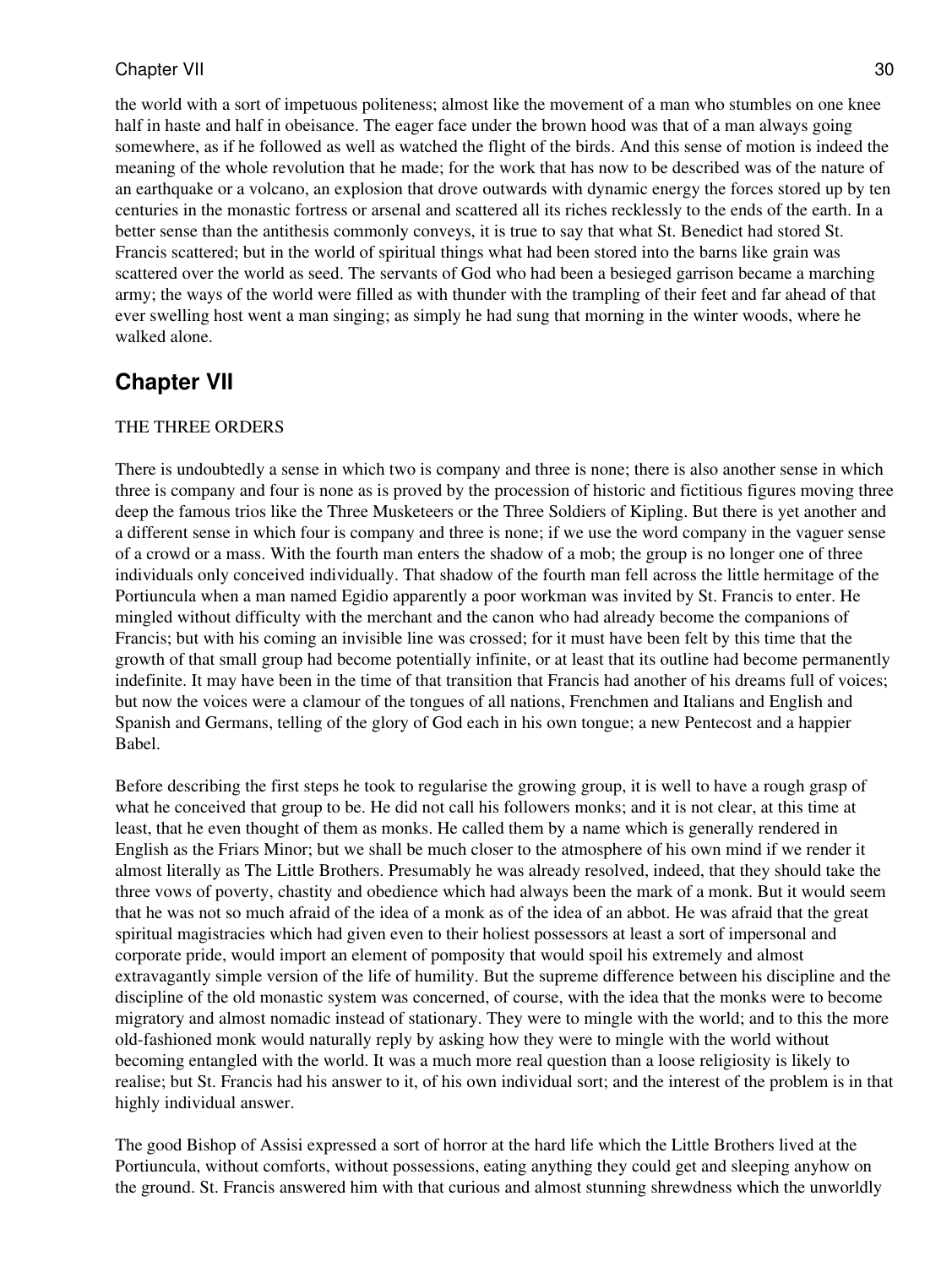can sometimes wield like a club of stone. He said, "if we had any possessions, we should need weapons and laws to defend them." That sentence is the clue to the whole policy that he pursued. It rested upon a real piece of logic; and about that he was never anything but logical. He was ready to own himself wrong about anything else; but he was quite certain he was right about this particular rule. He was only once seen angry; and that was when there was talk of an exception to the rule.

His argument was this: that the dedicated man might go anywhere among any kind of men, even the worst kind of men, so long as there was nothing by which they could hold him. If he had any ties or needs like ordinary men, he would become like ordinary men. St. Francis was the last man in the world to think any the worse of ordinary men for being ordinary. They had more affection and admiration from him than they are ever likely to have again. But for his own particular purpose of stirring up the world to a new spiritual enthusiasm, he saw with a logical clarity that was quite reverse of fanatical or sentimental, that friars must not become like ordinary men; that the salt must not lose its savour even to turn into human nature's daily food. And the difference between a friar and an ordinary man was really that a friar was freer than an ordinary man. It was necessary that he should be free from the cloister; but it was even more important that he should be free from the world. It is perfectly sound common sense to say that there is a sense in which the ordinary man cannot be free from the world; or rather ought not to be free from the world. The feudal world in particular was one labyrinthine system of dependence; but it was not only the feudal world that went to make up the mediaeval world nor the mediaeval world that went to make up the whole world; and the whole world is full of this fact. Family life as much as feudal life is in its nature a system of dependence. Modern trade unions as much as mediaeval guilds are interdependent among themselves even in order to be independent of others. In mediaeval as in modern life, even where these limitations do exist for the sake of liberty, they have in them a considerable element of luck. They are partly the result of circumstances; sometimes the almost unavoidable result of circumstances. So the twelfth century had been the age of vows; and there was something of relative freedom in that feudal gesture of the vow; for no man asks vows from slaves any more than from spades. Still, in practice, a man rode to war in support of the ancient house of the Column or behind the Great Dog of the Stairway largely because had been born in a certain city or countryside. But no man need obey little Francis in the old brown coat unless he chose. Even in his relations with his chosen leader he was in one sense relatively free, compared with the world around him. He was obedient but not dependent. And he was as free as the wind, he was almost wildly free, in his relation to that world around him. The world around him was, as has been noted, a network of feudal and family and other forms of dependence. The whole idea of St. Francis was that the Little Brothers should be like little fishes who could go freely in and out of that net. They could do so precisely because they were small fishes and in that sense even slippery fishes. There was nothing that the world could hold them by; for the world catches us mostly by the fringes of our garments, the futile externals of our lives. One of the Franciscans says later, "A monk should own nothing but his harp"; meaning, I suppose, that he should value nothing but his song, the song with which it was his business as a minstrel to serenade every castle and cottage, the song of the joy of the Creator in his creation and the beauty of the brotherhood of men. In imagining the life of this sort of visionary vagabond, we May already get a glimpse also of the practical side of that asceticism which puzzles those who think themselves practical. A man had to be thin to pass always through the bars and out of the cage; he had to travel light in order to ride so fast and so far. It was the whole calculation, so to speak, of that innocent cunning, that the world was to be outflanked and outwitted by him, and be embarrassed about what to do with him. You could not threaten to starve a man who was ever striving to fast. You could not ruin him and reduce him to beggary, for he was already a beggar. There was a very lukewarm satisfaction even in beating him with a stick, when he only indulged in little leaps and cries of joy because indignity was his only dignity. You could not put his head in a halter without the risk of putting it in a halo.

But one distinction between the old Monks and the new friars counted especially in the matter of practicality and especially of promptitude. The old fraternities with their fixed habitations and enclosed existence had the limitations of ordinary householders. However simply they lived there must be a certain number of cells or a certain number of beds or at least a certain cubic space for a certain number of brothers; their numbers therefore depended on their land and building material. But since a man could become a Franciscan by merely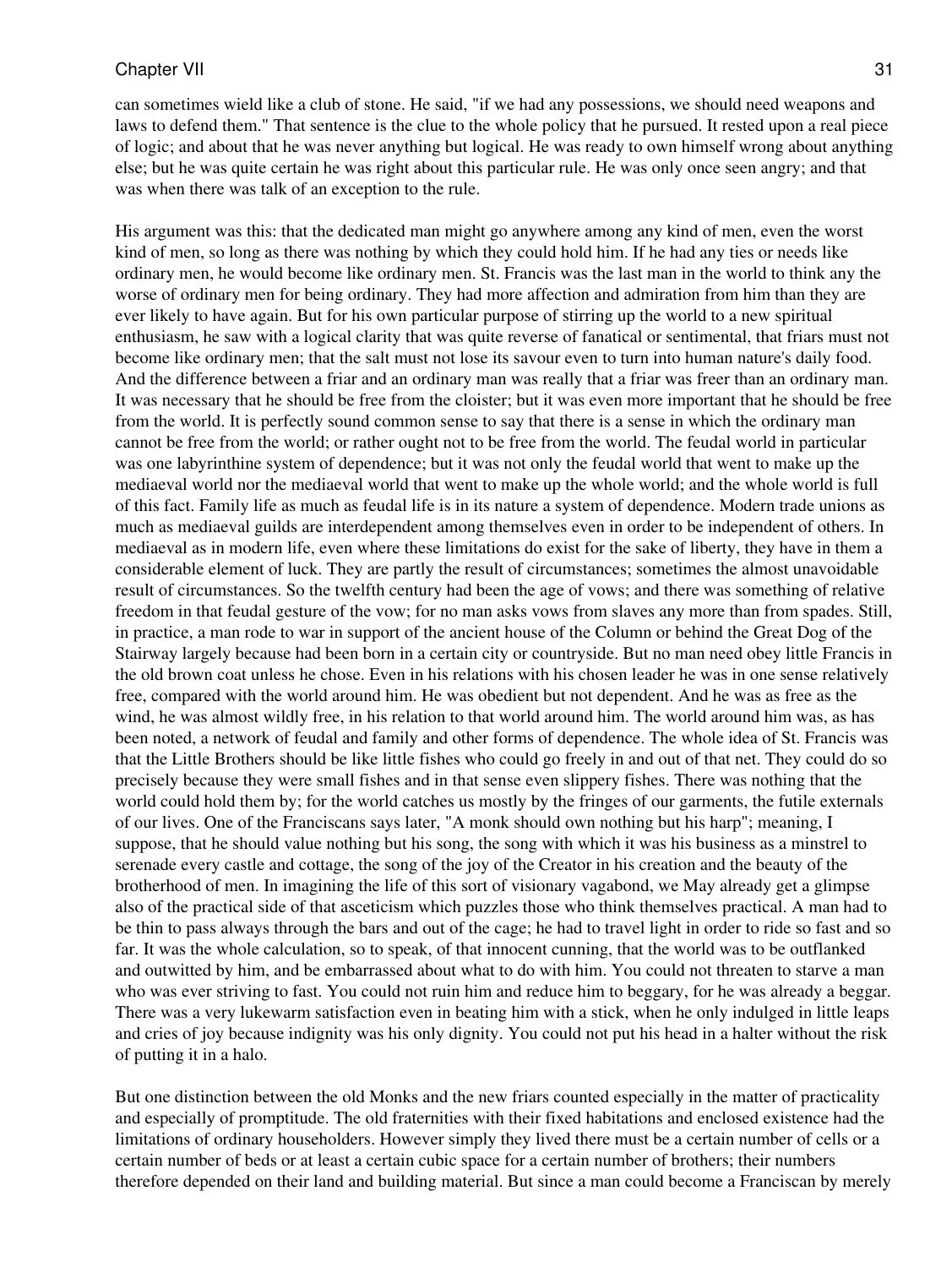promising to take his chance of eating berries in a lane or begging a crust from a kitchen, of sleeping under a hedge or sitting patiently on a doorstep, there was no economic reason why there should not be any number of such eccentric enthusiasts within any short period of time. It must also be remembered that the whole of this rapid development was full of a certain kind of democratic optimism that really was part of the personal character of St. Francis. His very asceticism was in one sense the height of optimism. He demanded a great deal of human nature not because he despised it but rather because he trusted it. He was expecting a very great deal from the extraordinary men who followed him; but he was also expecting a good deal from the ordinary men to whom he sent them. He asked the laity for food as confidently as he asked the fraternity for fasting. But he counted on the hospitality of humanity because he really did regard every house as the house of a friend. He really did love and honour ordinary men and ordinary things; indeed we may say that he only sent out the extraordinary men to encourage men to be ordinary.

This paradox may be more exactly stated or explained when we come to deal with the very interesting matter of the Third Order, which was designed to assist ordinary men to be ordinary with an extraordinary exultation. The point at issue at present is the audacity and simplicity of the Franciscan plan for quartering its spiritual soldiery upon the population; not by force but by persuasion, and even by the persuasion of impotence. It was an act of confidence and therefore a compliment. It was completely successful. It was an example of something that clung about St. Francis always; a kind of tact that looked like luck because it was as simple and direct as a thunderbolt. There are many examples in his private relations of this sort of tactless tact; this surprise effected by striking at the heart of the matter. It is said that a young friar was suffering from a sort of sulks between morbidity and humility, common enough in youth and hero-worship, in which he had got it into his head that his hero hated or despised him. We can imagine how tactfully social diplomatists would steer clear of scenes and excitements, how cautiously psychologists would watch and handle such delicate cases. Francis suddenly walked up to the young man, who was of course secretive and silent as the grave, and said, "Be not troubled in your thoughts for you are dear to me, and even among the number of those who are most dear. You know that you are worthy of my friendship and society; therefore come to me, in confidence, whensoever you will, and from friendship learn faith." Exactly as he spoke to that morbid boy he spoke to all mankind. He always went to the point; he always seemed at once more right and more simple than the person he was speaking to. He seemed at once to be laying open his guard and yet lunging at the heart. Something in this attitude disarmed the world as it has never been disarmed again. He was better than other men; he was a benefactor of other men; and yet he was not hated. The world came into church by a newer and nearer door; and by friendship it learnt faith.

It was while the little knot of people at the Portiuncula was still small enough to gather in a small room that St. Francis resolved on his first important and even sensational stroke. It is said that there were only twelve Franciscans in the whole world when he decided to march, as it were, on Rome and found a Franciscan order. It would seem that this appeal to remote headquarters was not generally regarded as necessary; possibly something could have been done in a secondary way under the Bishop of Assisi and the local clergy. It would seem even more probable that people thought it somewhat unnecessary to trouble the supreme tribunal of Christendom about what a dozen chance men chose to call themselves. But Francis was obstinate and as it were blind on this point; and his brilliant blindness is exceedingly characteristic of him. A man satisfied with small things, or even in love with small things, he yet never felt quite as we do about the disproportion between small things and large. He never saw things to scale in our sense, but with a dizzy disproportion which makes the mind reel. Sometimes it seems merely out of drawing like a gaily coloured medieval map; and then again it seems to have escaped from everything like a short cut in the fourth dimension. He is said to have made a journey to interview the Emperor, throned among his armies under the eagle of the Holy Roman Empire, to intercede for the lives of certain little birds. He was quite capable of facing fifty emperors to intercede for one bird. He started out with two companions to convert the Mahometan world. He started out with eleven companions to ask the Pope to make a new monastic world.

Innocent III, the great Pope, according to Bonaventura, was walking on the terrace of St. John Lateran, doubtless revolving the great political questions which troubled his reign, when there appeared abruptly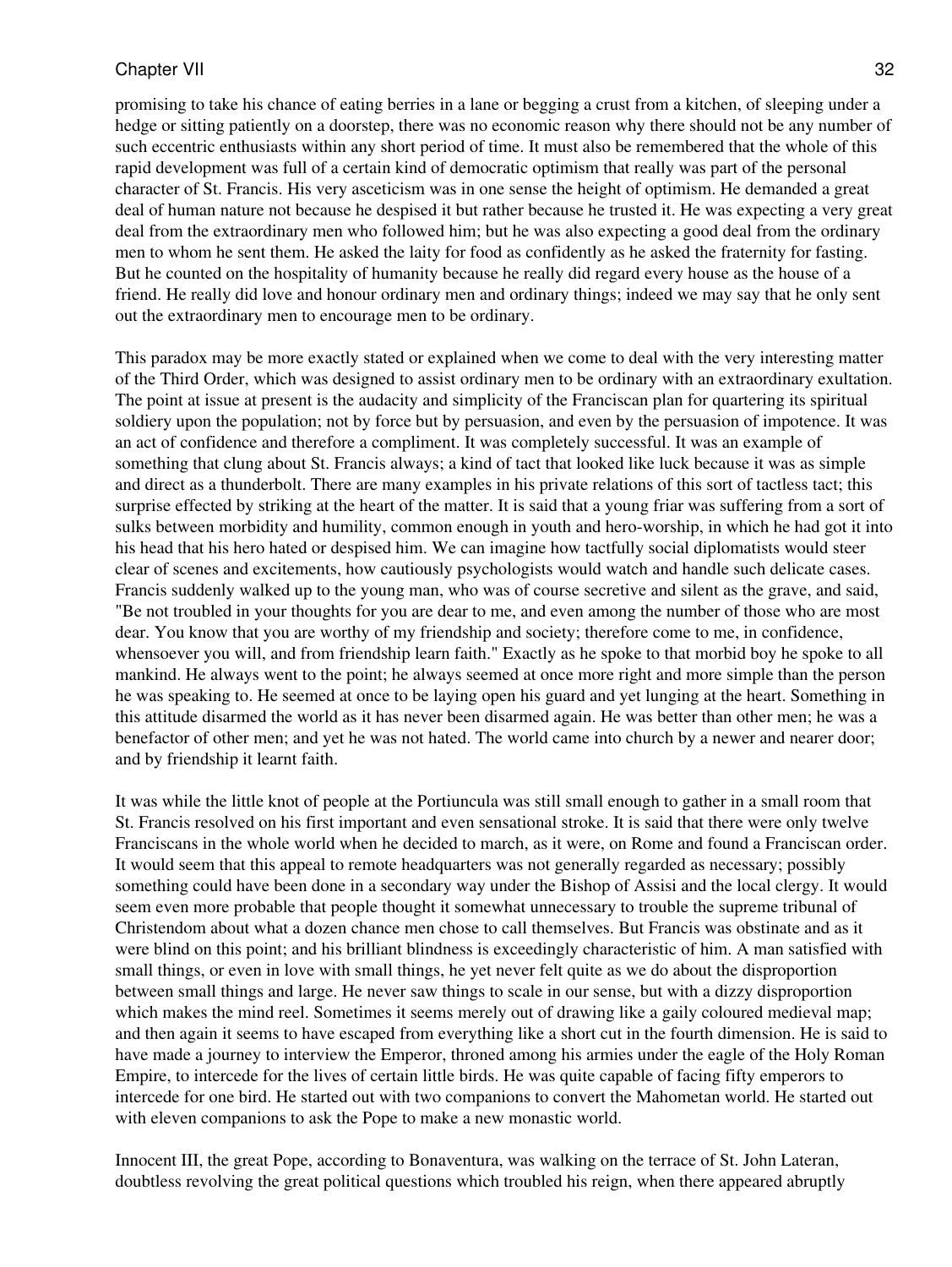before him a person in peasant costume whom he took to be some sort of shepherd. He appears to have got rid of the shepherd with all convenient speed; possibly he formed the opinion that the shepherd was mad. Anyhow he thought no more about it until, says the great Franciscan biographer, he dreamed that night a strange dream. He fancied that he saw the whole huge ancient temple of St. John Lateran, on whose high terraces he had walked so securely, leaning horribly and crooked against the sky as if all its domes and turrets were stooping before an earthquake Then he looked again and saw that a human figure was holding it up like a living caryatid; and the figure was that of the ragged shepherd or peasant from whom he had turned away on the terrace. Whether this be a fact or a figure it is a very true figure of the abrupt simplicity with which Francis won the attention and the favour of Rome. His first friend seems to have been the Cardinal Giovanni di San Paolo who pleaded for the Franciscan idea before a conclave of Cardinals summoned for the purpose. It is interesting to note that the doubts thrown upon it seem to have been chiefly doubts about whether the rule was not too hard for humanity, for the Catholic Church is always on the watch against excessive asceticism and its evils. Probably they meant, especially when they said it was unduly hard, that it was unduly dangerous. For a certain element that can only be called danger is what marks the innovation as compared with older institutions of the kind. In one sense indeed the friar was almost the opposite of the monk. The value of the old monasticism had been that there was not only an ethical but an economic repose. out of that repose had come the works for which the world will never be sufficiently grateful, the preservation of the classics, the beginning of the Gothic, the schemes of science and philosophies, the illuminated manuscripts and the coloured glass. The whole point of a monk was that his economic affairs were settled for good; he knew where he would get his supper, though it was a very plain supper. But the whole point of a friar was that he did not know where he would get his supper. There was always a possibility that he might get no supper. There was an element of what would be called romance, as of the gipsy or adventurer. But there was also an element of potential tragedy, as of the tramp or the casual labourer. So the Cardinals of the thirteenth century were filled with compassion, seeing a few men entering of their own free will that estate to which the poor of the twentieth century are daily driven by cold coercion and moved on by the police.

Cardinal San Paolo seems to have argued more or less in this manner: it may be a hard life, but after all it is the life apparently described as ideal in the Gospel; make what compromises you think wise or humane about that ideal; but do not commit yourselves to saying that men shall not fulfil that ideal if they can. We shall see the importance of this argument when we come to the whole of that higher aspect of the life of St. Francis which may be called the imitation of Christ. The upshot of the discussion was that the Pope gave his verbal approval to the project and promised a more definite endorsement, if the movement should grow to more considerable proportions. It is probable that Innocent, who was himself a man of no ordinary mentality, had very little doubt that it would do so; anyhow he was not left long in doubt before it did do so. The next passage in the history of the order is simply the story of more and more people flocking to its standard; and as has already been remarked, once it had begun to grow, it could in its nature grow much more quickly than any ordinary society requiring ordinary funds and public buildings. Even the return of the twelve pioneers from their papal audience seems to have been a sort of triumphal procession. In one place in particular, it is said, the whole population of a town, men, women and children, turned out, leaving their work and wealth and homes exactly as they stood and begging to be taken into the army of God on the spot. According to the story, it was on this occasion that St. Francis first foreshadowed his idea of the Third Order which enabled men to share in the movement without leaving the homes and habits of normal humanity. For the moment it is most important to regard this story as one example of the riot of conversion with which he was already filling all the roads of Italy. It was a world of wandering; friars perpetually coming and going in all the highways and byways, seeking to ensure that any man who met one of them by chance should have a spiritual adventure. The first Order of St. Francis had entered history.

This rough outline can only be rounded off here with some description of the Second and Third Orders, though they were founded later and at separate times. The former was an order for women and owed its existence, of course, to the beautiful friendship of St. Francis and St. Clare. There is no story about which even the most sympathetic critics of another creed have been more bewildered and misleading. For there is no story that more clearly turns on that simple test which I have taken as crucial throughout this criticism. I mean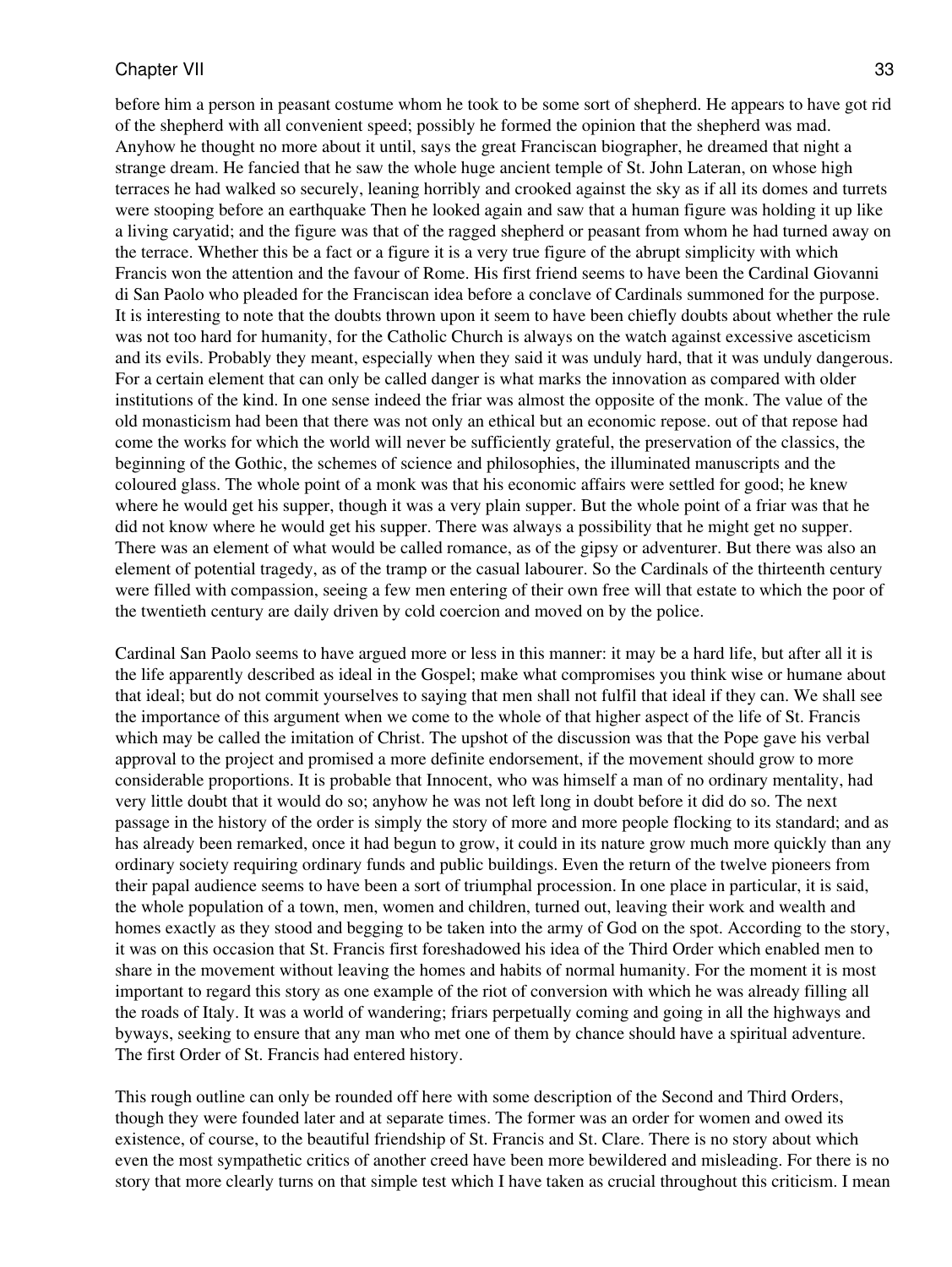that what is the matter with these critics is that they will not believe that a heavenly love can be as real as an earthly love. The moment it is treated as real, like an earthly love, their whole riddle is easily resolved. A girl of seventeen, named Clare and belonging to one of the noble families of Assisi, was filled with an enthusiasm for the conventual life; and Francis helped her to escape from her home and to take up the conventual life. If we like to put it so, he helped her to elope into the cloister, defying her parents as he had defied his father. Indeed the scene had many of the elements of a regular romantic elopement; for she escaped through a hole in the wall, fled through a wood and was received at midnight by the light of torches. Even Mrs. Oliphant, in her fine and delicate study of St. Francis, calls it "an incident which we can hardly record with satisfaction."

Now about that incident I will here only say this. If it had really been a romantic elopement and the girl had become a bride instead of a nun, practically the whole modern world would have made her a heroine. If the action of the Friar towards Clare had been the action of the Friar towards Juliet, everybody would be sympathising with her exactly as they sympathise with Juliet. It is not conclusive to say that Clare was only seventeen. Juliet was only fourteen. Girls married and boys fought in battles at such early ages in mediaeval times; and a girl of seventeen in the thirteenth century was certainly old enough to know her own mind. There cannot be the shadow of a doubt, for any sane person considering subsequent events, that St. Clare did know her own mind. But the point for the moment is that modern romanticism entirely encourages such defiance of parents when it is done in the name of romantic love. For it knows that romantic love is a reality, but it does not know that divine love is a reality. There may have been something to be said for the parents of Clare; there may have been something to be said for Peter Bernardone. So there may have been a great deal to be said for the Montagues or the Capulets; but the modern world does not want it said; and does not say it. The fact is that as soon as we assume for a moment as a hypothesis, what St. Francis and St. Clare assumed all the time as an absolute, that there is a direct divine relation more glorious than any romance, the story of St. Clare's elopement is simply a romance with a happy ending; and St. Francis is the St. George or knight-errant who gave it a happy ending. And seeing that some millions of men and women have lived and died treating this relation as a reality, a man is not much of a philosopher if he cannot even treat it as a hypothesis.

For the rest, we may at least assume that no friend of what is called the emancipation of women will regret the revolt of St. Clare. She did most truly, in the modern jargon, live her own life, the life that she herself wanted to lead, as distinct from the life into which parental commands and conventional arrangements would have forced her. She became the foundress of a great feminine movement which still profoundly affects the world; and her place is with the powerful women of history. It is not clear that she would have been so great or so useful if she had made a runaway match, or even stopped at home and made a mariage de convenance. So much any sensible man may well say considering the matter merely from the outside; and I have no intention of attempting to consider it from the inside. If a man may well doubt whether he is worthy to write a word about St. Francis, he will certainly want words better than his own to speak of the friendship of St. Francis and St. Clare. I have often remarked that the mysteries of this story are best expressed symbolically in certain silent attitudes and actions. And I know no better symbol than that found by the felicity of popular legend, which says that one night the people of Assisi thought the trees and the holy house were on fire, and rushed up to extinguish the conflagration. But they found all quiet within, where St. Francis broke bread with St. Clare at one of their rare meetings, and talked of the love of God. It would be hard to find a more imaginative image, for some sort of utterly pure and disembodied passion, than that red halo round the unconscious figures on the hill; a flame feeding on nothing and setting the very air on fire.

But if the Second Order was the memorial of such an unearthly love, the Third Order was as solid a memorial of a very solid sympathy with earthly loves and earthly lives. The whole of this feature in Catholic life, the lay orders in touch with clerical orders, is very little understood in Protestant countries and very little allowed for in Protestant history. The vision which has been so faintly suggested in these pages has never been confined to monks or even to friars. It has been an inspiration to innumerable crowds of ordinary married men and women; living lives like our own, only entirely different. That morning glory which St. Francis spread over the earth and sky has lingered as a secret sunshine under a multitude of roofs and in a multitude of rooms. In societies like ours nothing is known of such a Franciscan following. Nothing is known of such obscure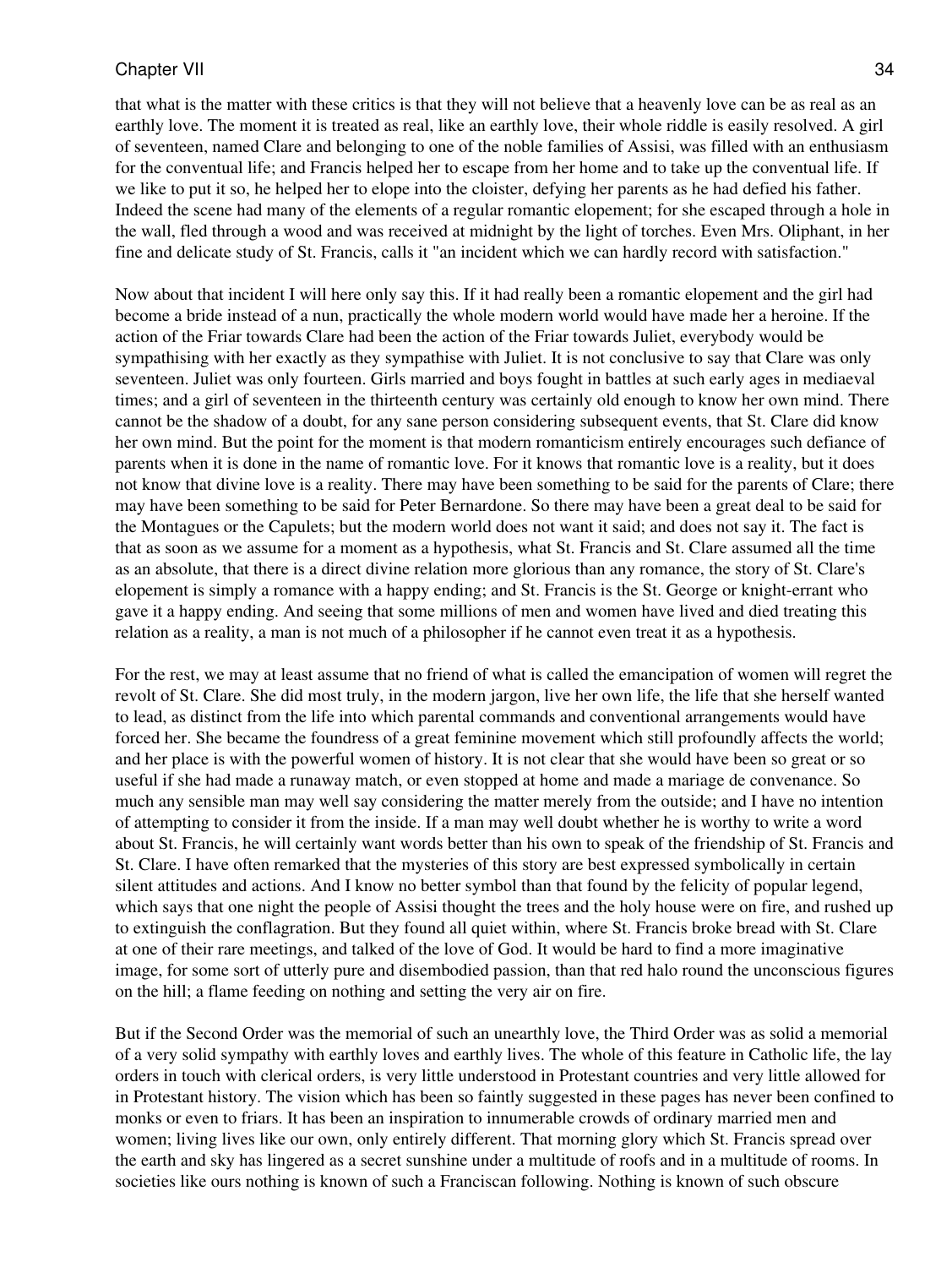followers; and if possible less is known of the well-known followers. If we imagine passing us in the street a pageant of the Third Order of St. Francis, the famous figures would surprise us more than the strange ones. For us it would be like the unmasking of some mighty secret society. There rides St. Louis, the great king, lord of the higher justice whose scales hang crooked in favour of the poor. There is Dante crowned with laurel, the poet who in his life of passions sang the praises of the Lady Poverty, whose grey garment is lined with purple and all glorious within. All sorts of great names from the most recent and rationalistic centuries would stand revealed; the great Galvani, for instance, the father of all electricity, the magician who has made so many modern systems of stars and sounds. So various a following would alone be enough to prove that St. Francis had no lack of sympathy with normal men, if the whole of his own life did not prove it.

But in fact his life did prove it, and that possibly in a more subtle sense. There is, I fancy, some truth in the hint of one of his modern biographers, that even his natural passions were singularly normal and even noble, in the sense of turning towards things not unlawful in themselves but only unlawful for him. Nobody ever lived of whom we could less fitly use the word "regret" than Francis of Assisi. Though there was much that was romantic, there was nothing in the least sentimental about his mood. It was not melancholy enough for that. He was of far too swift and rushing a temper to be troubled with doubts and reconsiderations about the race he ran; though he had any amount of self-reproach about not running faster. But it is true, one suspects, that when he wrestled with the devil, as every man must to be worth calling a man, the whispers referred mostly to those healthy instincts that he would have approved for others; they bore no resemblance to that ghastly painted paganism which sent its demoniac courtesans to plague St. Anthony in the desert. If St. Francis had only pleased himself, it would have been with simpler pleasures. He was moved to love rather than lust, and by nothing wilder than wedding bells. It is suggested in that strange story of how he defied the devil by making images in the snow, and crying out that these sufficed him for a wife and family. It is suggested in the saying he used when disclaiming any security from sin, "I may yet have children"; almost as if it was of the children rather than the woman that he dreamed. And this, if it be true, gives a final touch to the truth about his character. There was so much about him of the spirit of the morning, so much that was curiously young and clean, that even what was bad in him was good. As it was said of others that the light in their body was darkness, so it may be said of this luminous spirit that the very shadows in his soul were of light. Evil itself could not come to him save in the form of a forbidden good; and he could only be tempted by a sacrament.

## <span id="page-34-0"></span>**Chapter VIII**

### THE MIRROR OF CHRIST

No man who has been given the freedom of the Faith is likely to fall into those hole-and corner extravagances in which later degenerate Franciscans, or rather Fraticelli, sought to concentrate entirely on St. Francis as a second Christ, the creator of a new gospel. In fact any such notion makes nonsense of every motive in the man's life; for no man would reverently magnify what he was meant to rival, or only profess to follow what he existed to supplant. On the contrary, as will appear later, this little study would rather specially insist that it was really the papal sagacity that saved the great Franciscan movement for the whole world and the universal Church, and prevented it from petering out as that sort of stale and second rate sect that is called a new religion. Everything that is written here must be understood not only as distinct from but diametrically opposed to the idolatry of the Fraticelli. The difference between Christ and St. Francis was the difference between the Creator and the creature; and certainly no creature was ever so conscious of that colossal contrast as St. Francis himself. But subject to this understanding, it is perfectly true and it is vitally important that Christ was the pattern on which St. Francis sought to fashion himself; and that at many points their human and historical lives were even curiously coincident; and above all, that compared to most of us at least St. Francis is a most sublime approximation to his Master, and, even in being an intermediary and a reflection, is a splendid and yet a merciful Mirror of Christ. And this truth suggests another, which I think has hardly been noticed; but which happens to be a highly forcible argument for the authority of Christ being continuous in the Catholic Church.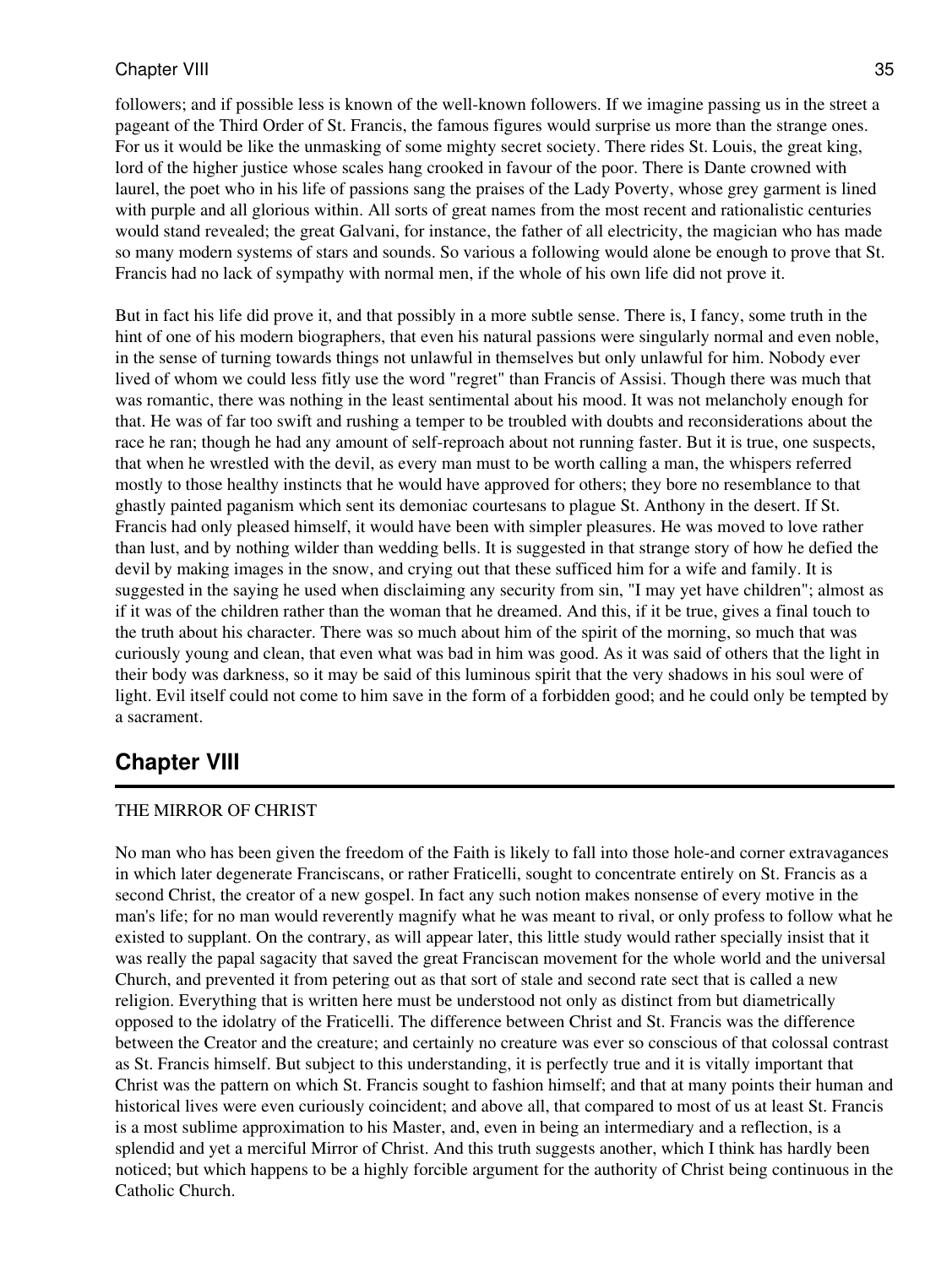Cardinal Newman wrote in his liveliest controversial work a sentence that might be a model of what we mean by saying that his creed tends to lucidity and logical courage. In speaking of the ease with which truth may be made to look like its own shadow or sham, he said, "And if Antichrist is like Christ, Christ I suppose is like Antichrist." Mere religious sentiment might well be shocked at the end of the sentence; but nobody could object to it except the logician who said that Ceasar and Pompey were very much alike, especially Pompey. It may give a much milder shock if I say here, what most of us have forgotten, that if St. Francis was like Christ, Christ was to that extent like St. Francis. And my present point is that it is really very enlightening to realise that Christ was like St. Francis. What I mean is this; that if men find certain riddles and hard sayings in the story of Galilee, and if they find the answers to those riddles in the story of Assisi, it really does show that a secret has been handed down in one religious tradition and no other. It shows that the casket that was locked in Palestine can be unlocked in Umbria; for the Church is the keeper of the keys.

Now in truth while it has always seemed natural to explain St. Francis in the light of Christ, it has not occurred to many people to explain Christ in the light of St. Francis. Perhaps the word "light" is not here the proper metaphor; but the same truth is admitted in the accepted metaphor of the mirror. St. Francis is the mirror of Christ rather as the moon is the mirror of the sun. The moon is much smaller than the sun, but it is also much nearer to us; and being less vivid it is more visible. Exactly in the same sense St. Francis is nearer to us, and being a mere man like ourselves is in that sense more imaginable. Being necessarily less of a mystery, he does not, for us, so much open his mouth in mysteries. Yet as a matter of fact, many minor things that seem mysteries in the mouth of Christ would seem merely characteristic paradoxes in the mouth of St. Francis. It seems natural to reread the more remote incidents with the help of the more recent ones. It is a truism to say that Christ lived before Christianity; and it follows that as a historical figure. He is a figure in heathen history. I mean that the medium in which He moved was not the medium of Christendom but of the old pagan empire; and from that alone, not to mention the distance of time, it follows that His circumstances are more alien to us than those of an Italian monk such as we might meet even to-day. I suppose the most authoritative commentary can hardly be certain of the current or conventional weight of all His words or phrases; of which of them would then have seemed a common allusion and which a strange fancy. This archaic setting has left many of the sayings standing like hieroglyphics and subject to many and peculiar individual interpretations. Yet it is true of almost any of them that if we simply translate them into the Umbrian dialect of the first Franciscans, they would seem like any other part of the Franciscans story; doubtless in one sense fantastic, but quite familiar. All sorts of critical controversies have revolved round the passage which bids men consider the lilies of the field and copy them in taking no thought for the morrow. The sceptic has alternated between telling us to be true Christians and do it, and explaining that it is impossible to do. When he is a communist as well as an atheist, he is generally doubtful whether to blame us for preaching what is impracticable or for not instantly putting it into practice. I am not going to discuss here the point of ethics and economics; I merely remark that even those who are puzzled at the saying of Christ would hardly pause in accepting it as a saying of St. Francis. Nobody would be surprised to find that he had said, "I beseech you, little brothers, that you be as wise as Brother Daisy and Brother Dandelion; for never do they lie awake thinking of to-morrow, yet they have gold crowns like kings and emperors or like Charlemagne in all his glory." Even more bitterness and bewilderment has arisen about the command to turn the other cheek and to give the coat to the robber who has taken the cloak. It is widely held to imply the wickedness of war among nations about which, in itself, not a word seems to have been said. Taken thus literally and universally, it much more clearly implies the wickedness of all law and government. Yet there are many prosperous peacemakers who are much more shocked at the idea of using the brute force of soldiers against a powerful foreigner than they are at using the brute force of policemen against a poor fellow-citizen. Here again I am content to point out that the paradox becomes perfectly human and probable if addressed by Francis to Franciscans. Nobody would be surprised to read that Brother Juniper did then run after the thief that had stolen his hood, beseeching him to take his gown also; for so St. Francis had commanded him. Nobody would be surprised if St. Francis told a young noble, about to be admitted to his company, that so far from pursuing a brigand to recover his shoes, he ought to pursue him to make him a present of his stockings. We may like or not the atmosphere these things imply; but we know what atmosphere they do imply. We recognise a certain note as natural and clear as the note of a bird; the note of St. Francis. There is in it something of gentle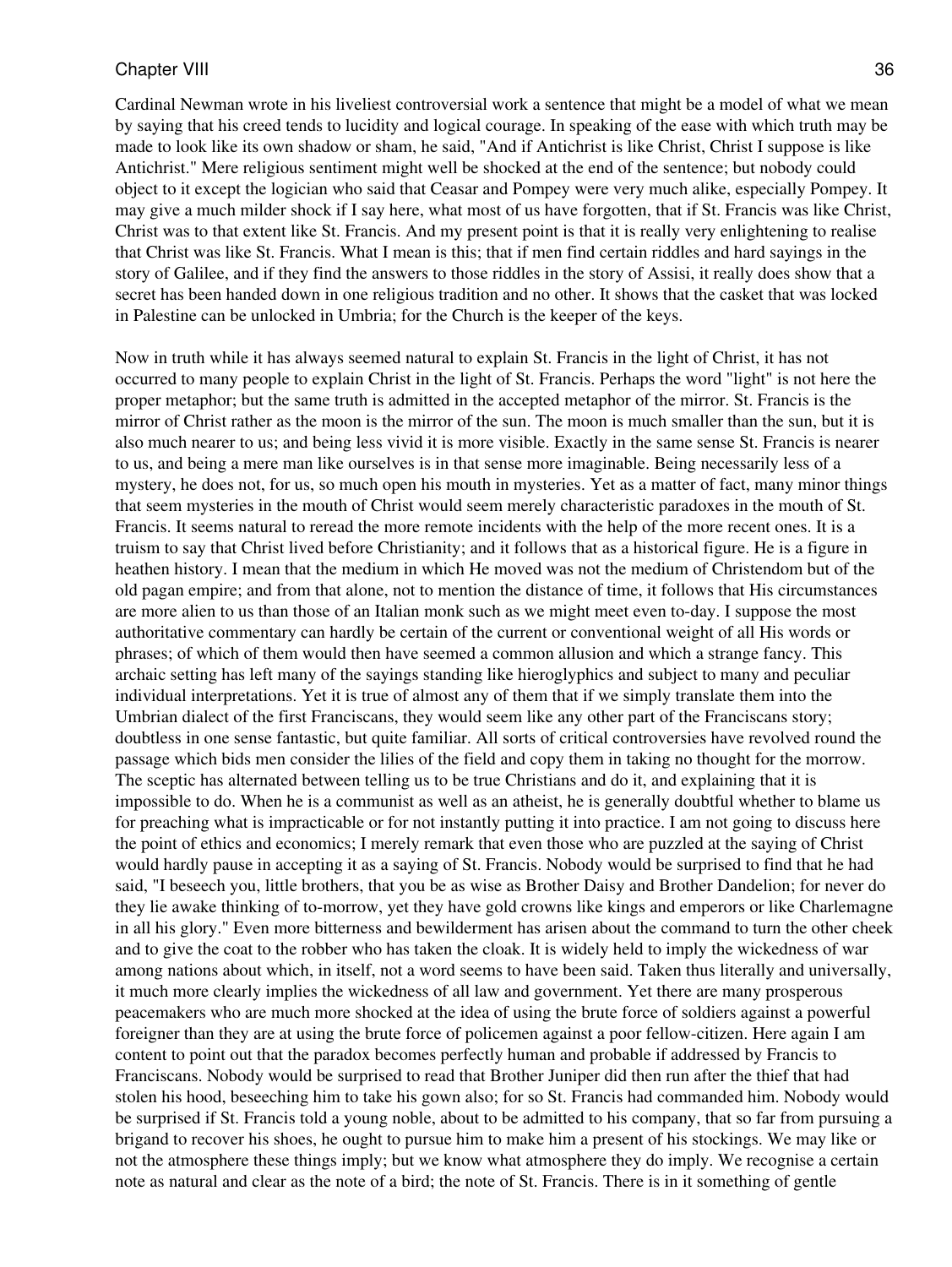mockery of the very idea of possessions; something of a hope of disarming the enemy by generosity; something of a humorous sense of bewildering the worldly with the unexpected; something of the joy of carrying an enthusiastic conviction to a logical extreme. But anyhow we have no difficulty in recognising it if we have read any of the literature of the Little Brothers and the movement that began in Assisi. It seems reasonable to infer that if it was this spirit that made such strange things possible in Umbria, it was the same spirit that made them possible in Palestine. If we hear the same unmistakable note and sense the same indescribable savour in two things at such a distance from each other, it seems natural to suppose that the case that is more remote from our experience was like the case that is closer to our experience. As the thing is explicable on the assumption that Francis was speaking to Franciscans, it is not an irrational explanation to suggest that Christ also was speaking to some dedicated band that had much the same function as Franciscans. In other words, it seems only natural to hold, as the Catholic Church has held, that these counsels of perfection were part of a particular vocation to astonish and awaken the world. But in any case it is important to note that when we do find these particular features, with their seemingly fantastic fitness, reappearing after more than a thousand years, we find them produced by the same religious system which claims continuity and authority from the scenes in which they first appeared. Any number of philosophies will repeat the platitudes of Christianity. But it is the ancient Church that can again startle the world with the paradoxes of Christianity. Ubi Petrus ibi Franciscus.

But if we understand that it was truly under the inspiration of his divine Master that St. Francis did these merely quaint or eccentric acts of charity, we must understand that it was under the same inspiration that he did acts of self-denial and austerity. It is clear that these more or less playful parables of the love of men were conceived after a close study of the Sermon on the Mount. But it is evident that he made an even closer study of the silent sermon on that other mountain; the mountain that was called Golgotha. Here again he was speaking the strict historical truth, when he said that in fasting or suffering humiliation he was but trying to do something of what Christ did; and here again it seems probable that as the same truth appears at the two ends of a chain of tradition, the tradition has preserved the truth. But the import of this fact at the moment affects the next phase in the personal history of the man himself.

For as it becomes clearer that his great communal scheme is an accomplished fact and past the peril of an early collapse, as it becomes evident that there already is such a thing as an Order of the Friars Minor, this more individual and intense ambition of St. Francis emerges more and more. So soon as he certainly has followers, he does not compare himself with his followers, towards whom he might appear as a master; he compares himself more and more with his Master, towards whom he appears only as a servant. This, it may be said in passing, is one of the moral and even practical conveniences of the ascetical privilege. Every other sort of superiority may be superciliousness. But the saint is never supercilious, for he is always by hypothesis in the presence of a superior. The objection to an aristocracy is that it is a priesthood without a god. But in any case the service to which St. Francis had committed himself was one which, about this time, he conceived more and more in terms of sacrifice and crucifixion. He was full of the sentiment that he had not suffered enough to be worthy even to be a distant follower of his suffering God. And this passage in his history may really be roughly summarized as the Search for Martyrdom.

This was the ultimate idea in the remarkable business of his expedition among the Saracens in Syria. There were indeed other elements in his conception, which are worthy of more intelligent understanding than they have often received. His idea, of course, was to bring the Crusades in a double sense to their end; that is, to reach their conclusion and to achieve their purpose. Only he wished to do it by conversion and not by conquest; that is, by intellectual and not material means. The modern mind is hard to please; and it generally calls the way of Godfrey ferocious and the way of Francis fanatical. That is, it calls any moral method unpractical, when it has just called any practical method immoral. But the idea of St. Francis was far from being a fanatical or necessarily even an unpractical idea; though perhaps he saw the problem as rather too simple, lacking the learning of his great inheritor, Raymond Lully, who understood more but has been quite as little understood. The way he approached the matter was indeed highly personal and peculiar; but that was true of almost everything he did. It was in one way a simple idea, as most of his ideas were simple ideas. But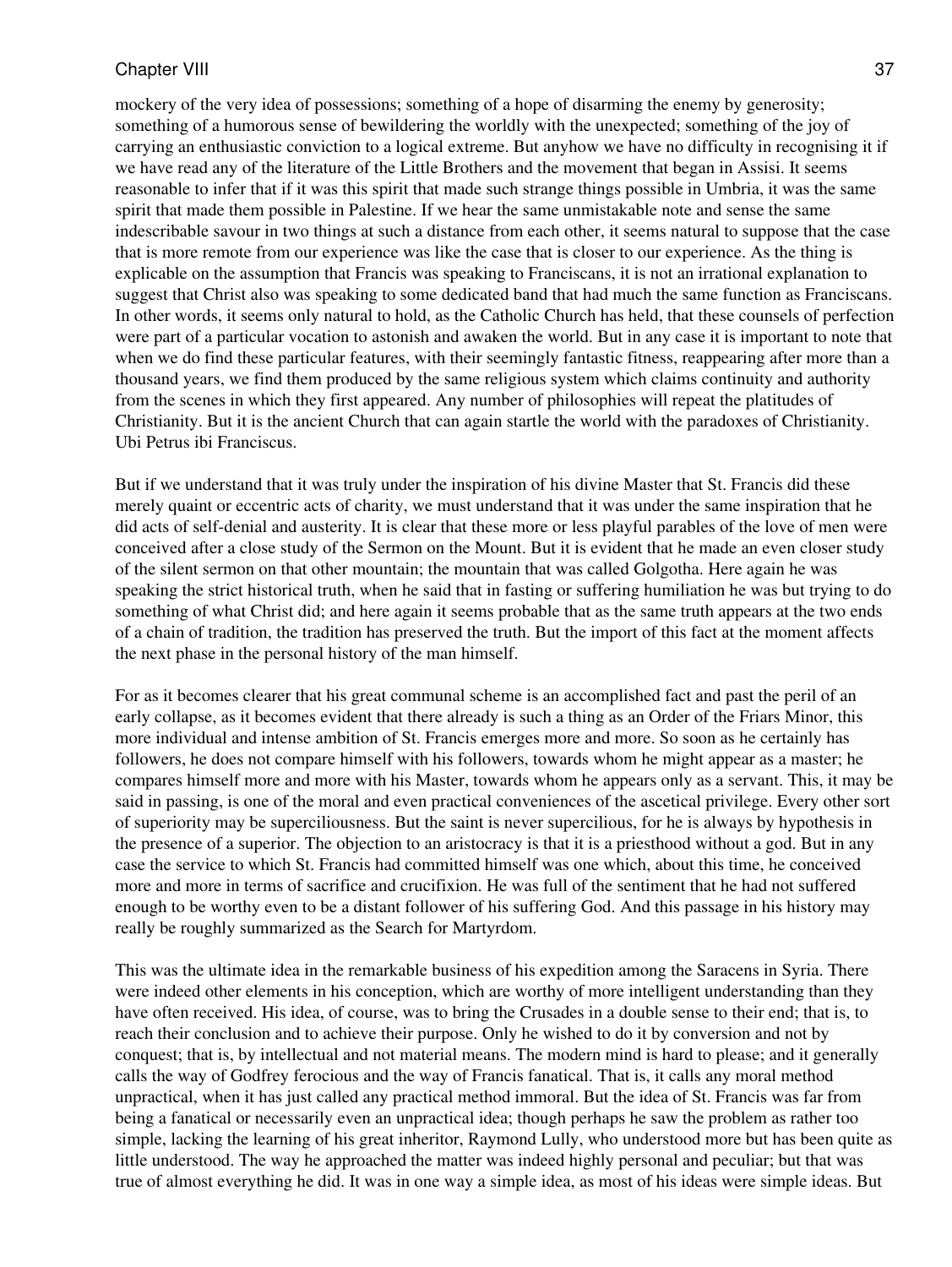it was not a silly idea; there was a great deal to be said for it and it might have succeeded. It was, of course, simply the idea that it is better to create Christians than to destroy Moslems. If Islam had been converted, the world would have been immeasurably more united and happy; for one thing, three quarters of the wars of modern history would never have taken place. It was not absurd to suppose that this might be effected, without military force, by missionaries who were also martyrs. The Church had conquered Europe in that way and may yet conquer Asia or Africa in that way. But when all this is allowed for, there is still another sense in which St. Francis was not thinking of Martyrdom as a means to an end, but almost as an end in itself; in the sense that to him the supreme end was to come closer to the example of Christ. Through all his plunging and, restless days ran the refrain: I have not suffered enough; I have not sacrificed enough; I am not yet worthy even of the shadow of the crown of thorns. He wandered about the valleys of the world looking for the hill that has the outline of a skull.

A little while before his final departure for the East a vast and triumphant assembly of the whole order had been held near the Portiuncula; and called the Assembly of the Straw Huts, from the manner in which that mighty army encamped in the field. Tradition says that it was on this occasion that St. Francis met St. Dominic for the first and last time. It also says, what is probable enough, that the practical spirit of the Spaniard was almost appalled at the devout irresponsibility of the Italian, who had assembled such a crowd without organising a commissariat. Dominic the Spaniard was, like nearly every Spaniard, a man with the mind of a soldier. His charity took the practical form of provision and preparation. But, apart from the disputes about faith which such incidents open, he probably did not understand in this case the power of mere popularity produced by mere personality. In all his leaps in the dark, Francis had an extraordinary faculty of falling on his feet. The whole countryside came down like a landslide to provide food and drink for this sort of pious picnic. Peasants brought waggons of wine and game; great nobles walked about doing the work of footmen. It was a very real victory for the Franciscan spirit of a reckless faith not only in God but in man. Of course there is much doubt and dispute about the whole story and the whole relation of Francis and Dominic; and the story of the Assembly of the Straw Huts is told from the Franciscan side. But the alleged meeting is worth mentioning, precisely because it was immediately before St. Francis set forth on his bloodless crusade that he is said to have met St. Dominic, who has been so much criticised for lending himself to a more bloody one. There is no space in this little book to explain how St. Francis, as much as St. Dominic, would ultimately have defended the defence of Christian unity by arms. Indeed it would need a large book instead of a little book to develop that point alone from its first principles. For the modern mind is merely a blank about the philosophy of toleration; and the average agnostic of recent times has really had no notion of what he meant by religious liberty and equality. He took his own ethics as self-evident and enforced them; such as decency or the error of the Adamite heresy. Then he was horribly shocked if he heard of anybody else, Moslem or Christian, taking his ethics as self-evident and enforcing them; such as reverence or the error of the Athiest heresy. And then he wound up by taking all this lop-sided illogical deadlock, of the unconscious meeting the unfamiliar, and called it the liberality of his own mind. Medieval men thought that if a social system was founded on a certain idea it must fight for that idea, whether it was as simple as Islam or as carefully balanced as Catholicism. Modern men really think the same thing, as is clear when communists attack their ideas of property. Only they do not think it so clearly, because they have not really thought out their idea of property. But while it is probable that St. Francis would have reluctantly agreed with St. Dominic that war for the truth was right in the last resort, it is certain that St. Dominic did enthusiastically agree with St. Francis that it was far better to prevail by persuasion and enlightenment if it were possible. St. Dominic devoted himself much more to persuading than to persecuting; but there was a difference in the methods simply because there was a difference in the men. About everything St. Francis did there was something that was in a good sense childish, and even in a good sense wilful. He threw himself into things abruptly, as if they had just occurred to him. He made a dash for his Mediterranean enterprise with something of the air of a schoolboy running away to sea.

In the first act of that attempt he characteristically distinguished himself by becoming the Patron Saint of Stowaways. He never thought of waiting for introductions or bargains or any of the considerable backing that he already had from rich and responsible people. He simply saw a boat and threw himself into it, as he threw himself into everything else. It has all that air of running a race which makes his whole life read like an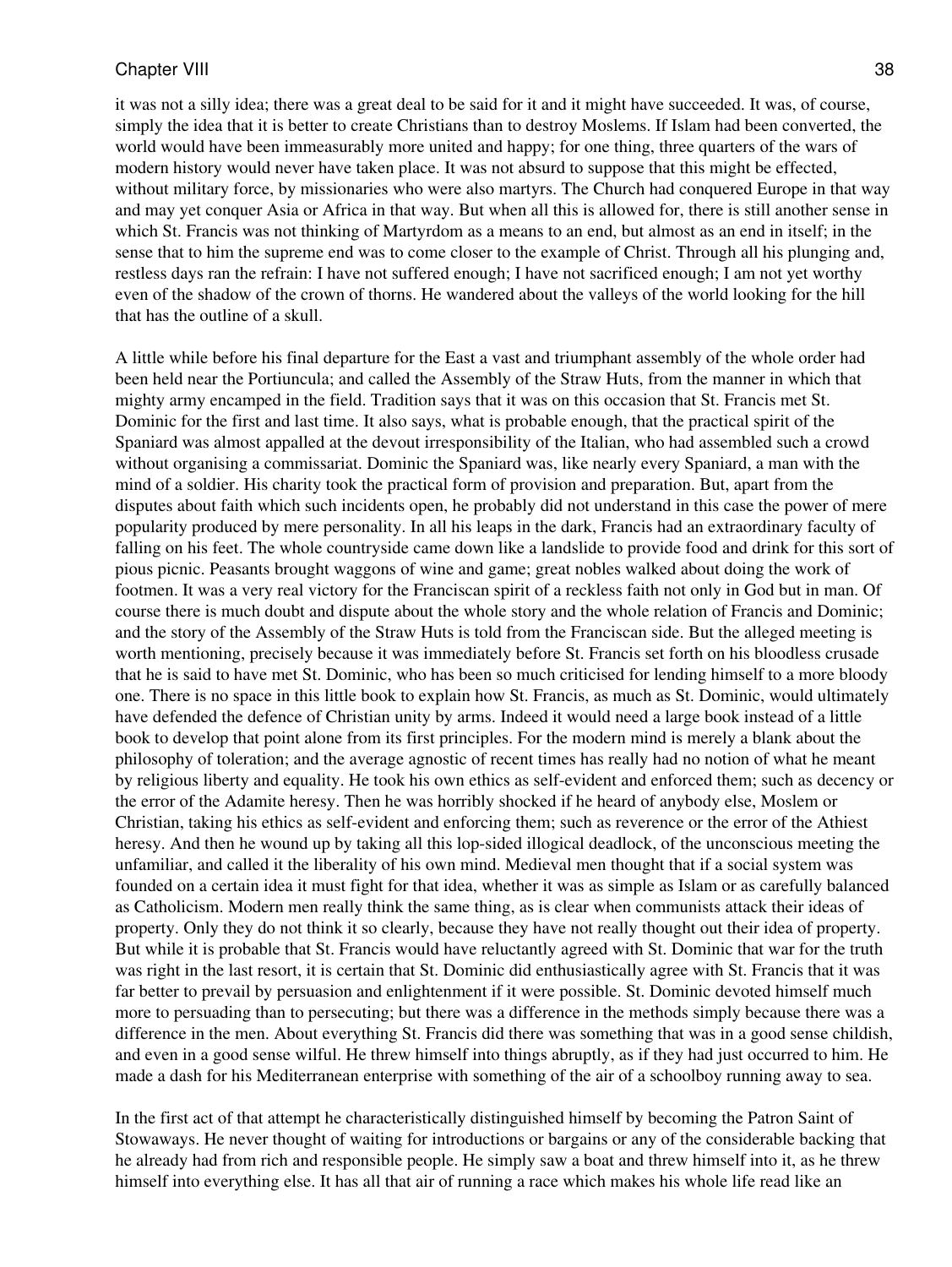escapade or even literally an escape. He lay like lumber among the cargo, with one companion whom he had swept with him in his rush; but the voyage was apparently unfortunate and erratic and ended in an enforced return to Italy. Apparently it was after this first false start that the great reunion took place at the Portiuncula, and between this and the final Syrian journey there was also an attempt to meet the Moslem menace by preaching to the Moors in Spain. In Spain indeed several of the first Franciscans had already succeeded gloriously in being martyred. But the great Francis still went about stretching out his arms for such torments and desiring that agony in vain. No one would have said more readily than he that he was probably less like Christ than those others who had already found their Calvary; but the thing remained with him like a secret; the strangest of the sorrows of man.

His later voyage was more successful, so far as arriving at the scene of operations was concerned. He arrived at the headquarters of the Crusade which was in front of the besieged city of Damietta, and went on in his rapid and solitary fashion to seek the headquarters of the Saracens. He succeeded in obtaining an interview with the Sultan; and it was at that interview that he evidently offered, and as some say proceeded, to fling himself into the fire as a divine ordeal, defying the Moslem religious teachers to do the same. It is quite certain that he would have done so at a moment's notice. Indeed throwing himself into the fire was hardly more desperate, in any case, than throwing himself among the weapons and tools of torture of a horde of fanatical Mahometans and asking them to renounce Mahomet. It is said further that the Mahometan muftis showed some coldness towards the proposed competition, and that one of them quietly withdrew while it was under discussion; which would also appear credible. But for whatever reason Francis evidently returned as freely as he came. There may be something in the story of the individual impression produced on the Sultan, which the narrator represents as a sort of secret conversion. There may be something in the suggestion that the holy man was unconsciously protected among half-barbarous Orientals by the halo of sanctity that is supposed in such places to surround an idiot. There is probably as much or more in the more generous explanation of that graceful though capricious courtesy and compassion which mingled with wilder things in the stately Soldans of the type and tradition of Saladin. Finally, there is perhaps something in the suggestion that the tale of St. Francis might be told as a sort of ironic tragedy and comedy called The Man Who Could Not Get Killed. Men liked him too much for himself to let him die for his faith; and the man was received instead of the message. But all these are only converging guesses at a great effort that is hard to judge, because it broke off short like the beginnings of a great bridge that might have united East and West, and remains one of the great might-have-beens of history.

Meanwhile the great movement in Italy was making giant strides. Backed now by papal authority as well as popular enthusiasm, and creating a kind of comradeship among all classes, it had started a riot of reconstruction on all sides of religious and social life; and especially began to express itself in that enthusiasm for building which is the mark of all the resurrections of Western Europe. There had notably been established at Bologna a magnificent mission house of the Friars Minor; and a vast body of them and their sympathisers surrounded it with a chorus of acclamation. Their unanimity had a strange interruption. One man alone in that crowd was seen to turn and suddenly denounce the building as if it had been a Babylonian temple; demanding indignantly since when the Lady Poverty had thus been insulted with the luxury of palaces. It was Francis, a wild figure, returned from his Eastern Crusade; and it was the first and last time that he spoke in wrath to his children.

A word must be said later about this serious division of sentiment and policy, about which many Franciscans, and to some extent Francis himself, parted company with the more moderate policy which ultimately prevailed. At this point we need only note it as another shadow fallen upon his spirit after his disappointment in the desert; and as in some sense the prelude to the next phase of his career, which is the most isolated and the most mysterious. It is true that everything about this episode seems to be covered with some cloud of dispute, even including its date; some writers putting it much earlier in the narrative than this. But whether or no it was chronologically it was certainly logically the culmination of the story, and may best be indicated here. I say indicated for it must be a matter of little more than indication; the thing being a mystery both in the higher moral and the more trivial historical sense. Anyhow the conditions of the affair seem to have been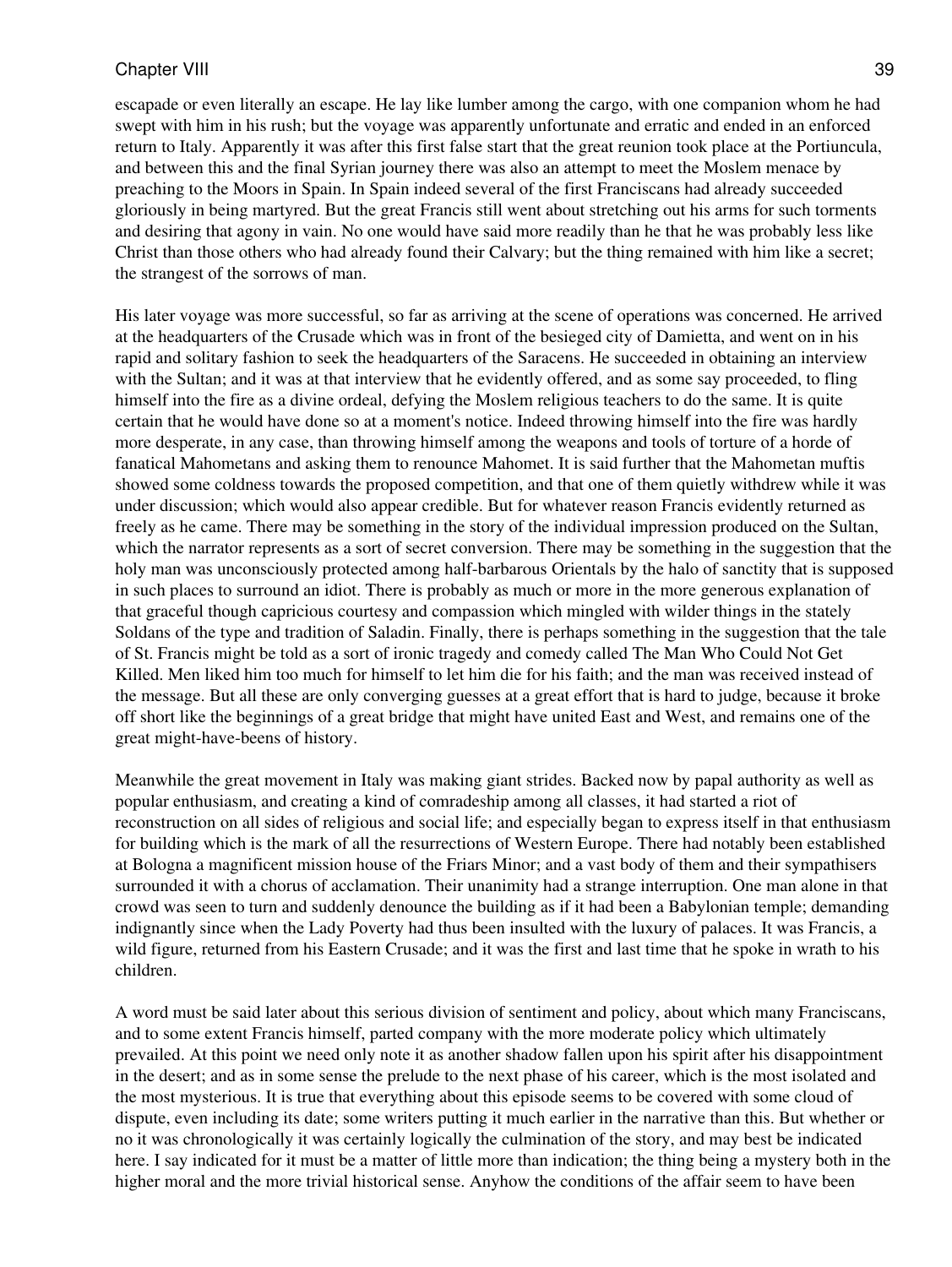these. Francis and a young companion, in the course of their common wandering, came past a great castle all lighted up with the festivities attending a son of the house receiving the honour of knighthood. This aristocratic mansion, which took its name from Monte Feltro, they entered in their beautiful and casual fashion and began to give their own sort of good news. There were some at least who listened to the saint "as if he had been an angel of God"; among them a gentleman named Orlando of Chiusi, who had great lands in Tuscany and who proceeded to do St. Francis a singular and somewhat picturesque act of courtesy. He gave him a mountain; a thing somewhat unique among the gifts of the world. Presumably the Franciscan rule which forbade a man to accept money had made no detailed provision about accepting mountains. Nor indeed did St. Francis accept it save as he accepted everything, as a temporary convenience rather than a personal possession; but he turned it into a sort of refuge for the eremitical rather than the monastic life; he retired there when he wished for a life of prayer and fasting which he did not ask even his closest friends to follow. This was Alverno of the Apennines, and upon its peak there rests for ever a dark cloud that has a rim or halo of glory.

What it was exactly that happened there may never be known. The matter has been, I believe, a subject of dispute among the most devout students of the saintly life as well as between such students and others of the more secular sort. It may be that St. Francis never spoke to a soul on the subject; it would be highly characteristic, and it is certain in any case that he said very little; I think he is only alleged to have spoken of it to one man. Subject however to such truly sacred doubts, I will confess that to me personally this one solitary and indirect report that has come down to us reads very like the report of something real; of some of those things that are more real than what we call daily realities. Even something as it were double and bewildering about the image seems to carry the impression of an experience shaking the senses; as does the passage in Revelation about the supernatural creatures full of eyes. It would seem that St. Francis beheld the heavens above him occupied by a vast winged being like a seraph spread out like a cross. There seems some mystery about whether the winged figure was itself crucified or in the posture of crucifixion, or whether it merely enclosed in its frame of wings some colossal crucifix. But it seems clear that there was some question of the former impression; for St. Bonaventura distinctly says that St. Francis doubted how a seraph could be crucified, since those awful and ancient principalities were without the infirmity of the Passion. St. Bonaventura suggests that the seeming contradiction may have meant that St. Francis was to be crucified as a spirit since he could not be crucified as a man; but whatever the meaning of the vision, the general idea of it is very vivid and overwhelming. St. Francis saw above him, filling the whole heavens, some vast immemorial unthinkable power, ancient like the Ancient of Days, whose calm men had conceived under the forms of winged bulls or monstrous cherubim, and all that winged wonder was in pain like a wounded bird. This seraphic suffering, it is said, pierced his soul with a sword of grief and pity; it may be inferred that some sort of mounting agony accompanied the ecstasy. Finally after some fashion the apocalypse faded from the sky and the agony within subsided; and silence and the natural air filled the morning twilight and settled slowly in the purple chasms and cleft abysses of the Apennines. The head of the solitary sank, amid all that relaxation and quiet in which time can drift by with the sense of something ended and complete; and as he stared downwards, he saw the marks of nails in his own hands.

## <span id="page-39-0"></span>**Chapter IX**

### MIRACLES AND DEATH

The tremendous story of the Stigmata of St. Francis, which was the end of the last chapter, was in some sense the end of his life. In a logical sense, it would have been the end even if it had happened at the beginning. But truer traditions refer it to a later date and suggest that his remaining days on the earth had something about them of the lingering of a shadow. Whether St. Bonaventura was right in his hint that St. Francis saw in that seraphic vision something almost like a vast mirror of his own soul, that could at least suffer like an angel though not like a god, or whether it expressed under an imagery more primitive and colossal than common Christian art the primary paradox of the death of God, it is evident from its traditional consequences that it was meant for a crown and for a seal. It seems to have been after seeing this vision that he began to go blind.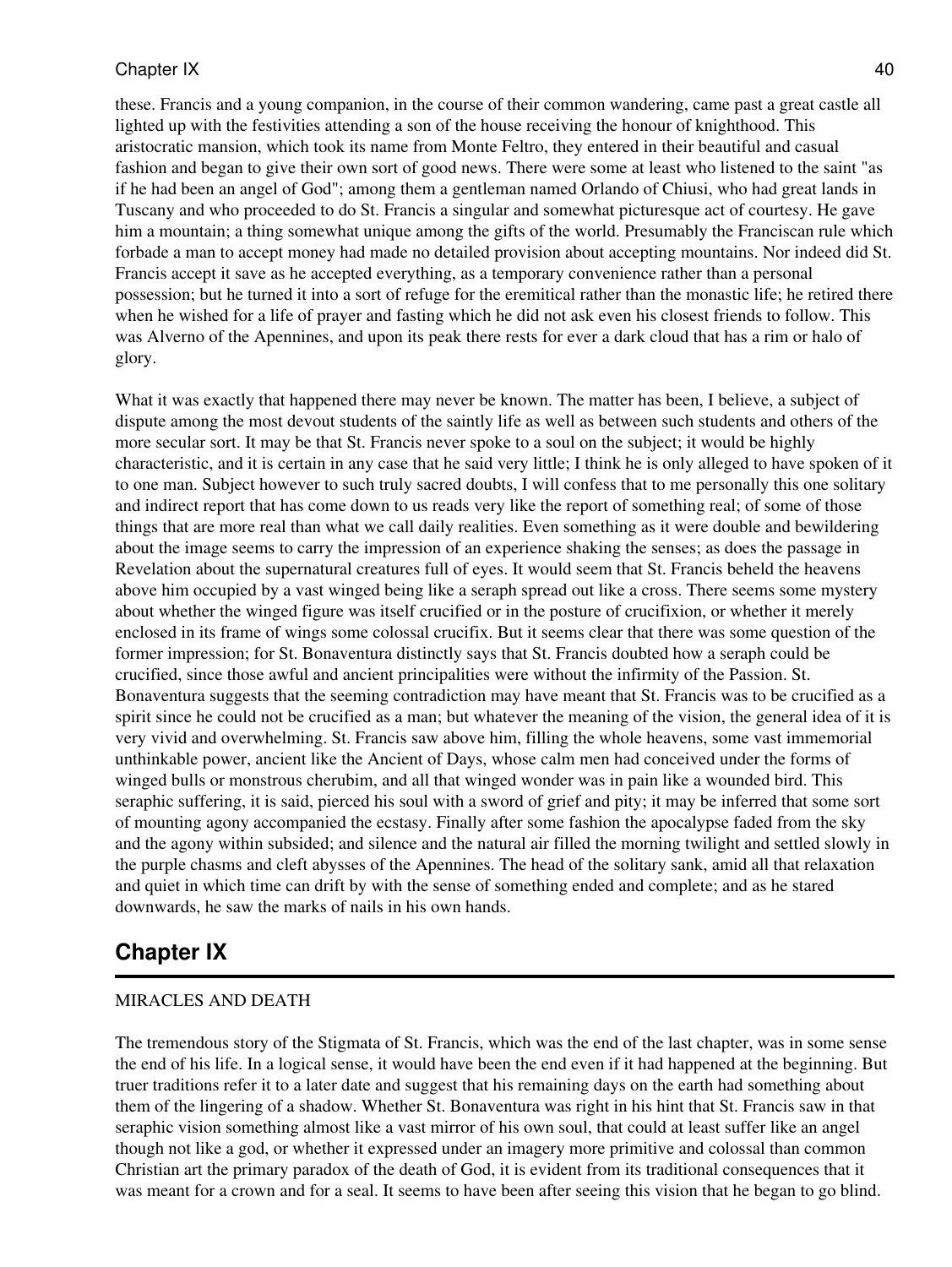But the incident has another and much less important place in this rough and limited outline. It is the natural occasion for considering briefly and collectively all the facts or fables of another aspect of the life of St. Francis; an aspect which is, I will not say more disputable, but certainly more disputed. I mean all that mass of testimony and tradition that concerns his miraculous powers and supernatural experiences, with which it would have been easy to stud and bejewel every page of the story; only that certain circumstances necessary to the conditions of this narration make it better to gather, somewhat hastily, all such jewels into a heap.

I have here adopted this course in order to make allowance for a prejudice. It is indeed to a great extent a prejudice of the past; a prejudice that is plainly disappearing in days of greater enlightenment, and especially of a greater range of scientific experiment and knowledge. But it is a prejudice that is still tenacious in many of an older generation and still traditional in many of the younger. I mean, of course, what used to be called the belief "that miracles do not happen," as I think Matthew Arnold expressed it, in expressing the standpoint of so many of our Victorian uncles and great-uncles. In other words it was the remains of that sceptical simplification by which some of the philosophers of the early eighteenth century had popularised the impression (for a very short time) that we had discovered the regulations of the cosmos like the works of a clock, of so very simple a clock that it was possible to distinguish almost at a glance what could or could not have happened in human experience. It should be remembered that these real sceptics, of the golden age of scepticism, were quite as scornful of the first fancies of science as of the lingering legends of religion. Voltaire, when he was told that a fossil fish had been found on the peaks of the Alps, laughed openly at the tale and said that some fasting monk or hermit had dropped his fish-bones there; possibly in order to effect another monkish fraud. Everybody knows by this time that science has had its revenge on scepticism. The border between the credible and the incredible has not only become once more as vague as in any barbaric twilight; but the credible is obviously increasing and the incredible shrinking. A man in Voltaire's time did not know what miracle he would next have to throw up. A man in our time does not know what miracle he will next have to swallow.

But long before these things had happened, in those days of my boyhood when I first saw the figure of St. Francis far away in the distance and drawing me even at that distance, in those Victorian days which did seriously separate the virtues from the miracles of the saints---even in those days I could not help feeling vaguely puzzled about how this method could be applied to history. Even then I did not quite understand, and even now I do not quite understand, on what principle one is to pick and choose in the chronicles of the past which seem to be all of a piece. All our knowledge of certain historical periods, and notably of the whole medieval period, rests on certain connected chronicles written by people who are some of them nameless and all of them dead, who cannot in any case be cross-examined and cannot in some cases be corroborated. I have never been quite clear about the nature of the right by which historians accepted masses of detail from them as definitely true, and suddenly denied their truthfulness when one detail was preternatural. I do not complain of their being sceptics; I am puzzled about why the sceptics are not more sceptical. I can understand their saying that these details would never have been included in a chronicle except by lunatics or liars; but in that case the only inference is that the chronicle was written by liars or lunatics. They will write for instance: "Monkish fanaticism found it easy to spread the report that miracles were already being worked at the tomb of Thomas Becket." Why should they not say equally well, "Monkish fanaticism found it easy to spread the slander that four knights from King Henry's court had assassinated Thomas Becket in the cathedral"? They would write something like this: "The credulity of the age readily believed that Joan of Arc had been inspired to point out the Dauphin although he was in disguise." Why should they not write on the same principle: "The credulity of the age was such as to suppose that an obscure peasant girl could get an audience at the court of the Dauphin"? And so, in the present case, when they tell us there is a wild story that St. Francis flung himself into the fire and emerged scathless, upon what precise principle are they forbidden to tell us of a wild story that St. Francis flung himself into the camp of the ferocious Moslems and returned safe? I only ask for information; for I do not see the rationale of the thing myself. I will undertake to say there was not a word written of St. Francis by any contemporary who was himself incapable of believing and telling a miraculous story. Perhaps it is all monkish fables and there never was any St. Francis or any St. Thomas Becket or any Joan of Arc. This is undoubtedly a reductio ad absurdum; but it is a reductio ad absurdum of the view which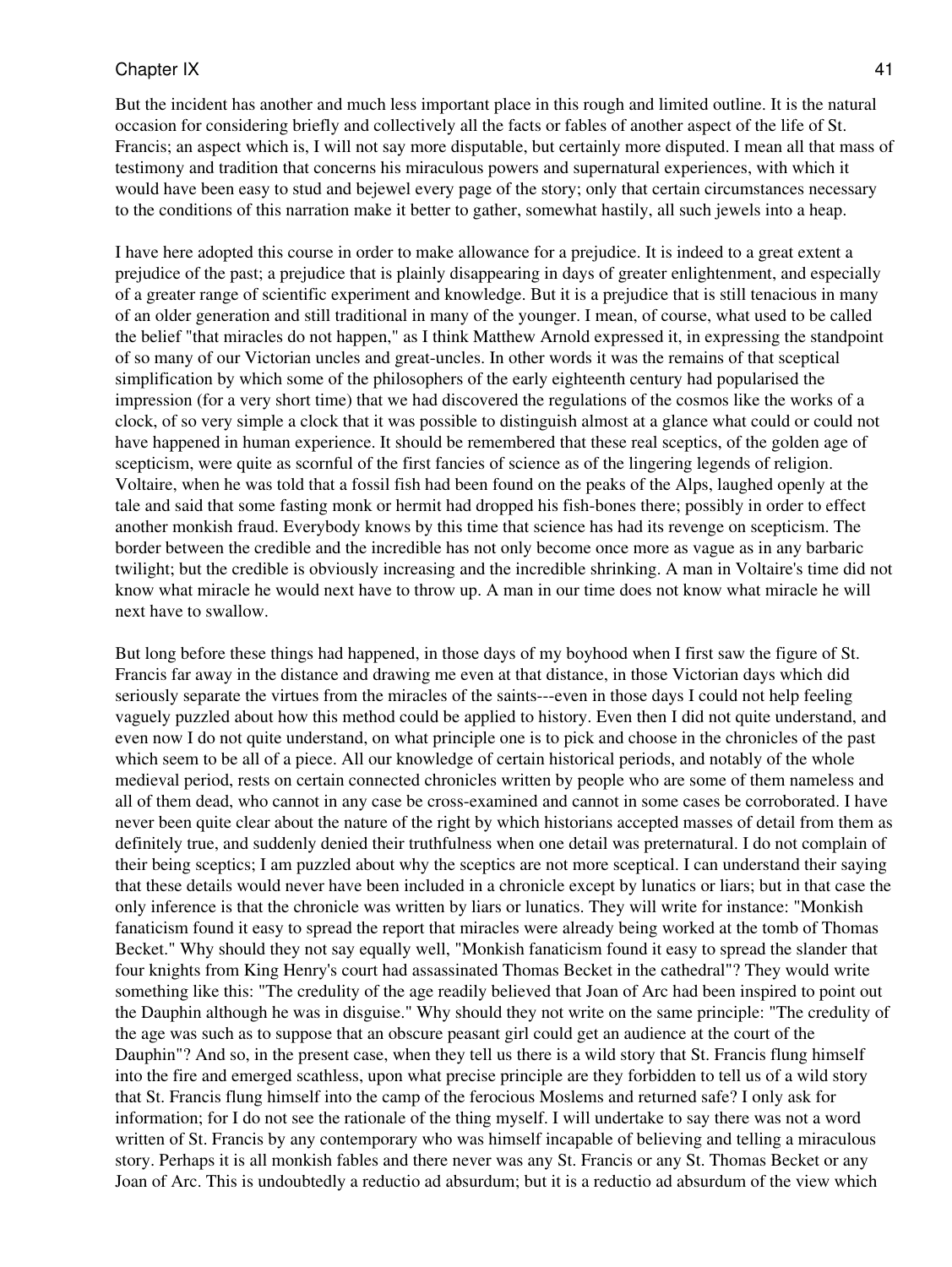#### thought all miracles absurd.

And in abstract logic this method of selection would lead to the wildest absurdities. An intrinsically incredible story could only mean that the authority was unworthy of credit. It could not mean that other parts of his story must be received with complete credulity. If somebody said he had met a man in yellow trousers, who proceeded to jump down his own throat, we should not exactly take our Bible oath or be burned at the stake for the statement that he wore yellow trousers. If somebody claimed to have gone up in a blue balloon and found that the moon was made of green cheese, we should not exactly take an affidavit that the balloon was blue any more than that the moon was green. And the really logical conclusion from throwing doubts on all tales like the miracles of St. Francis was to throw doubts on the existence of men like St. Francis. And there really was a modern moment, a sort of high-water mark of insane scepticism, when this sort of thing was really said or done. People used to go about saying that there was no such person as St. Patrick; which is every bit as much of a human and historical howler as saying there was no such person as St. Francis. There was a time, for instance, when the madness of mythological explanation had dissolved a large part of solid history under the universal and luxuriant warmth and radiance of the Sun-Myth. I believe that that particular sun has already set, but there have been any number of moons and meteors to take its place.

St. Francis, of course, would make a magnificent Sun-Myth. How could anybody miss the chance of being a Sun-Myth when he is actually best known by a song called The Canticle of the Sun? It is needless to point out that the fire in Syria was the dawn in the East and the bleeding wounds in Tuscany the sunset in the West. I could expound this theory at considerable length; only, as so often happens to such fine theorists, another and more promising theory occurs to me. I cannot think how everybody, including myself, can have overlooked the fact that the whole tale of St. Francis is of Totemistic origin. It is unquestionably a tale that simply swarms with totems. The Franciscan woods are as full of them as any Red Indian fable. Francis is made to call himself an ass, because in the original mythos Francis was merely the name given to the real four-footed donkey, afterwards vaguely evolved into a half-human god or hero. And that, no doubt, is why I used to feel that the Brother Wolf and Sister Bird of St. Francis were somehow like the Brer Fox and Sis Cow of Uncle Remus. Some say there is an innocent stage of infancy in which we do really believe that a cow talked or a fox made a tar baby. Anyhow there is an innocent period of intellectual growth in which we do sometimes really believe that St. Patrick was a Sun-Myth or St. Francis a Totem. But for the most of us both those phases of paradise are past.

As I shall suggest in a moment, there is one sense in which we can for practical purposes distinguish between probable and improbable things in such a story. It is not so much a question of cosmic criticism about the nature of the event as of literary criticism about the nature of the story. Some stories are told much more seriously than others. But apart from this, I shall not attempt here any definite differentiation between them. I shall not do so for a practical reason affecting the utility of the proceeding; I mean the fact that in a practical sense the whole of this matter is again in the melting pot, from which many things may emerge moulded into what rationalism would have called monsters. The fixed points of faith and philosophy do indeed remain always the same. Whether a man believes that fire in one case could fail to burn depends on why he thinks it generally does burn. If it burns nine sticks out of ten because it is its nature or doom to do so, then it will burn the tenth stick as well. If it burns nine sticks because it is the will of God that it should, then it might be the will of God that the tenth should be unburned. Nobody can get behind that fundamental difference about the reason of things; and it is as rational for a theist to believe in miracles as for an atheist to disbelieve in them. In other words there is only one intelligent reason why a man does not believe in miracles and that is that he does believe in materialism. But these fixed points of faith and philosophy are things for a theoretical work and have no particular place here. And in the matter of history and biography, which have their place here, nothing is fixed at all. The world is in a welter of the possible and impossible, and nobody knows what will be the next scientific hypothesis to support some ancient superstition. Three-quarters of the miracles attributed to St. Francis would already be explained by psychologists, not indeed as a Catholic explains them, but as a materialist must necessarily refuse to explain them. There is one whole department of the miracles of St. Francis; the miracles of healing. What is the good of a superior sceptic throwing them away as unthinkable, at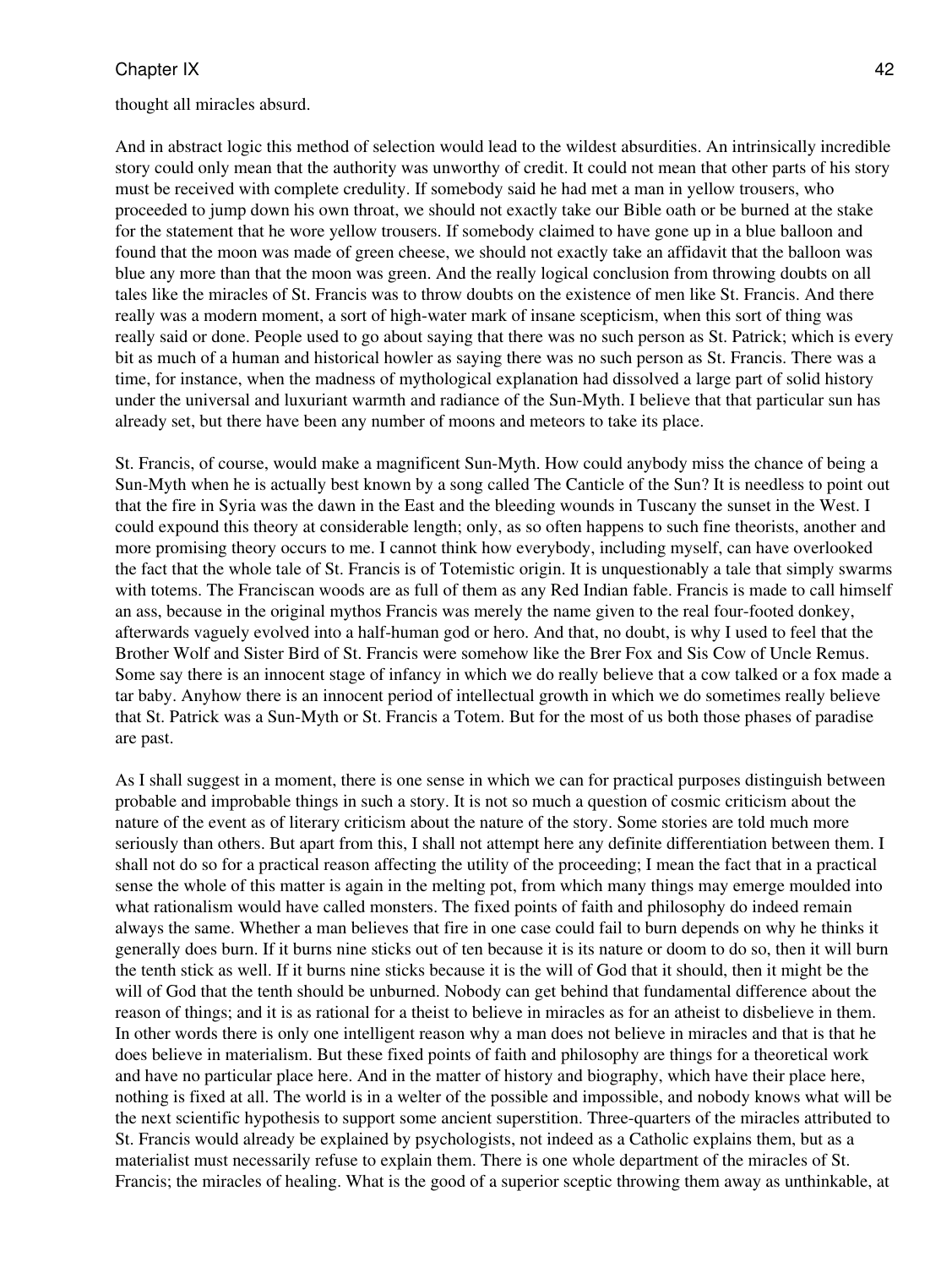the moment when faith-healing is already a big booming Yankee business like Barnum's Show? There is another whole department analogous to the tales of Christ "perceiving men's thoughts." What is the use of censoring them and blacking them out because they are marked "miracles," when thought reading is already a parlour game like musical chairs? There is another whole department, to be studied separately if such scientific study were possible, of the well-attested wonders worked from his relics and fragmentary possessions. What is the use of dismissing all that as inconceivable, when even these common psychical parlour tricks turn perpetually upon touching some familiar object or holding in the hand some personal possession? I do not believe, of course, that these tricks are of the same type as the good works of the saint; save perhaps in the sense of Diabolus simius Dei. But it is not a question of what I believe and why, but of what the sceptic disbelieves and why. And the moral for the practical biographer and historian is that he must wait till things settle down a little more, before he claims to disbelieve anything.

This being so he can choose between two courses; and not without some hesitation, I have here chosen between them. The best and boldest course would be to tell the whole story in a straightforward way, miracles and all, as the original historians told it. And to this sane and simple course the new historians will probably have to return. But it must be remembered that this book is avowedly only an introduction to St. Francis or the study of St. Francis. Those who need an introduction are in their nature strangers. With them the object is to get them to listen to St. Francis at all; and in doing so it is perfectly legitimate so to arrange the order of the facts that the familiar come before the unfamiliar and those they can at once understand before those they have a difficulty in understanding. I should only be too thankful if this thin and scratchy sketch contains a line or two that attracts men to study St. Francis for themselves; and if they do study him for themselves, they will soon find that the supernatural part of the story seems quite as natural as the rest. But it was necessary that my outline should be a merely human one, since I was only presenting his claim on all humanity, including sceptical humanity. I therefore adopted the alternative course, of showing first that nobody but a born fool could fail to realise that Francis of Assisi was a very real historical human being; and then summarising briefly in this chapter the superhuman powers that were certainly a part of that history and humanity. It only remains to say a few words about some distinctions that may reasonably be observed in the matter by any man of any views; that he may not confuse the point and climax of the saint's life with the fancies or rumours that were really only the fringes of his reputation.

There is so immense a mass of legends and anecdotes about St. Francis of Assisi, and there are so many admirable compilations that cover nearly all of them, that I have been compelled within these narrow limits to pursue a somewhat narrow policy; that of following one line of explanation and only mentioning one anecdote here or there because it illustrates that explanation. If this is true about all the legends and stories, it is especially true about the miraculous legends and the supernatural stories. If we were to take some stories as they stand, we should receive a rather bewildered impression that the biography contains more supernatural events than natural ones. Now it is clean against Catholic tradition, co-incident in so many points with common sense, to suppose that this is really the proportion of these things in practical human life. Moreover, even considered as supernatural or preternatural stories, they obviously fall into certain different classes, not so much by our experience of miracles as by our experience of stories. Some of them have the character of fairy stories in their form even more than their incident. They are obviously tales told by the fire to peasants or the children of peasants, under conditions in which nobody thinks he is propounding a religious doctrine to be received or rejected, but only rounding off a story in the most symmetrical way, according to that sort of decorative scheme or pattern that runs through all fairy stories. Others are obviously in their form most emphatically evidence; that is they are testimony that is truth or lies; and it will be very hard for any judge of human nature to think they are lies.

It is admitted that the story of the Stigmata is not a legend but can only be a lie. I mean that it is certainly not a late legendary accretion added afterwards to the fame of St. Francis; but is something that started almost immediately with his earliest biographers. It is practically necessary to suggest that it was a conspiracy; indeed there has been some disposition to put the fraud upon the unfortunate Elias, whom so many parties have been disposed to treat as a useful universal villain. It has been said, indeed, that these early biographers,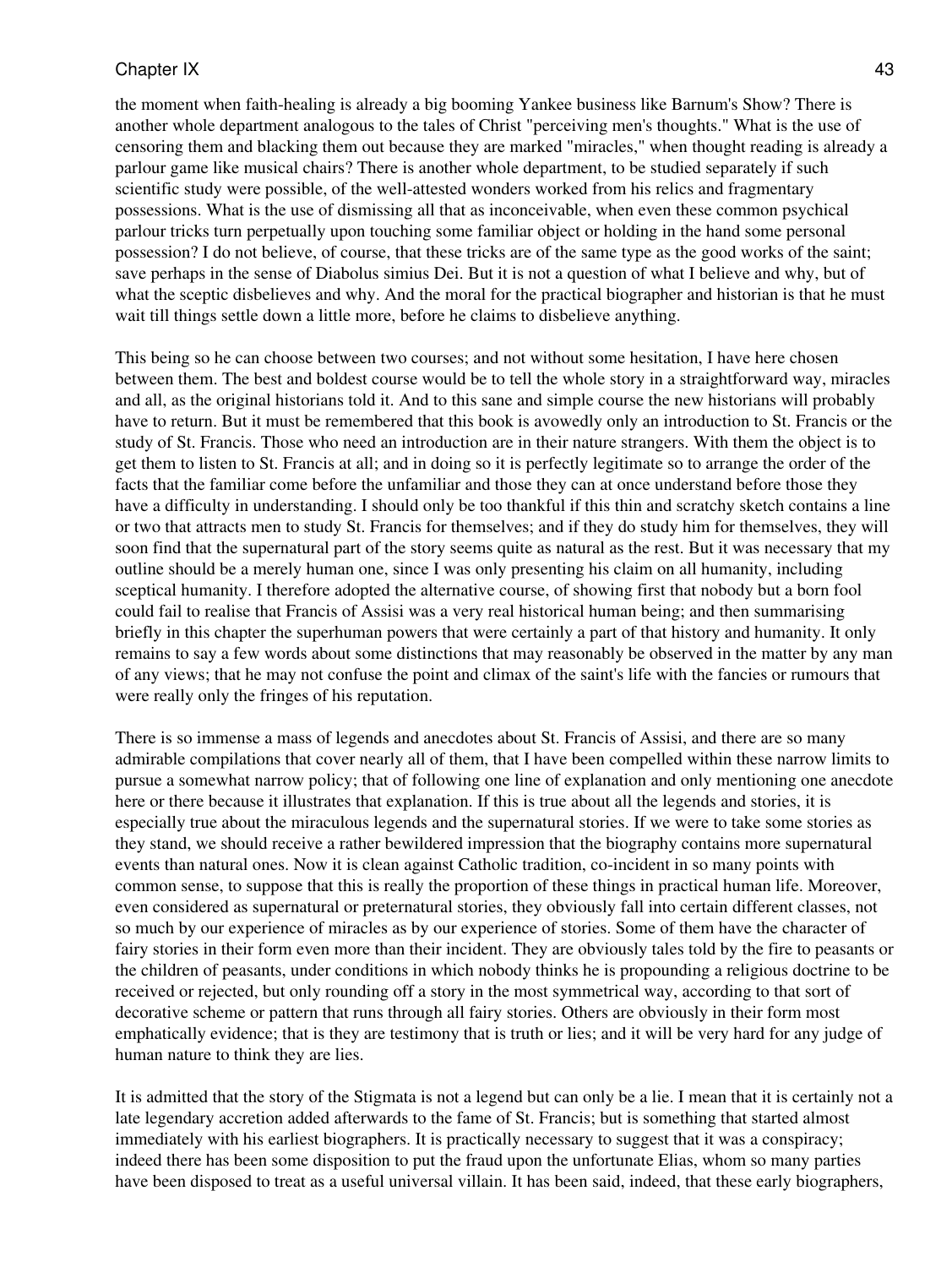St. Bonaventura and Celano and the Three Companions, though they declare that St. Francis received the mystical wounds, do not say that they themselves saw those wounds. I do not think this argument conclusive; because it only arises out of the very nature of the narrative. The Three Companions are not in any case making an affidavit; and therefore none of the admitted parts of their story are in the form of an affidavit. They are writing a chronicle of a comparatively impersonal and very objective description. They do not say, "I saw St. Francis's wounds"; they say, "St. Francis received wounds." But neither do they say, "I saw St. Francis go into the Portiuncula"; they say, "St. Francis went into the Portiuncula." But I still cannot understand why they should be trusted as eye-witnesses about the one fact and not trusted as eye-witnesses about the other. It is all of a piece; it would be a most abrupt and abnormal interruption in their way of telling the story if they suddenly began to curse and to swear, and give their names and addresses, and take their oath that they themselves saw and verified the physical facts in question. It seems to me, therefore, that this particular discussion goes back to the general question I have already mentioned; the question of why these chronicles should be credited at all, if they are credited with abounding in the incredible. But that again will probably be found to revert, in the last resort, to the mere fact that some men cannot believe in miracles because they are materialists. That is logical enough; but they are bound to deny the preternatural as much in the testimony of a modern scientific professor as in that of a medieval monkish chronicler. And there are plenty of professors for them to contradict by this time.

But whatever may be thought of such supernaturalism in the comparatively material and popular sense of supernatural acts, we shall miss the whole point of St. Francis, especially of St. Francis after Alverno, if we do not realise that he was living a supernatural life. And there is more and more of such supernaturalism in his life as he approaches towards his death. This element of the supernatural did not separate him from the natural; for it was the whole point of his position that it united him more perfectly to the natural. It did not make him dismal or dehumanised; for it was the whole meaning of his message that such mysticism makes a man cheerful and humane. But it was the whole point of his position, and it was the whole meaning of his message, that the power that did it was a supernatural power. If this simple distinction were not apparent from the whole of his life, it would be difficult for any one to miss it in reading the account of his death.

In a sense he may be said to have wandered as a dying man, just as he had wandered as a living one. As it became more and more apparent that his health was failing, he seems to have been carried from place to place like a pageant of sickness or almost like a pageant of mortality. He went to Rieti, to Nursia, perhaps to Naples, certainly to Cortona by the lake of Perugia. But there is something profoundly pathetic, and full of great problems, in the fact that at last, as it would seem, his flame of life leapt up and his heart rejoiced when they saw afar off on the Assisian hill the solemn pillars of the Portiuncula. He who had become a vagabond for the sake of a vision, he who had denied himself all sense of place and possession, he whose whole gospel and glory it was to be homeless, received like a Parthian shot from nature, the sting of the sense of home. He also had his maladie du clocher, his sickness of the spire; though his spire was higher than ours. "Never," he cried with the sudden energy of strong spirits in death, "never give up this place. If you would go anywhere or make any pilgrimage, return always to your home, for this is the holy house of God." And the procession passed under the arches of his home; and he lay down on his bed and his brethren gathered round him for the last long vigil. It seems to me no moment for entering into the subsequent disputes about which successors he blessed or in what form and with what significance. In that one mighty moment he blessed us all.

After he had taken farewell of some of his nearest an especially some of his oldest friends, he was lifted at his own request off his own rude bed and laid on the bare ground; as some say clad only in a hair-shirt, as he had first gone forth into the wintry woods from the presence of his father. It was the final assertion of his great fixed idea; of praise and thanks springing to their most towering height out of nakedness and nothing. As he lay there we may be certain that his seared and blinded eyes saw nothing but their object and their origin. We may be sure that the soul, in its last inconceivable isolation, was face to face with nothing less than God Incarnate and Christ Crucified. But for the men standing around him there must have been other thoughts mingling with these; and many memories must have gathered like ghosts in the twilight, as that day wore on and that great darkness descended in which we all lost a friend. For what lay dying there was not Dominic of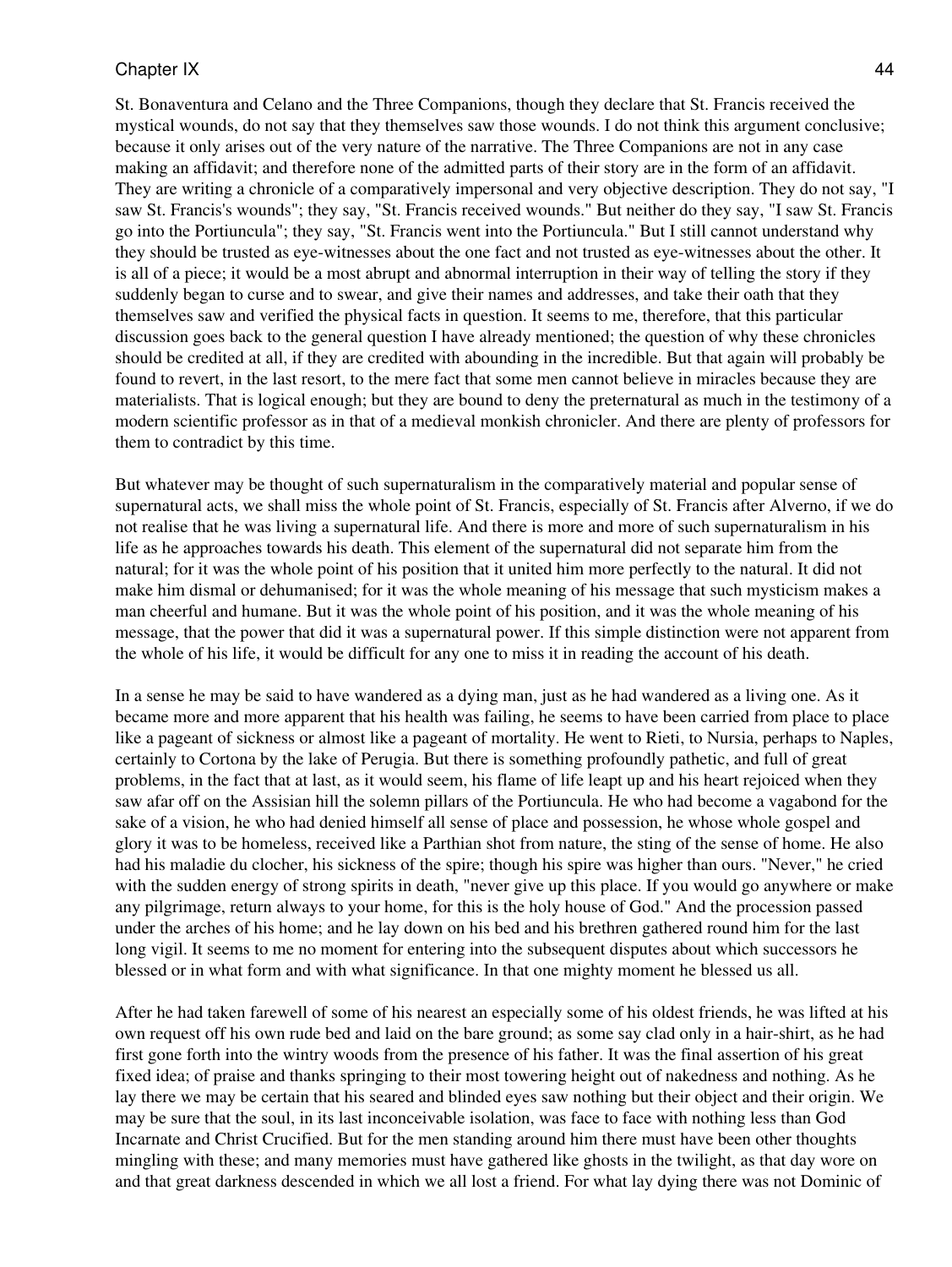## Chapter X and the set of the set of the set of the set of the set of the set of the set of the set of the set of the set of the set of the set of the set of the set of the set of the set of the set of the set of the set of

the Dogs of God, a leader in logical and controversial wars that could be reduced to a plan and handed on like a plan; a master of a machine of democratic discipline by which others could organise themselves. What was passing from the world was a person; a poet; an outlook on life like a light that was never after on sea or land; a thing not to be replaced or repeated while the earth endures. It has been said that there was only one Christian, who died on the cross; it is truer to say in this sense that there was only one Franciscan, whose name was Francis. Huge and happy as was the popular work he left behind him, there was something that he could not leave behind, any more than a landscape painter can leave his eyes in his will. It was an artist in life who was here called to be an artist in death; and he had a better right than Nero, his anti-type, to say Qualis artifexpereo. For Nero's life was full of posing for the occasion like that of an actor; while the Umbrian's had a natural and continuous grace like that of an athlete. But St. Francis had better things to say and better things to think about, and his thoughts were caught upwards where we cannot follow them, in divine and dizzy heights to which death alone can lift us up.

Round about him stood the brethren in their brown habits, those that had loved him even if they afterwards disputed with each other. There was Bernard, his first friend, and Angelo, who had served as his secretary, and Elias, his successor, whom tradition tried to turn into a sort of Judas, but who seems to have been little worse than an official in the wrong place. His tragedy was that he had a Franciscan habit without a Franciscan heart, or at any rate with a very un-Franciscan head. But though he made a bad Franciscan, he might have made a decent Dominican. Anyhow, there is no reason to doubt that he loved Francis, for ruffians and savages did that. Anyhow he stood among the rest as the hours passed and the shadows lengthened in the house of the Portiuncula; and nobody need think so ill of him as to suppose that his thoughts were then in the tumultuous future, in the ambitions and controversies of his later years.

A man might fancy that the birds must have known when it happened; and made some motion in the evening sky. As they had once, according to the tale, scattered to the four winds of heaven in the pattern of a cross at his signal of dispersion, they might now have written in such dotted lines a more awful augury across the sky. Hidden in the woods perhaps were little cowering creatures never again to be so much noticed and understood; and it has been said that animals are sometimes conscious of things to which man, their spiritual superior, is for the moment blind. We do not know whether any shiver passed through all the thieves and the outcasts and the outlaws, to tell them what had happened to him who never knew the nature of scorn.

<span id="page-44-0"></span>But at least in the passages and porches of the Portiuncula there was a sudden stillness, where all the brown figures stood like bronze statues; for the stopping of the great heart that had not broken till it held the world.

# **Chapter X**

## THE TESTAMENT OF ST. FRANCIS

In one sense doubtless it is a sad irony that St. Francis, who all his life had desired all men to agree, should have died amid increasing disagreements. But we must not exaggerate this discord, as some have done, so as to turn it into a mere defeat of all his ideals. There are some who represent his work as having been merely ruined by the wickedness of the world, or what they always assume to be the even greater wickedness of the Church.

This little book is an essay on St. Francis and not on the Franciscan Order, still less on the Catholic Church or the Papacy or the policy pursued towards the extreme Franciscans or the Fraticelli. It is therefore only necessary to note in a very few words what was the general nature of the controversy that raged after the great saint's death, and to some extent troubled the last days of his life. The dominant detail was the interpretation of the vow of poverty, or the refusal of all possessions. Nobody so far as I know ever proposed to interfere with the vow of the individual friar that he would have no individual possessions. Nobody, that is, proposed to interfere with his negation of private property. But some Franciscans, invoking the authority of Francis on their side, went further than this and further I think than anybody else has ever gone. They proposed to abolish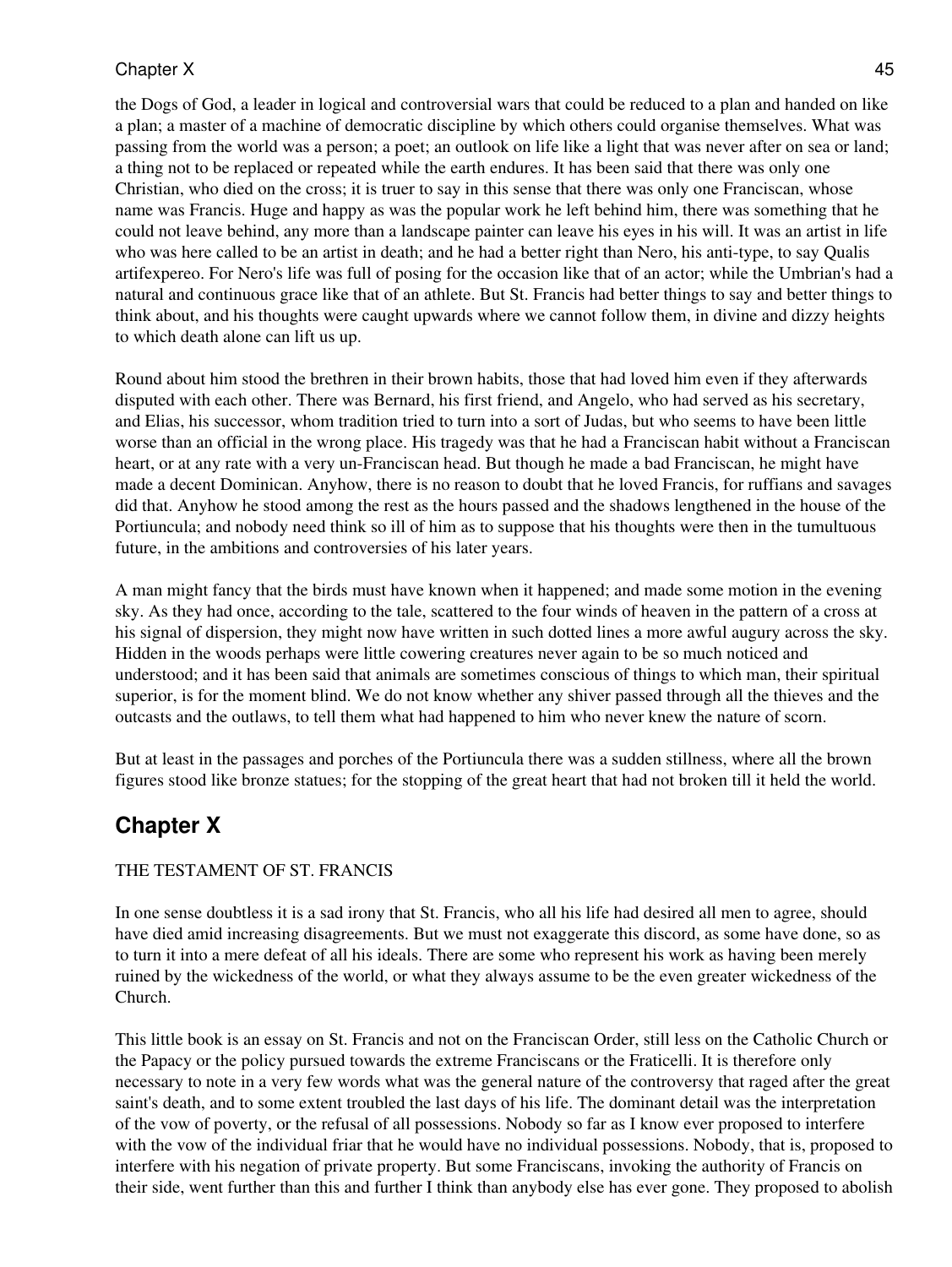not only private property but property. That is, they refused to be corporately responsible for anything at all; for any buildings or stores or tools; they refused to own them collectively even when they used them collectively. It is perfectly true that many, especially among the first supporters of this view, were men of a splendid and selfless spirit, wholly devoted to the great saint's ideal. It is also perfectly true that the Pope and the authorities of the Church did not think this conception was a workable arrangement, and went so far in modifying it as to set aside certain clauses in the great saint's will. But it is not at all easy to see that it was a workable arrangement or even an arrangement at all; for it was really a refusal to arrange anything. Everybody knew of course that Franciscans were communists; but this was not so much being a communist as being an anarchist. Surely upon any argument somebody or something must be answerable for what happened to or in or concerning a number of historic edifices and ordinary goods and chattels. Many idealists of a socialistic sort, notably of the school of Mr. Shaw or Mr. Wells, have treated this dispute as if it were merely a case of the tyranny of wealthy and wicked pontiffs crushing the true Christianity of Christian Socialists. But in truth this extreme ideal was in a sense the very reverse of Socialist, or even social. Precisely the thing which these enthusiasts refused was that social ownership on which Socialism is built; what they primarily refused to do was what Socialists primarily exist to do; to own legally in their corporate capacity. Nor is it true that the tone of the Popes towards the enthusiasts was merely harsh and hostile. The Pope maintained for a long time a compromise which he had specially designed to meet their own conscientious objections. a compromise by which the Papacy itself held the property in a kind of trust for the owners who refused to touch it. The truth is that this incident shows two things which are common enough in Catholic history, but very little understood by the journalistic history of industrial civilisation. It shows that the Saints were sometimes great men when the Popes were small men. But it also shows that great men are sometimes wrong when small men are right. And it will be found, after all, very difficult for any candid and clear-headed outsider to deny that the Pope was right, when he insisted that the world was not made only for Franciscans.

For that was what was behind the quarrel. At the back of this particular practical question there was something much larger and more momentous, the stir and wind of which we can feel as we read the controversy. We might go so far as to put the ultimate truth thus. St. Francis was so great and original a man that he had something in him of what makes the founder of a religion. Many of his followers were more or less ready, in their hearts, to treat him as the founder of a religion. They were willing to let the Franciscan spirit escape from Christendom as the Christian spirit had escaped from Israel. They were willing to let it eclipse Christendom as the Christian spirit had eclipsed Israel. Francis, the fire that ran through the roads of Italy, was to be the beginning of a conflagration in which the old Christian civilisation was to be consumed. That was the point the Pope had to settle; whether Christendom should absorb Francis or Francis Christendom. And he decided rightly, apart from the duties of his place; for the Church could include all that was good in the Franciscans and the Franciscans could not include all that was good in the Church. There is one consideration which, though sufficiently clear in the whole story, has not perhaps been sufficiently noted, especially by those who cannot see the case for a certain Catholic common sense larger even than Franciscan enthusiasm. Yet it arises out of the very merits of the man whom they so rightly admire. Francis of Assisi, as has been said again and again, was a poet; that is, he was a person who could express his personality. Now it is everywhere the mark of this sort of man that his very limitations make him larger. He is what he is, not only by what he has, but in some degree by what he has not. But the limits that make the lines of such a personal portrait cannot be made the limits of all humanity. St. Francis is a very strong example of this quality in the man of genius, that in him even what is negative is positive, because it is part of a character. An excellent example of what I mean may be found in his attitude towards learning and scholarship. He ignored and in some degree discouraged books and book-learning; and from his own point of view and that of his own work in the world he was absolutely right. The whole point of his message was to be so simple that the village idiot could understand it. The whole point of his point of view was that it looked out freshly upon a fresh world, that might have been made that morning. Save for the great primal things, the Creation and the Story of Eden, the first Christmas and the first Easter, the world had no history. But is it desired or desirable that the whole Catholic Church should have no history?

It is perhaps the chief suggestion of this book that St. Francis walked the world like the Pardon of God. I mean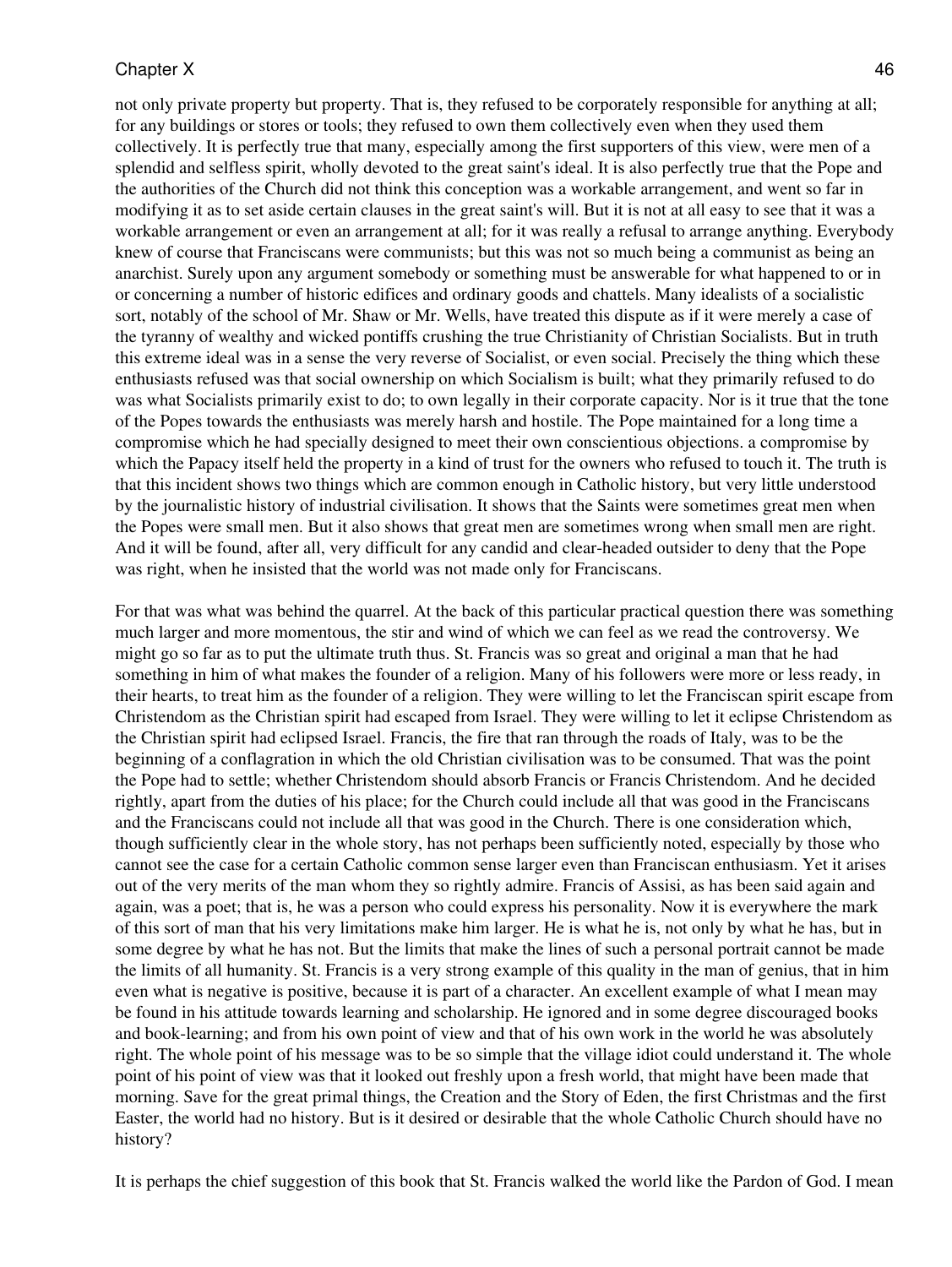#### Chapter X and the set of the set of the set of the set of the set of the set of the set of the set of the set of the set of the set of the set of the set of the set of the set of the set of the set of the set of the set of

that his appearance marked the moment when men could be reconciled not only to God but to nature and, most difficult of all, to themselves. For it marked the moment when all the stale paganism that had poisoned the ancient world was at last worked out of the social system. He opened the gates of the Dark Ages as of a prison of purgatory, where men had cleansed themselves as hermits in the desert or heroes in the barbarian wars. It was in fact his whole function to tell men to start afresh and, in that sense, to tell them to forget. If they were to turn over a new leaf and begin a fresh page with the first large letters of the alphabet, simply drawn and brilliantly coloured in the early mediaeval manner, it was clearly a part of that particular childlike cheerfulness that they should paste down the old page that was all black and bloody with horrid things. For instance, I have already noted that there is not a trace in the poetry of this first Italian poet of all that pagan mythology which lingered long after paganism. The first Italian poet seems the only man in the world who has never even heard of Virgil. This was exactly right for the special sense in which he is the first Italian poet. It is quite right that he should call a nightingale a nightingale, and not have its song spoilt or saddened by the terrible tales of Itylus or Procne. In short, it is really quite right and quite desirable that St. Francis should never have heard of Virgil. But do we really desire that Dante should never have heard of Virgil? Do we really desire that Dante should never have read any pagan mythology? It has been truly said that the use that Dante makes of such fables is altogether part of a deeper orthodoxy; that his huge heathen fragments, his gigantic figures of Minos or of Charon, only give a hint of some enormous natural religion behind all history and from the first foreshadowing the Faith. It is well to have the Sybil as well as David in the Dies Irae. That St. Francis would have burned all the leaves of all the books of the Sybil, in exchange for one fresh leaf from the nearest tree, is perfectly true; and perfectly proper to St. Francis. But it is good to have the Dies Irae as well as the Canticle of the Sun.

By this thesis, in short, the coming of St. Francis was like the birth of a child in a dark house, lifting its doom; a child that grows up unconscious of the tragedy and triumphs over it by his innocence. In him it is necessarily not only innocence but ignorance. It is the essence of the story that he should pluck at the green grass without knowing it grows over a murdered man or climb the apple-tree without knowing it was the gibbet of a suicide. It was such an amnesty and reconciliation that the freshness of the Franciscan spirit brought to all the world. But it does not follow that it ought to impose its ignorance on all the world. And I think it would have tried to impose it on all the world. For some Franciscans it would have seemed right that Franciscan poetry should expel Benedictine prose. For the symbolic child it was quite rational. It was right enough that for such a child the world should be a large new nursery with blank white-washed walls, on which he could draw his own pictures in chalk in the childish fashion, crude in outline and gay in colour; the beginnings of all our art. It was right enough that to him such a nursery should seem the most magnificent mansion of the imagination of man. But in the Church of God are many mansions.

Every heresy has been an effort to narrow the Church. If the Franciscan movement had turned into a new religion, it would after all have been a narrow religion. In so far as it did turn here and there into a heresy, it was a narrow heresy. It did what heresy always does; it set the mood against the mind. The mood was indeed originally the good and glorious mood of the great St. Francis, but it was not the whole mind of God or even of man. And it is a fact that the mood itself degenerated, as the mood turned into a monomania. A sect that came to be called the Fraticelli declared themselves the true sons of St. Francis and broke away from the compromises of Rome in favour of what they would have called the complete programme of Assisi. In a very little while these loose Franciscans began to look as ferocious as Flagellants. They launched new and violent vetoes; they denounced marriage; that is, they denounced mankind. In the name of the most human of saints they declared war upon humanity. They did not perish particularly through being persecuted; many of them were eventually persuaded; and the unpersuadable rump of them that remained remained without producing anything in the least calculated to remind anybody of the real St. Francis. What was the matter with these people was that they were mystics; mystics and nothing else but mystics; mystics and not Catholics; mystics and not Christians; mystics and not men. They rotted away because, in the most exact sense, they would not listen to reason. And St. Francis, however wild and romantic his gyrations might appear to many, always hung on to reason by one invisible and indestructible hair.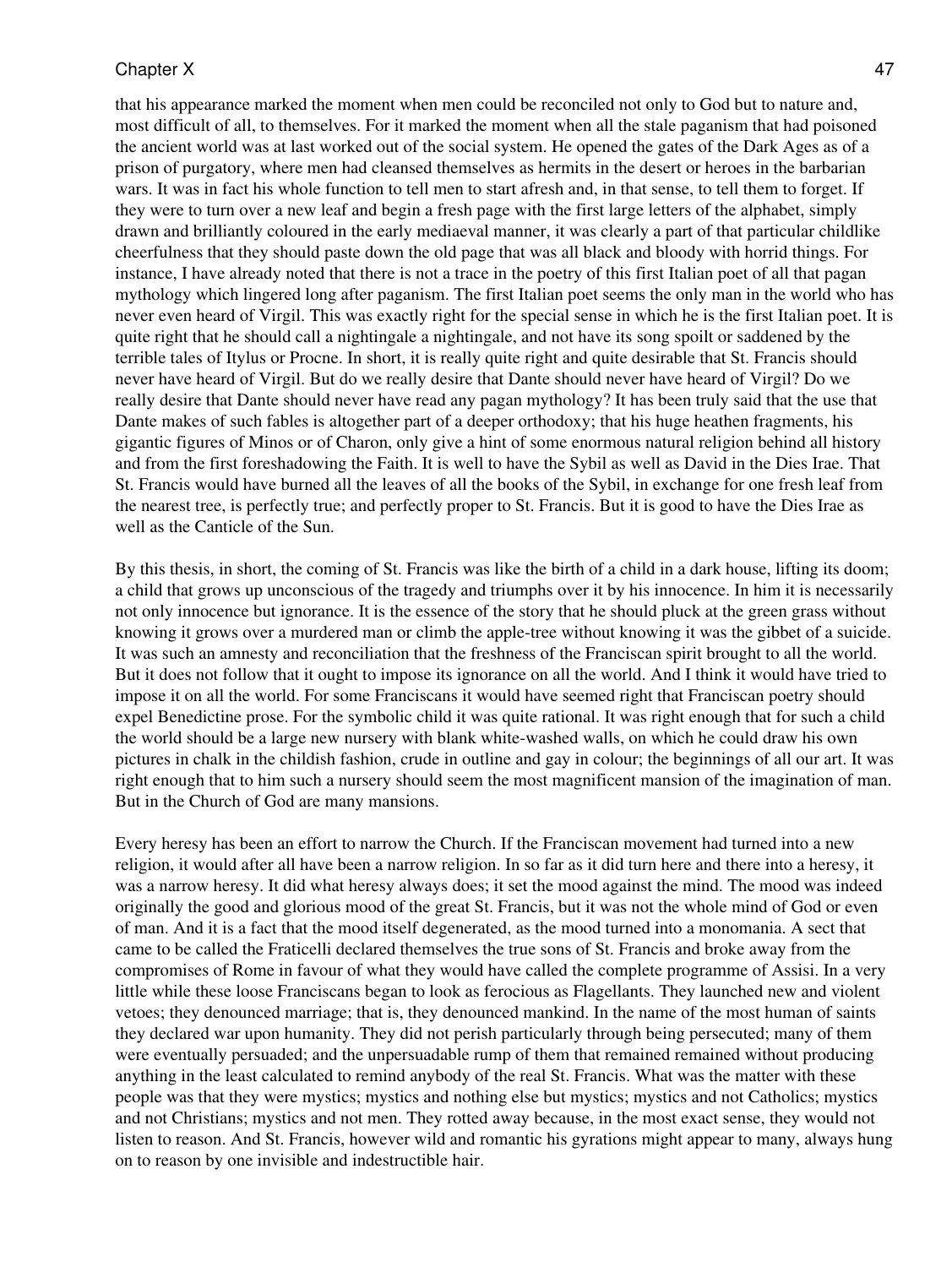#### Chapter X and the set of the set of the set of the set of the set of the set of the set of the set of the set of the set of the set of the set of the set of the set of the set of the set of the set of the set of the set of

The great saint was sane; and with the very sound of the word sanity, as at a deeper chord struck upon a harp, we come back to something that was indeed deeper than everything about him that seemed an almost elvish eccentricity. He was not a mere eccentric because he was always turning towards the centre and heart of the maze; he took the queerest and most zigzag short cuts through the wood, but he was always going home. He was not only far too humble to be an heresiarch, but he was far too human to desire to be an extremist, in the sense of an exile at the ends of the earth. The sense of humour which salts all the stories of his escapades alone prevented him from ever hardening into the solemnity of sectarian self-righteousness. He was by nature ready to admit that he was wrong; and if his followers had on some practical points to admit that he was wrong, they only admitted that he was wrong in order to prove that he was right. For it is they, his real followers, who have really proved that he was right and even in transcending some of his negations have triumphantly extended and interpreted his truth. The Franciscan order did not fossilise or break off short like something of which the true purpose has been frustrated by official tyranny or internal treason. It was this, the central and orthodox trunk of it, that afterwards bore fruit for the world. It counted among its sons Bonaventura, the great mystic, and Bernardino, the popular preacher, who filled Italy with the very beatific buffooneries of a Jongleur de Dieu. It counted Raymond Lully with his strange learning and his large and daring plans for the conversion of the world; a man intensely individual exactly as St. Francis was intensely individual. It counted Roger Bacon, the first naturalist whose experiments with light and water had all the luminous quaintness that belongs to the beginnings of natural history; and whom even the most material scientists have hailed as a father of science. It is not merely true that these were great men who did great work for the world; it is also true that they were a certain kind of men keeping the spirit and savour of a certain kind of man, that we can recognise in them a taste and tang of audacity and simplicity, and know them for the sons of St. Francis.

For that is the full and final spirit in which we should turn to St. Francis; in the spirit of thanks for what he has done. He was above all things a great giver; and he cared chiefly for the best kind of giving which is called thanksgiving. If another great man wrote a grammar of assent, he may well be said to have written a grammar of acceptance; a grammar of gratitude. He understood down to its very depths the theory of thanks; and its depths are a bottomless abyss. He knew that the praise of God stands on its strongest ground when it stands on nothing. He knew that we can best measure the towering miracle of the mere fact of existence if we realise that but for some strange mercy we should not even exist. And something of that larger truth is repeated in a lesser form in our own relations with so mighty a maker of history. He also is a giver of things we could not have even thought of for ourselves; he also is too great for anything but gratitude. From him came a whole awakening of the world and a dawn in which all shapes and colours could be seen anew. The mighty men of genius who made the Christian civilisation that we know appear in history almost as his servants and imitators. Before Dante was, he had given poetry to Italy; before St. Louis ruled, he had risen as the tribune of the poor; and before Giotto had painted the pictures, he had enacted the scenes. That great painter who began the whole human inspiration of European painting had himself gone to St. Francis to be inspired. It is said that when St. Francis staged in his own simple fashion a Nativity Play of Bethlehem, with kings and angels in the stiff and gay mediaeval garments and the golden wigs that stood for haloes, a miracle was wrought full of the Franciscan glory. The Holy Child was a wooden doll or bambino, and it was said that he embraced it and that the image came to life in his arms. He assuredly was not thinking of lesser things; but we may at least say that one thing came to life in his arms; and that was the thing that we call the drama. Save for his intense individual love of song, he did not perhaps himself embody this spirit in any of these arts. He was the spirit that was embodied. He was the spiritual essence and substance that walked the world, before any one had seen these things in visible forms derived from it: a wandering fire as if from nowhere, at which men more material could light both torches and tapers. He was the soul of mediaeval civilisation before it even found a body. Another and quite different stream of spiritual inspiration derives largely from him; all that reforming energy of mediaeval and modern times that goes to the burden of Deus est Deus Pauperum. His abstract ardour for human beings was in a multitude of just mediaeval laws against the pride and cruelty of riches; it is to-day behind much that is loosely called Christian Socialist and can more correctly be called Catholic Democrat. Neither on the artistic nor the social side would anybody pretend that these things would not have existed without him; yet it is strictly true to say that we cannot now imagine them without him; since he has lived and